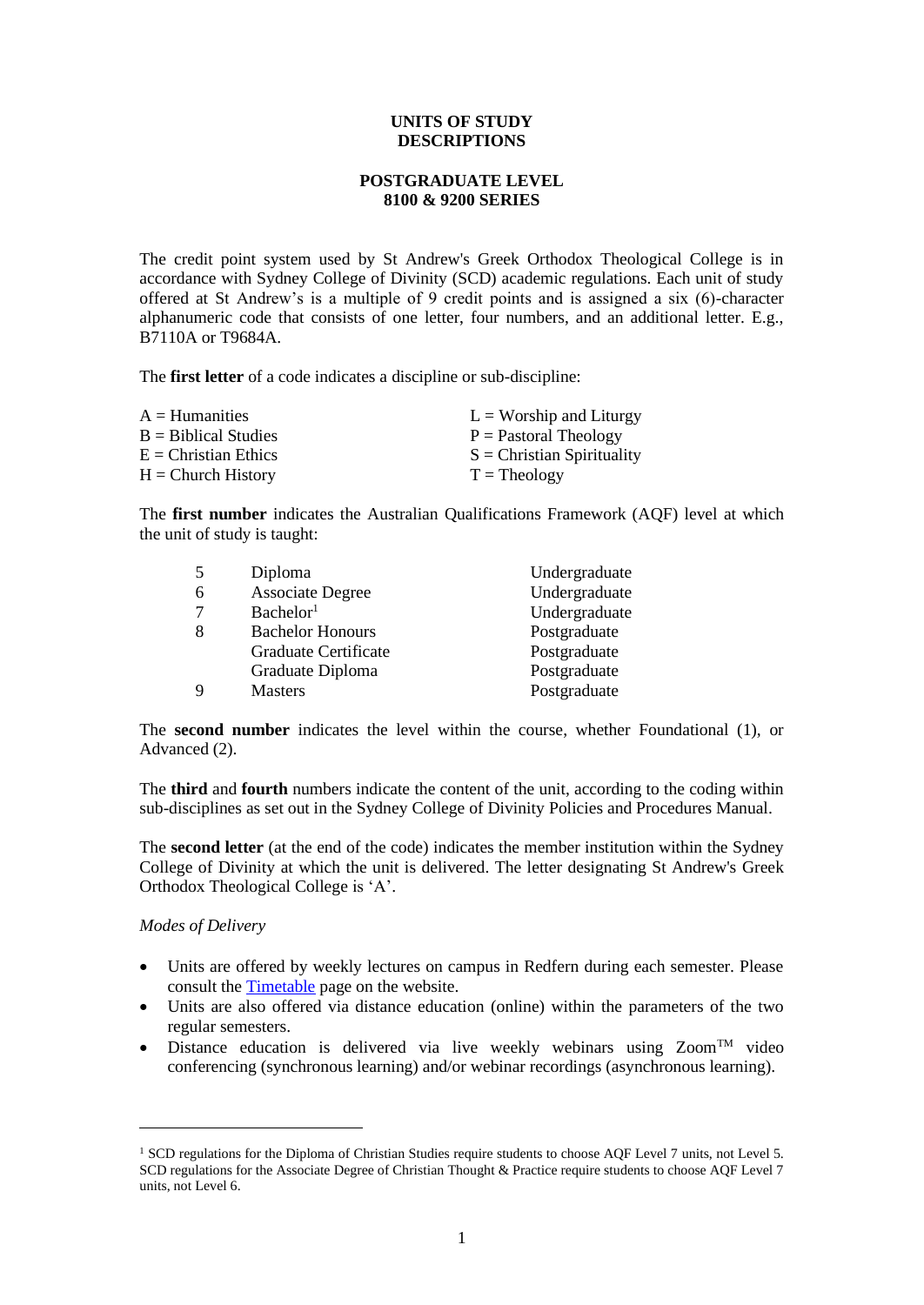#### **List of Postgraduate Units of Study**

## **Biblical Studies (incl. Biblical Languages)**

[A8122A](#page-1-0) New Testament Greek I [A8123A](#page-2-0) New Testament Greek II

[B8110A](#page-3-0) Introduction to the Old Testament [B8150A](#page-4-0) Introduction to the New Testament [B9226A](#page-5-0) Interpreting the Psalms [B9229A](#page-6-0) Interpreting Wisdom and Poetry in Israel [B9231A](#page-7-0) Interpreting the Prophets of Israel

# **Christian Ethics**

[E8100A](#page-13-0) Principles of Christian Ethics

## **Church History**

[H8110A](#page-14-0) Early Church History [H8132A](#page-15-0) Byzantium: Empire of New Rome [H8133A](#page-16-0) Byzantium: Resplendence and Twilight

[H8134A](#page-17-0) The Orthodox Church: Yesterday [H9233A](#page-18-0) Byzantine Art and Architecture [H9234A](#page-19-0) Byzantine Hagiography

## **Worship and Liturgy**

[L8101A](#page-20-0) Introduction to Christian Worship [L8195A](#page-21-0) Studies in Liturgical Rites

# **Pastoral Theology**

[P8101A](#page-23-0) Introduction to Pastoral and Practical Theology [P8165A](#page-24-0) Clinical Pastoral Education 1 (18 credit points)

#### **Theology**

[T8101A](#page-27-0) Introducing Theology [T8128A](#page-28-0) Ecclesiology [T8171A](#page-29-0) Church Fathers: An Introduction [T9213A](#page-30-0) Theology of the Trinity

#### **Generic**

<span id="page-1-0"></span>[X8190A](#page-35-0) Research Methodology [X8199A](#page-36-0) Honours Thesis (36 credit points) [X9293A](#page-37-0) Minor Independent Guided Study [X9294A](#page-38-0) Major Independent Guided Study (18 credit points) [X9296A](#page-39-0) Minor Research Project

[L9220A](#page-22-0) Eastern Christian Hymnography

[P8166A](#page-25-0) Clinical Pastoral Education 2 (18 credit points) [P9206A](#page-26-0) Ministry in Complex Situations

[T9270A](#page-31-0) Byzantine Patristic Theology 4th – 9th Century [T9271A](#page-32-0) Byzantine Patristic Theology 9th – 15th Century [T9273A](#page-33-0) Cappadocian Legacy [T9274A](#page-34-0) Saint Maximus the Confessor

[X9297A](#page-40-0) Major Research Project (18 credit points) [X9298A](#page-41-0) Minor Research Essay (18 credit points) [X9299A](#page-42-0) Major Research Essay (36 credit points)

# [B9241A](#page-8-0) Apocalyptic Literature

[B9270A](#page-12-0) Unlocking John

[B9253A](#page-9-0) Interpreting the Four Gospels [B9258A](#page-10-0) Lukan Literature and Theology [B9260A](#page-11-0) Pauline Literature and Theology

and Today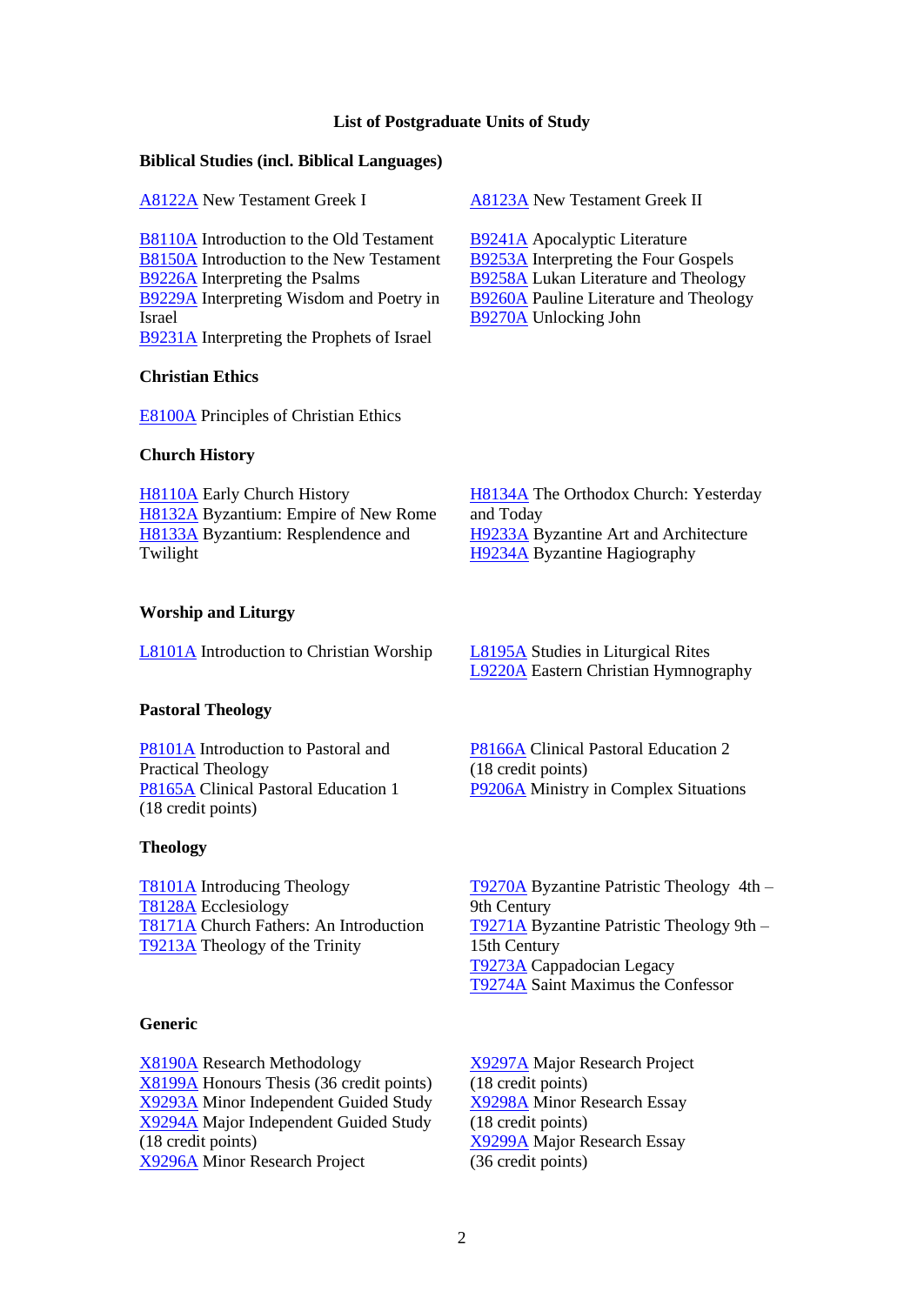| Unit of Study  | A8122A New Testament Greek I                                 |
|----------------|--------------------------------------------------------------|
| Unit Weighting | 9 credit points                                              |
| Academic Staff | Anastasios Kalogerakis, MTh (SCD 2010), BTh (SCD 2000), BBus |
|                | (Monash 1996), Associate Lecturer                            |

This unit introduces students to the basic elements of New Testament Greek that will enable them to begin to develop professional skills in New Testament exegesis and translation.

## Learning Outcomes

*At the end of this unit students will be able to:*

- 1. memorise sufficient vocabulary to translate selected New Testament Greek passages
- 2. recognise and use basic New Testament Greek grammar and syntax
- 3. translate, parse and analyse simple New Testament Greek into English
- 4. use New Testament Greek dictionaries and concordances
- 5. apply the results of their study to reading critical exegetical commentaries and basic translation of New Testament Greek texts

#### Content

- 1. Greek alphabet, basics of Greek grammar and syntax
- 2. Textual, lexical, and grammatical study of selected New Testament texts
- 3. Translation of selected New Testament texts
- 4. Introduction to working with Greek/English dictionaries, and concordances

## Assessment Profile

*Assessments tasks are designed both to help students attain the unit outcomes and to enable teachers to assess student attainment. In this unit, assessment of student achievement with respect to the Unit Outcomes will be based on:*

- 1. memorisation of required Greek grammar paradigms and vocabulary [Outcomes 1, 2]
- 2. translation, parsing and analysis of seen and unseen New Testament Greek texts [Outcomes 2, 3]
- 3. use of lexical aids to enhance study of the New Testament Greek texts [Outcomes 3, 4, 5]

#### Prescribed Texts

Machen, John Gresham. *New Testament Greek for Beginners.* Upper Saddle River, New Jersey: Prentice-Hall, 1923.

Lee, John A.L. *Greek Accents in Eight Lessons*. Sydney: Ancient History Documentary Research Centre, Macquarie University, 2005.

<span id="page-2-0"></span>Zerwick, Max. *A Grammatical Analysis of the Greek New Testament*. 4th ed.; Rome: Pontifical Biblical Institute, 1993.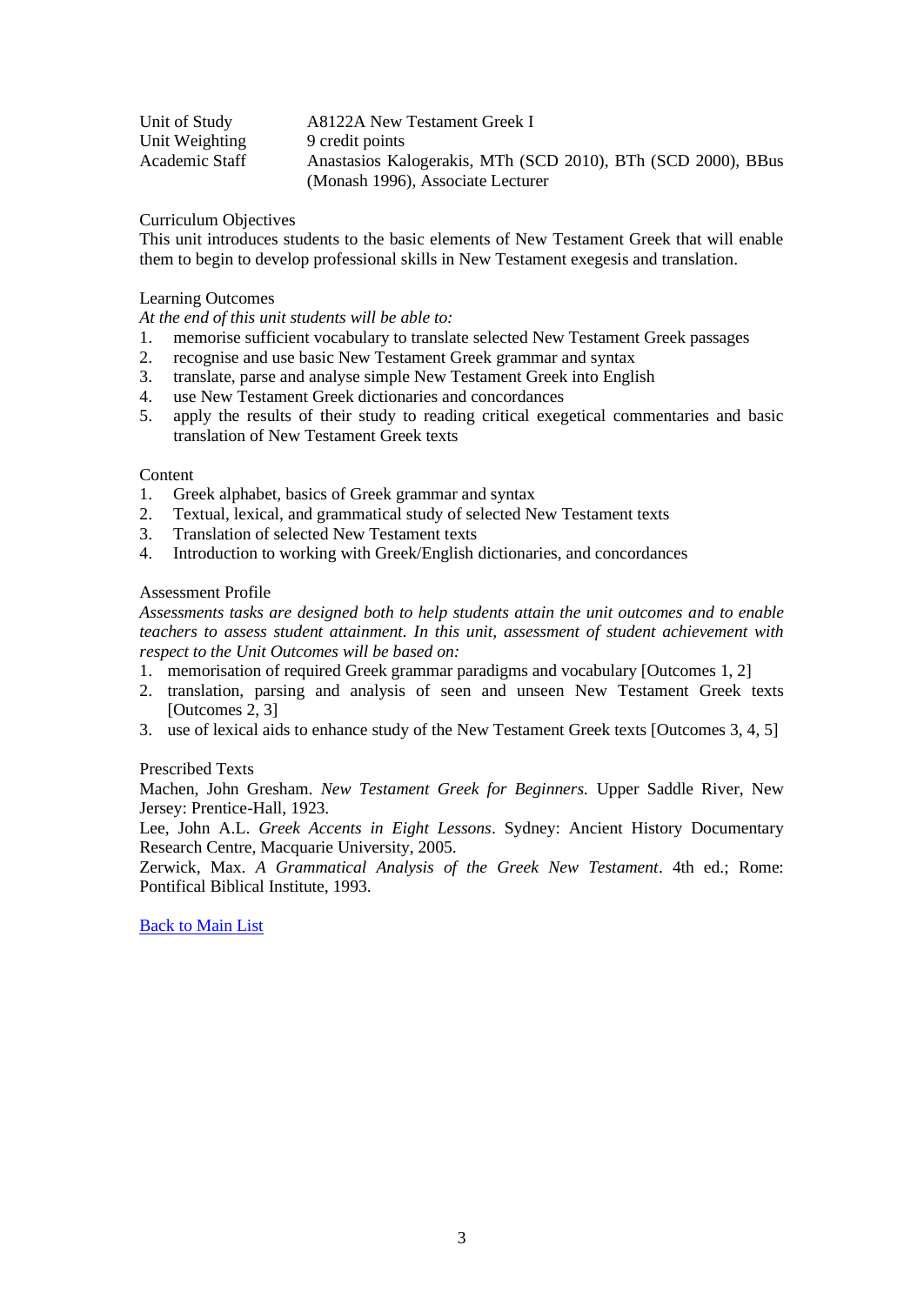| Unit of Study  | A8123A New Testament Greek II                                |
|----------------|--------------------------------------------------------------|
| Unit Weighting | 9 credit points                                              |
| Prerequisites  | A8122 New Testament Greek I                                  |
| Academic Staff | Anastasios Kalogerakis, MTh (SCD 2010), BTh (SCD 2000), BBus |
|                | (Monash 1996), Associate Lecturer                            |

This unit builds upon A8122 New Testament Greek I. It consolidates and develops students' knowledge of New Testament Greek and their ability to translate.

## Learning Outcomes

*At the end of this unit students will be able to:*

- 1. memorise an extensive New Testament Greek vocabulary
- 2. recognise and employ advanced New Testament Greek grammar and syntax
- 3. translate, parse and analyse complex New Testament Greek into English
- 4. use an extensive range of critical New Testament Greek/English lexicons, concordances, and theological dictionaries with facility
- 5. apply the principles of textual criticism to independent translation and interpretation of complex New Testament Greek texts

## Content

- 1. Further study of Greek grammar and syntax
- 2. Textual, lexical, and grammatical study of selected New Testament texts
- 3. Translation of selected New Testament texts
- 4. Further practice in consulting Greek/English lexicons, and theological dictionaries

## Assessment Profile

*Assessments tasks are designed both to help students attain the unit outcomes and to enable teachers to assess student attainment. In this unit, assessment of student achievement with respect to the Unit Outcomes will be based on:*

- 1. memorisation of extensive Greek grammar paradigms and vocabulary [Outcomes 1, 2]
- 2. translation, parsing and analysis of complex New Testament Greek texts [Outcomes 2, 3]
- 3. use of lexical aids in independent translation and interpretation of the New Testament Greek texts [Outcomes 3, 4, 5]

# Prescribed Texts

Machen, John Gresham. *New Testament Greek for Beginners.* Upper Saddle River, New Jersey: Prentice-Hall, 1923.

Lee, John A.L. *Greek Accents in Eight Lessons*. Sydney: Ancient History Documentary Research Centre, Macquarie University, 2005.

<span id="page-3-0"></span>Zerwick, Max. *A Grammatical Analysis of the Greek New Testament*. 4th ed.; Rome: Pontifical Biblical Institute, 1993.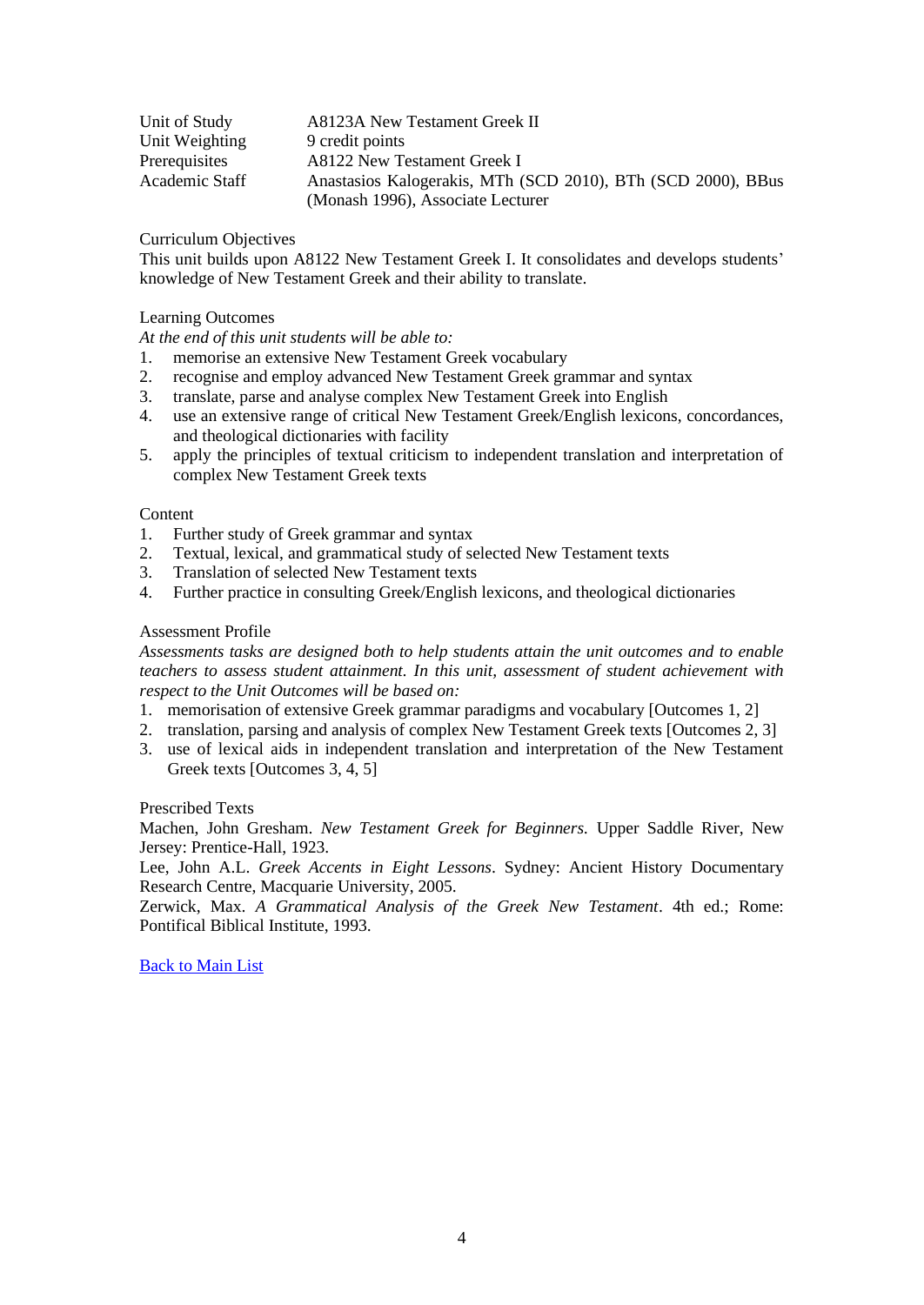| Unit of Study  | B8110A Introduction to the Old Testament                        |
|----------------|-----------------------------------------------------------------|
| Unit Weighting | 9 credit points                                                 |
| Academic Staff | Dr Lydia Gore-Jones, PhD (Macquarie 2017), BA (Hons) (Macquarie |
|                | 2012), CertLang (Macquarie 2004), MA (UNSW 2002), Lecturer      |

This unit aims to introduce students to the literary forms, historical and cultural contexts and theological themes of the Old Testament. It seeks to provide a foundation for further biblical and theological study.

# Learning Outcomes

*At the end of this unit students will be able to:*

- 1. analyse the major narratives, themes and structures of the books of the Old Testament
- 2. assess the significance of the main historical, social and cultural factors that provided the context of the composition of the Old Testament
- 3. integrate significant secondary literature into a formal critical essay on the text of the Old Testament
- 4. utilise skills of historical-critical exegesis in the interpretation of Old Testament texts
- 5. apply insights from their study to Christian life and ministry within a range of contexts

# Content

- 1. Introduction to the Canon
- 2. Introductory questions of each book of the Old Testament (authorship, date, historical, political and cultural contexts, etc.)
- 3. Structure and outline of the major books of the Old Testament
- 4. Literary genres of Old Testament literature
- 5. Key theological themes of the Old Testament collection
- 6. Critical approaches to Old Testament interpretation

# Assessment Profile

*Assessment tasks are designed both to help students attain the unit outcomes and to enable teachers to assess student attainment. In this unit, the required assessment tasks will enable students to demonstrate how successfully they can:*

- 1. engage with relevant scholarship in a critique of Old Testament themes and purposes [Outcomes 1, 2, 3]
- 2. write a formal interpretive essay on an Old Testament text using an accepted exegetical methodology [Outcomes 1, 2, 3, 4]
- 3. produce a thematic analysis of a key Old Testament theme or critical issue, with application to life and ministry in the contemporary context [Outcomes 1, 3, 4, 5]

# Prescribed Texts

Boadt, L. *Reading the Old Testament: An Introduction* (Second Edition). Mahwah, NJ: Paulist Press, 2012.

<span id="page-4-0"></span>Pentiuc, E.J. *The Old Testament in Eastern Orthodox Tradition*. Oxford University Press, 2014.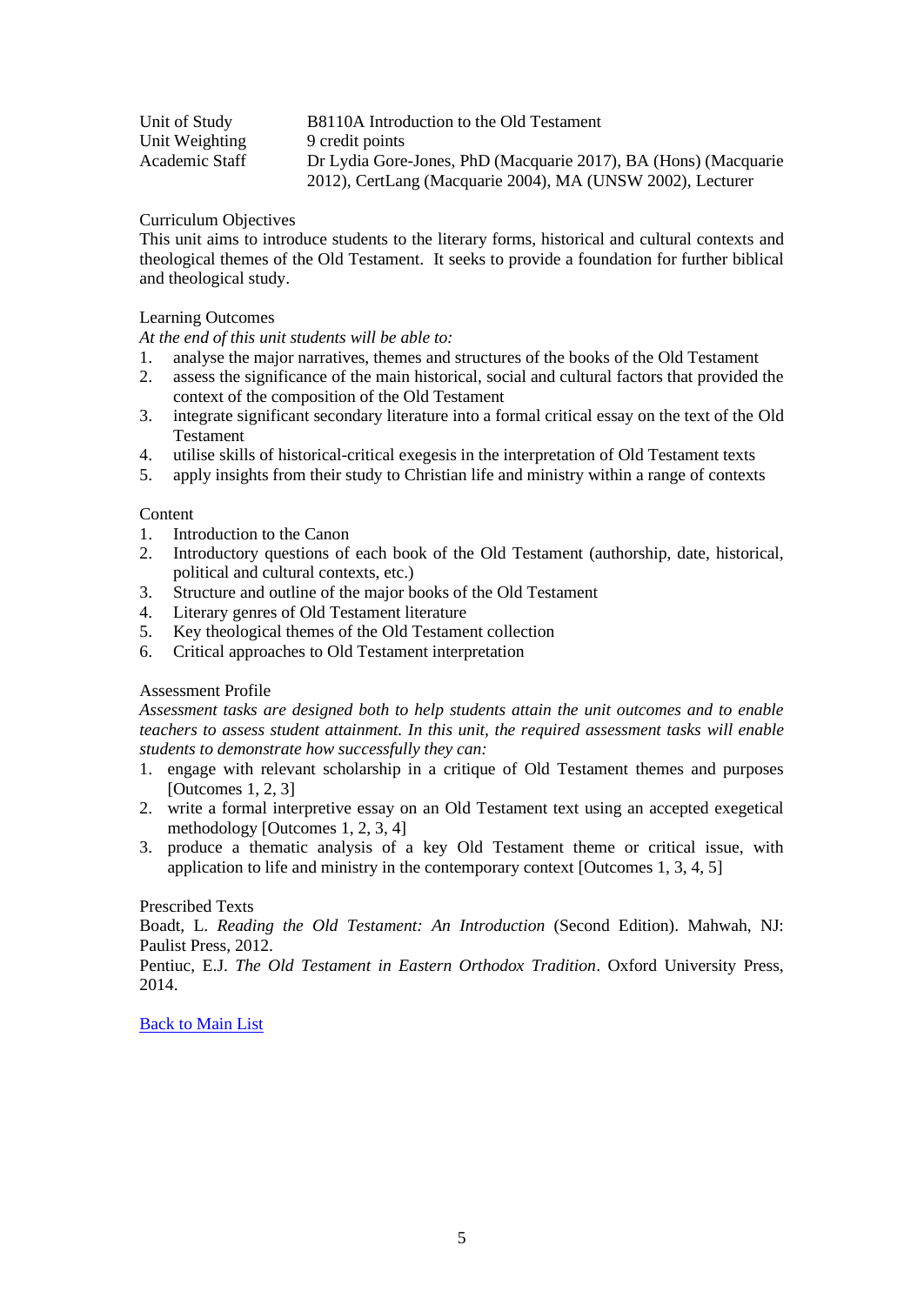| Unit of Study  | B8150A Introduction to the New Testament                          |
|----------------|-------------------------------------------------------------------|
| Unit Weighting | 9 credit points                                                   |
| Academic Staff | Dr Margaret Beirne, RSC, DTheol (MCD 2000), MEd (UNSW)            |
|                | 1986), BD (MCD 1984), MA (Weston 1978), BA (UNE 1973),            |
|                | Senior Lecturer                                                   |
|                | Sophia Theodoratos, MTh (St Vladimir's, 2019), MA (St Vladimir's, |
|                | 2018), MBA Hons (Geneva, 2014), GradDipCA (CAANZ, 1999),          |
|                | LLB Hons (Queensland, 1995), BComm (Queensland, 1993),            |
|                | <b>Associate Lecturer</b>                                         |
|                |                                                                   |

This unit introduces students to the critical study of the New Testament, its literary forms, historical and cultural contexts and theological themes. It provides a solid foundation for further biblical and theological study.

# Learning Outcomes

*At the end of this unit students will be able to:*

- 1. analyse the major narratives, themes and structures of the books of the New Testament
- 2. assess the significance of the main historical, social and cultural factors that provided the context of the composition of the New Testament
- 3. integrate significant secondary literature into a formal critical essay on the text of the New Testament
- 4. utilise skills of historical-critical exegesis in the interpretation of New Testament texts
- 5. apply insights from their study to Christian life and ministry within a range of contexts

#### Content

- 1. Contents of the New Testament
- 2. Historical, cultural, political and religious contexts of the New Testament materials
- 3. The literary nature of the New Testament
- 4. Key methodologies and approaches to Biblical interpretation and critical issues
- 5. Developing skills in exegesis and writing an exegetical essay
- 6. Identification and analysis of key New Testament themes

# Assessment Profile

*Assessment tasks are designed both to help students attain the unit outcomes and to enable teachers to assess student attainment. In this unit, the required assessment tasks will enable students to demonstrate how successfully they can:*

- 1. engage with relevant scholarship in a critique of New Testament themes and purposes [Outcomes 1, 2, 3]
- 2. write a formal interpretive essay on a New Testament text using an accepted exegetical methodology [Outcomes 1, 2, 3, 4]
- <span id="page-5-0"></span>3. produce a thematic analysis of a key New Testament theme or critical issue, with application to life and ministry in the contemporary context [Outcomes 1, 3, 4, 5]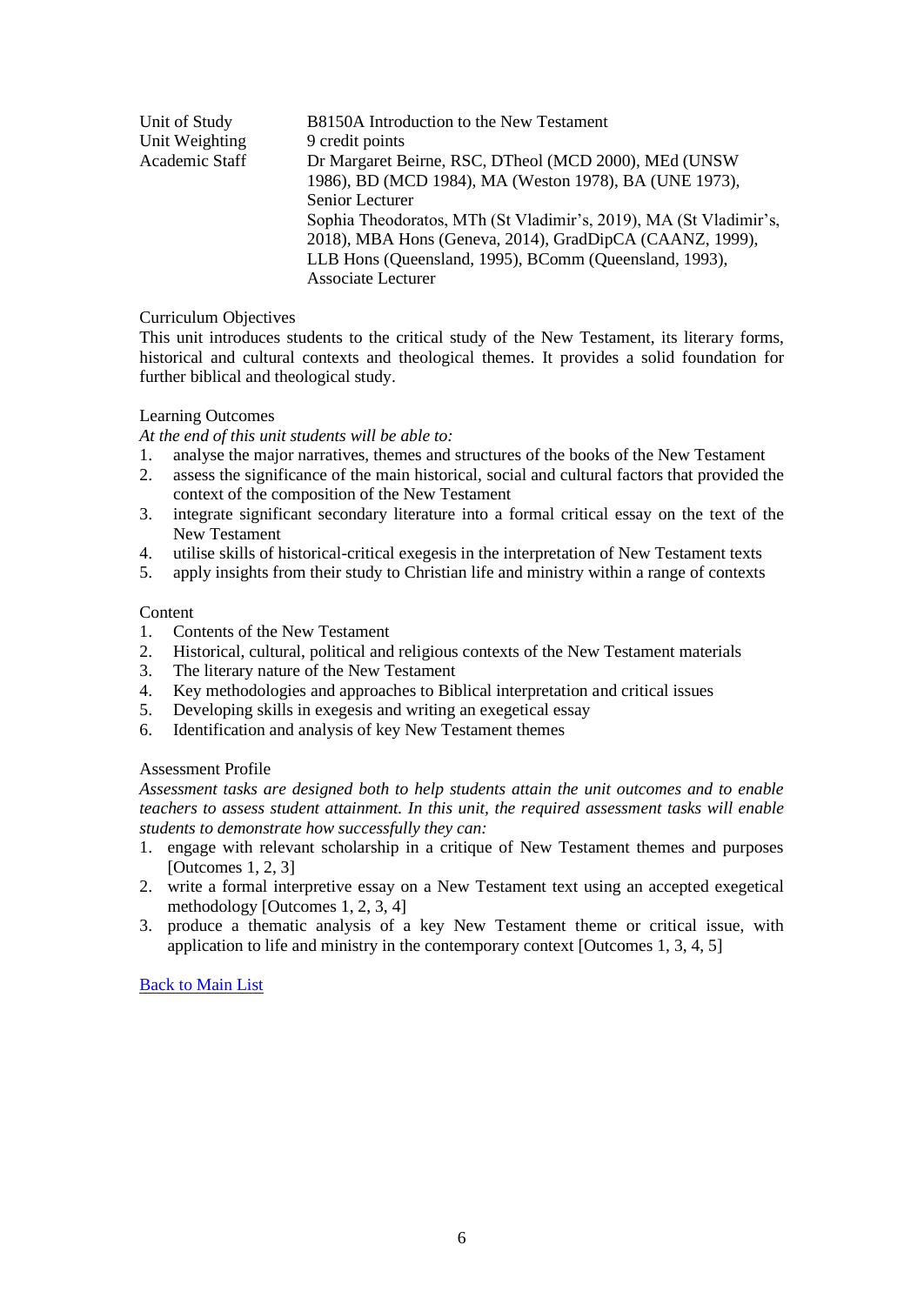| Unit of Study  | B9226A Interpreting the Psalms                                  |
|----------------|-----------------------------------------------------------------|
| Unit Weighting | 9 credit points                                                 |
| Prerequisites  | B8110A Introduction to the Old Testament                        |
| Academic Staff | Dr Lydia Gore-Jones, PhD (Macquarie 2017), BA (Hons) (Macquarie |
|                | 2012), CertLang (Macquarie 2004), MA (UNSW 2002), Lecturer      |

This unit builds on the student's prior learning by way of the Psalms and biblical poetry in general. It examines and analyses the relationship between the Psalms, temple theology, and worship in ancient Israel.

# Learning Outcomes

*At the end of this unit students will be able to:*

- 1. demonstrate an advanced knowledge of the techniques of biblical poetry and how these inform the structure of the Psalms and the Psalter as a whole
- 2. analyse the historical, cultural, and religious background to the Psalms
- 3. critically evaluate significant secondary literature on biblical poetry and the Psalms
- 4. carry out an advanced exegesis of select Psalms
- 5. apply and communicate the insights gained about the Psalms to ministry and worship

## **Content**

- 1. Theories concerning the structural features of biblical poetry in general and the Psalms in particular.
- 2. The historical, cultural, and religious background to the Psalter.
- 3. The critical analysis of representative Psalms.
- 4. Significant aspects concerning the theology of the Psalms.

## Assessment Profile

*Assessment tasks are designed both to help students attain the unit outcomes and to enable teachers to assess student attainment. In this unit, the required assessment tasks will enable students to demonstrate how successfully they can:*

- 1. write an essay that explains the methodological issues involved in the study of the Psalms and do so by way of a selected Psalm (or group of Psalms) [Outcomes 2, 3]
- 2. give a critical exegesis of a Psalm referencing the way in which the structural techniques employed in that Psalm serves to convey its meaning [Outcomes 1, 4]
- <span id="page-6-0"></span>3. show by way of a select Psalm (or a group of Psalms) how it conveys a theological position and how this served worship in ancient Israel, as well as in contemporary ministry and worship [Outcomes 2, 5]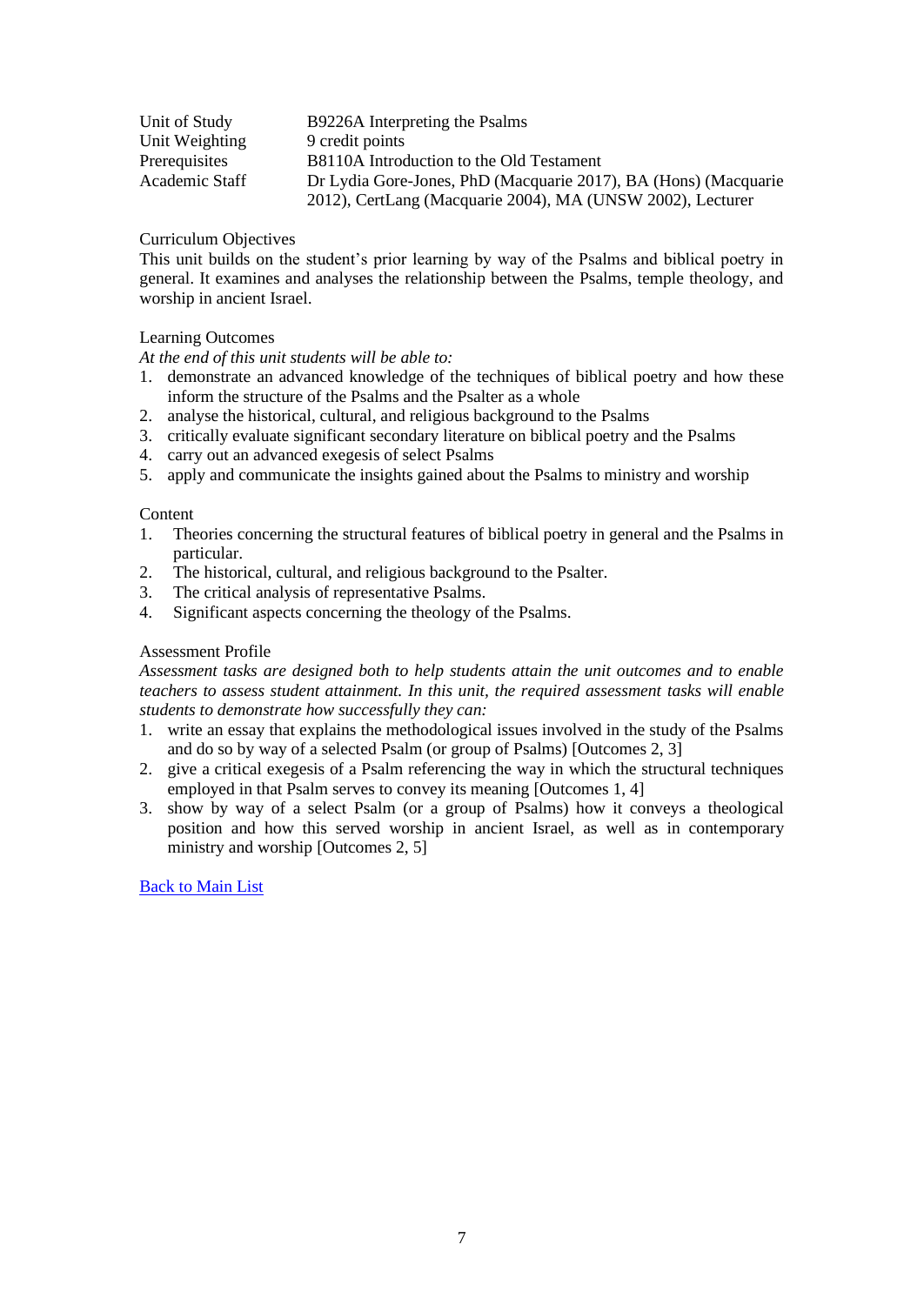| Unit of Study  | B9229A Interpreting Wisdom and Poetry in Israel                 |
|----------------|-----------------------------------------------------------------|
| Unit Weighting | 9 credit points                                                 |
| Prerequisites  | B8110A Introduction to the Old Testament                        |
| Academic Staff | Dr Lydia Gore-Jones, PhD (Macquarie 2017), BA (Hons) (Macquarie |
|                | 2012), CertLang (Macquarie 2004), MA (UNSW 2002), Lecturer      |

This unit critically studies the place of wisdom in ancient Israel through engagement with specific texts and theological themes from Old Testament wisdom literature.

# Learning Outcomes

*At the end of this unit students will be able to:*

- 1. analyse the structures, literary forms and contents of selected wisdom texts
- 2. assess the principal forms and features of biblical poetry
- 3. integrate significant secondary literature in the appraisal of major theological themes
- 4. utilise appropriate critical methodology to perform exegesis of wisdom texts
- 5. apply the relevance of wisdom literature to the contemporary church and society

# **Content**

- 1. Origins and characteristics of the Wisdom literature
- 2. Techniques and patterns of Hebrew poetry
- 3. Structure and contents of books selected from Job, Qoheleth, Proverbs, Sirach, Wisdom of Solomon, Song of Songs, Lamentations, the Psalms, and other poetry in the Old Testament
- 4. Pertinent historical, social, religious, and cultural background
- 5. Exegetical study of selected texts
- 6. Major theological themes emerging from these books

# Assessment Profile

*Assessment tasks are designed both to help students attain the unit outcomes and to enable teachers to assess student attainment. In this unit, the required assessment tasks will enable students to demonstrate how successfully they can:*

- 1. present a critical analysis of the poetic patterns of a passage of the wisdom literature [Outcomes 1, 2]
- 2. write a formal exegetical essay on a wisdom text using an accepted critical methodology [Outcomes 1, 3, 4,]
- <span id="page-7-0"></span>3. produce a formal essay on a theological theme or a critical issue in one of the wisdom books, with application to life or ministry in the contemporary context [Outcomes 1, 3, 4, 5]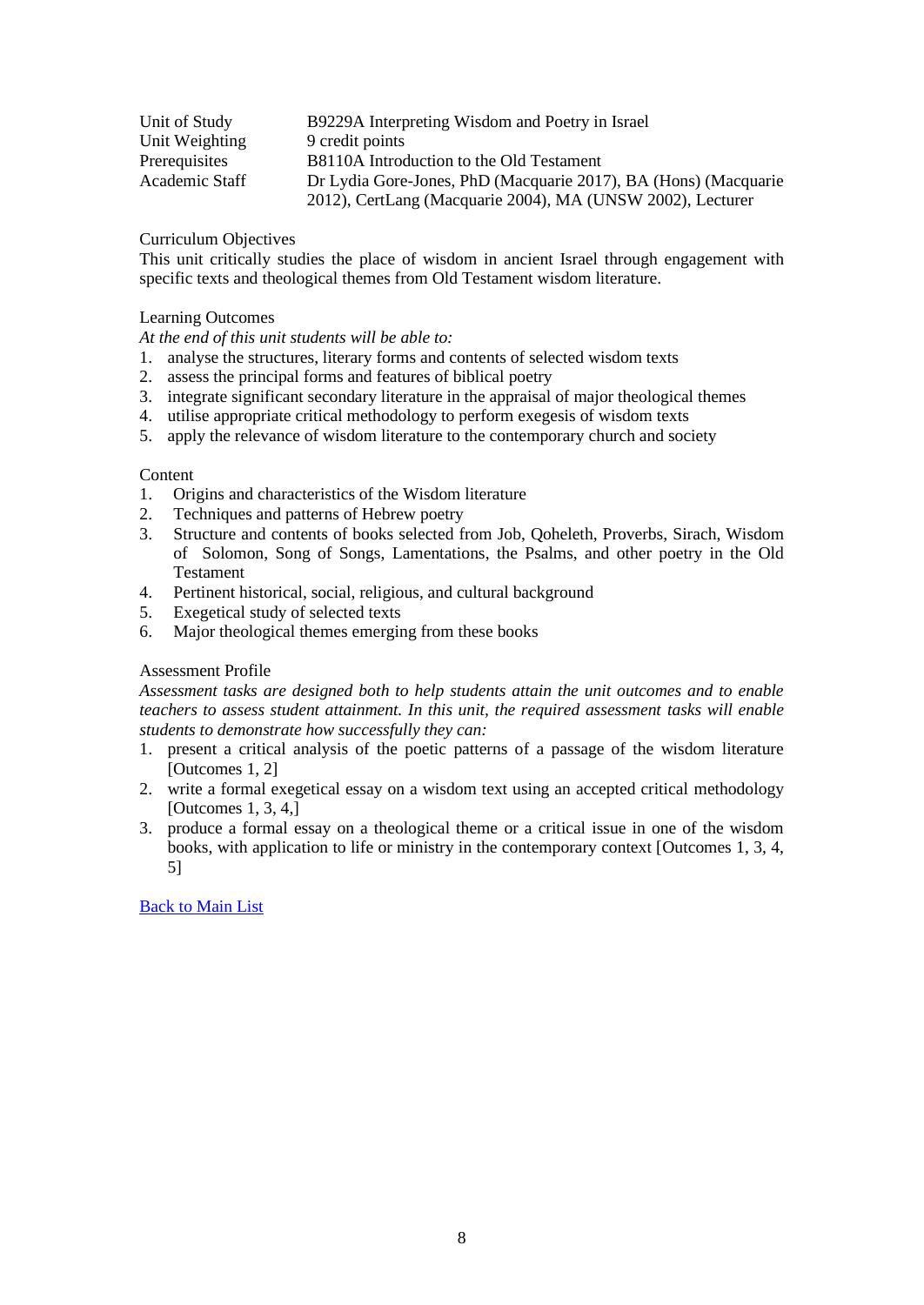| Unit of Study  | B9231A Interpreting the Prophets of Israel                      |
|----------------|-----------------------------------------------------------------|
| Unit Weighting | 9 credit points                                                 |
| Prerequisites  | B8110A Introduction to the Old Testament                        |
| Academic Staff | Dr Lydia Gore-Jones, PhD (Macquarie 2017), BA (Hons) (Macquarie |
|                | 2012), CertLang (Macquarie 2004), MA (UNSW 2002), Lecturer      |

This unit critically engages with specific texts and theological themes in the Old Testament prophetic literature within its historical, social and religious contexts.

# Learning Outcomes

*At the end of this unit students will be able to:*

- 1. analyse the connection of the various prophetic literary forms with the theological themes they convey
- 2. engage with critical issues associated with the study of prophetic literature
- 3. exegete selected passages from the prophetic books, using an accepted critical methodology
- 4. integrate significant secondary literature into a formal critical essay on prophetic texts
- 5. apply insights of prophetic literature to various aspects of Christian life and ministry

# Content

- 1. Prophecy as a phenomenon in Ancient Near East and Israel.
- 2. Historical, social and religious contexts of the prophetic books.
- 3. Contents and their associated literary forms of the prophetic books.
- 4. Theological themes in the prophetic books, as well as their reception and application.
- 5. Methodologies and approaches in the study of prophetic literature.
- 6. Exegetical skills in the interpretation of prophetic texts.

# Assessment Profile

*Assessment tasks are designed both to help students attain the unit outcomes and to enable teachers to assess student attainment. In this unit, the required assessment tasks will enable students to demonstrate how successfully they can:*

- 1. evaluate and critique a scholarly work on issues and purposes of prophetic literature [Outcomes 2, 4]
- 2. write a formal exegetical essay on prophetic passages using an accepted critical methodology [Outcomes 1, 2, 3, 4]
- <span id="page-8-0"></span>3. produce a thematic analysis of key theological messages in a prophetic book, with application to the contemporary Christian life and society [Outcomes 1, 2, 3, 4, 5]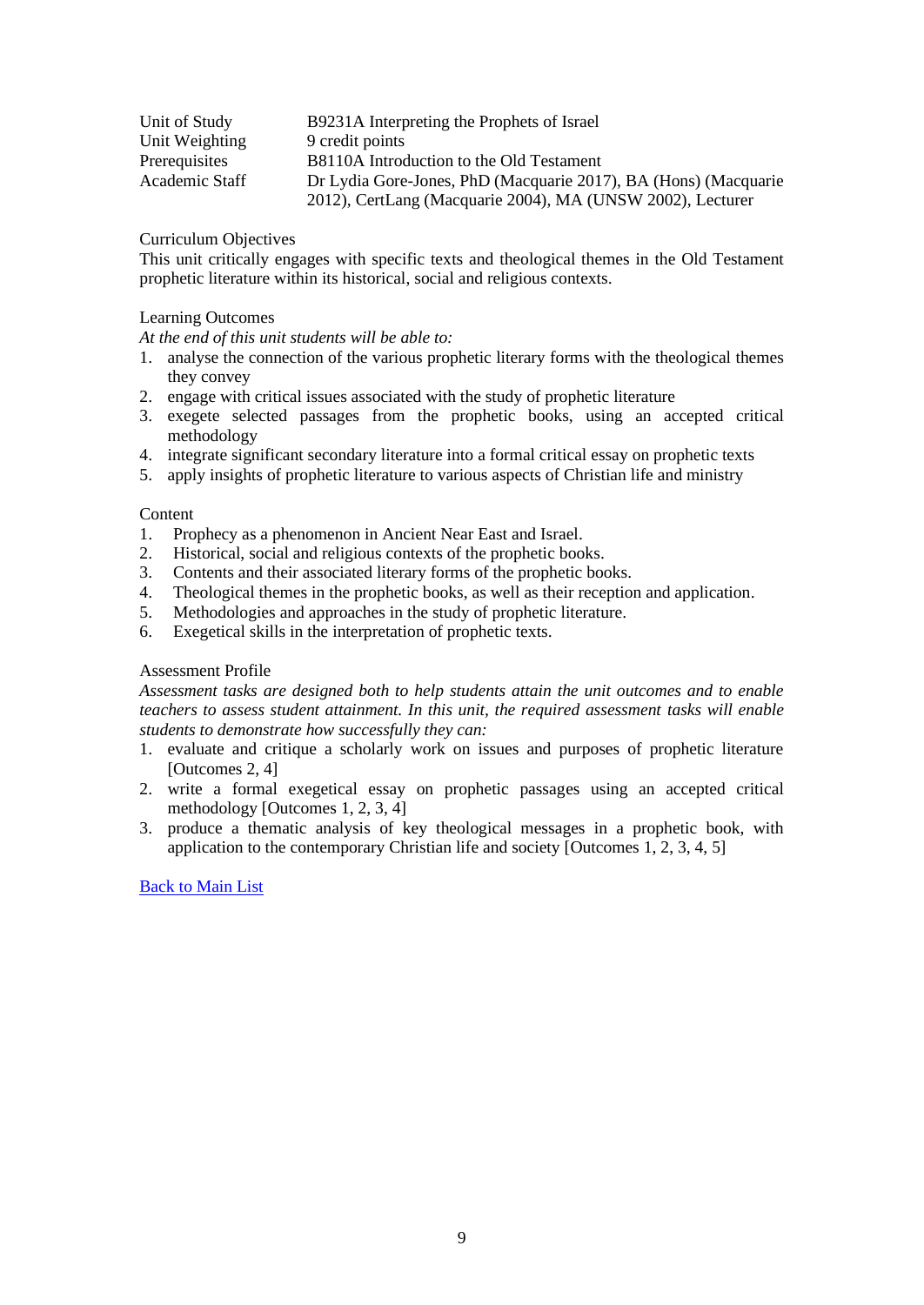| Unit of Study  | B9241A Apocalyptic Literature                                   |
|----------------|-----------------------------------------------------------------|
| Unit Weighting | 9 credit points                                                 |
| Prerequisites  | B8110A Introduction to the Old Testament, and                   |
|                | B8150A Introduction to the New Testament                        |
| Academic Staff | Dr Lydia Gore-Jones, PhD (Macquarie 2017), BA (Hons) (Macquarie |
|                | 2012), CertLang (Macquarie 2004), MA (UNSW 2002), Lecturer      |

This unit examines the historical, literary, and theological issues in Old and New Testament apocalyptic literature, focusing on the books of Daniel and Revelation.

## Learning Outcomes

*At the end of this unit students will be able to:*

- 1. give an informed account of the historical and theological background to the genre of apocalyptic literature
- 2. identify, assess, and evaluate the key ideas and themes in apocalyptic literature from the Old to the New Testaments
- 3. critically evaluate and synthesise the secondary literature on the apocalyptic texts
- 4. display advanced exegetical skills in interpreting apocalyptic literature, in particular the books of Daniel and Revelation
- 5. communicate the insights gained from the study of apocalyptic literature to ministry and worship

# Content

- 1. The historical and theological development of the apocalyptic genre from the early second temple period through to the Book of Revelation.
- 2. An overview of a selection of non-canonical apocalyptic texts.
- 3. A focused exegesis on selected passages from the books of Daniel and Revelation.
- 4. Theories as to the sociological background of the apocalyptic literature.
- 5. An overview of significant scholarly literature on apocalyptic literature.

# Assessment Profile

*Assessment tasks are designed both to help students attain the unit outcomes and to enable teachers to assess student attainment. In this unit, the required assessment tasks will enable students to demonstrate how successfully they can:*

- 1. give a critical overview of modern scholarly arguments concerning the nature and function of apocalyptic literature [(Outcomes 1, 3]
- 2. by reference to Daniel identify some of the key apocalyptic themes and say how they serve the book's theological and political message [Outcomes 2, 4]
- <span id="page-9-0"></span>3. exegete a passage from Revelation and show how it relates back to Old Testament apocalyptic themes, to its own time, and how it provides insights for present day Christian ministry and worship [Outcomes 4, 5]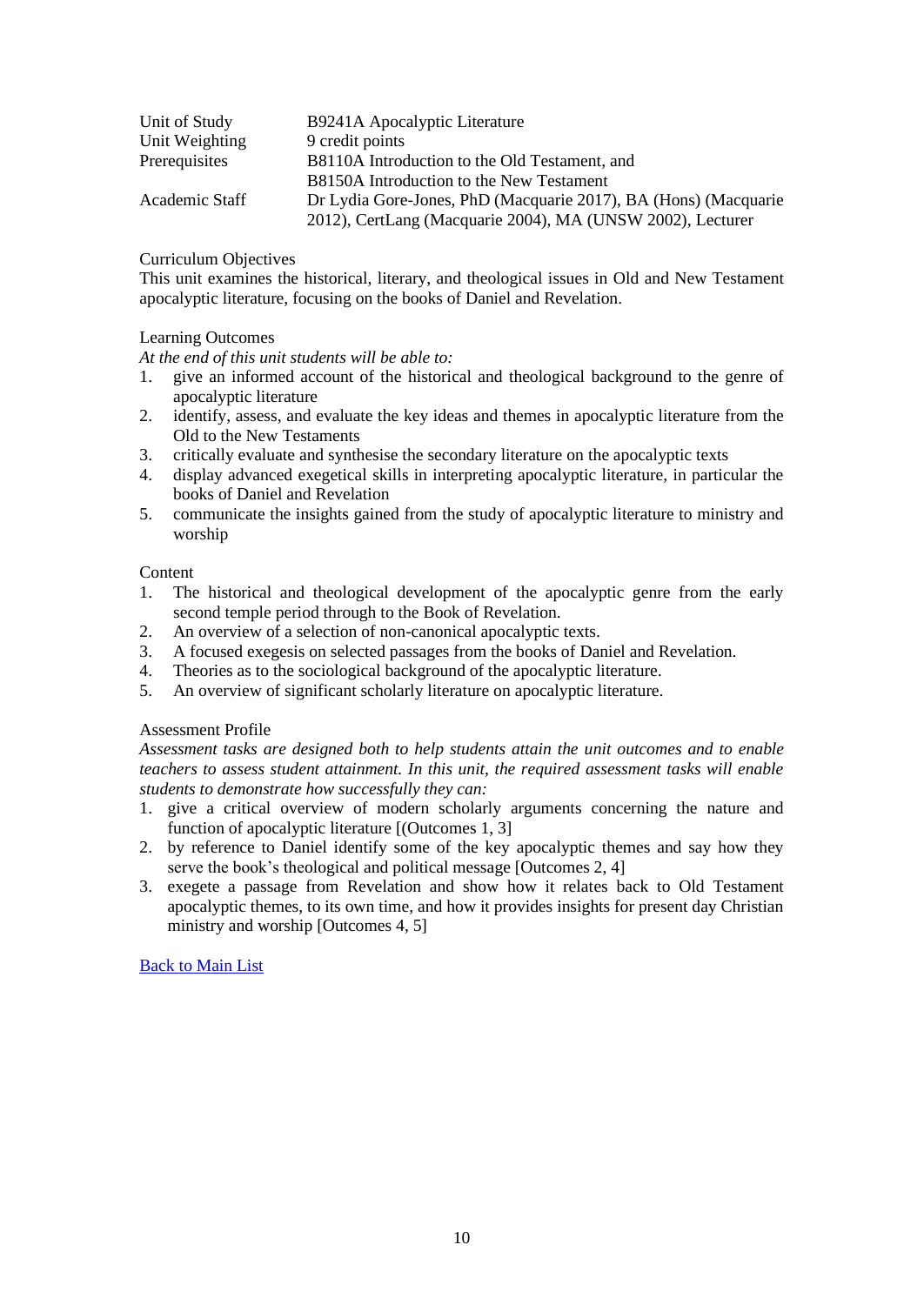| Unit of Study  | B9253A Interpreting the Four Gospels                   |
|----------------|--------------------------------------------------------|
| Unit Weighting | 9 credit points                                        |
| Prerequisites  | B8150A Introduction to the New Testament               |
| Academic Staff | Dr Margaret Beirne, RSC, DTheol (MCD 2000), MEd (UNSW  |
|                | 1986), BD (MCD 1984), MA (Weston 1978), BA (UNE 1973), |
|                | Senior Lecturer                                        |

The unit builds upon the knowledge and skills learned in the prerequisite biblical studies. It critically examines the historical context, structure, literary forms and theological content of the four gospels of the New Testament as well as their application to Christian worship, teaching and spirituality.

# Learning Outcomes

*At the end of this unit students will be able to:*

- 1. analyse the impact that the historical, socio-cultural and religious background of the New Testament period had on the development of each of the four gospels
- 2. analyse and interpret the principal literary forms and theological themes of the four gospels of the New Testament
- 3. exegete selected passages from the four gospels using an accepted methodology
- 4. integrate secondary recent scholarship into the critical study and interpretation of the four gospels
- 5. apply insights gained from the critical study of the four gospels to contemporary Christian preaching, teaching and spirituality

## Content

- 1. The historical, geographical and socio-cultural context of the 1st century A.D. Roman Empire and the religious context of 1st century CE Palestinian Judaism.
- 2. The literary genre of Gospel and the literary forms within the New Testament gospels.
- 3. The distinctive theological themes of each of the four gospels.
- 4. Exegesis of selected passages or themes from the four gospels using an accepted methodology
- 5. The application of critically researched knowledge of the Gospels to various church activities

# Assessment Profile

*Assessment tasks are designed both to help students attain the unit outcomes and to enable teachers to assess student attainment. In this unit, the required assessment tasks will enable students to demonstrate how successfully they can:*

- 1. determine the impact that the historical, socio-cultural and religious background of the New Testament period had on a key theological position of any one of the four gospels [Outcomes 1, 2, 4]
- 2. exegete a significant passage from any one of the four gospels, using appropriate methodology [Outcomes 2, 3, 4]
- <span id="page-10-0"></span>3. interpret a selection of related pericopes from one or more of the four gospels for their theological themes and their application to the contemporary culture, ecclesial or secular [Outcomes 2, 4 and 5]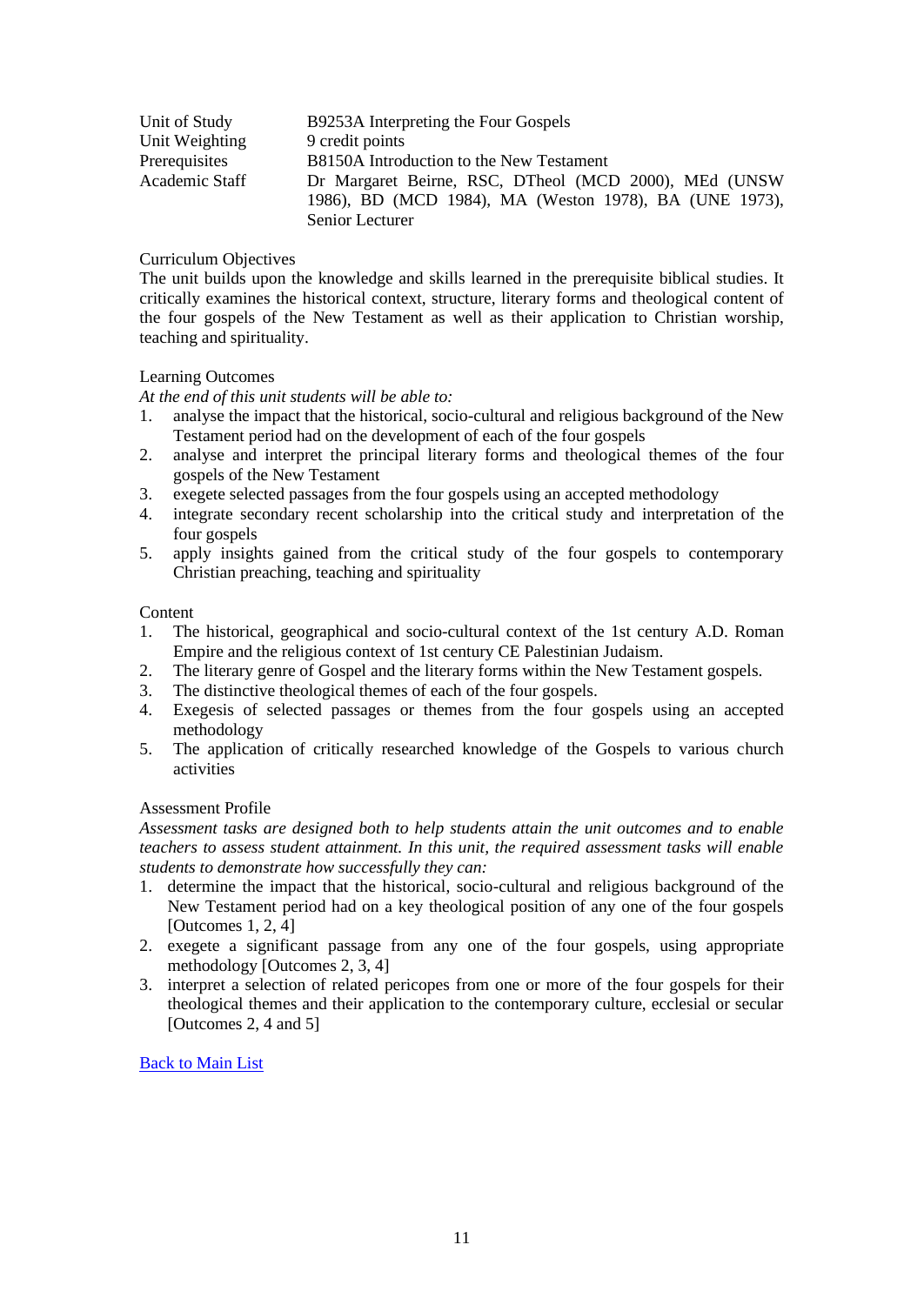| Unit of Study  | B9258A Lukan Literature and Theology                   |
|----------------|--------------------------------------------------------|
| Unit Weighting | 9 credit points                                        |
| Prerequisites  | B8150A Introduction to the New Testament               |
| Academic Staff | Dr Margaret Beirne, RSC, DTheol (MCD 2000), MEd (UNSW) |
|                | 1986), BD (MCD 1984), MA (Weston 1978), BA (UNE 1973), |
|                | Senior Lecturer                                        |

The unit enables students to study the two-volume work Luke-Acts which encompasses a gospel and an early Christian theological history.

## Learning Outcomes

*At the end of this unit students will be able to:*

- 1. account at an advanced level for the complex historical, religious and social background of Luke-Acts
- 2. explain the various literary forms used in the construction of Luke-Acts and how they contribute to the key theological and Christological message
- 3. interpret the theological themes of Luke-Acts
- 4. exegete select passages from the Gospel of Luke and the Acts of the Apostles using appropriate methodologies
- 5. construct liturgies, homilies or biblical discussion group materials on Luke-Acts

## **Content**

- 1. The historical, religious and social context of Christianity in the late first century A.D. Mediterranean.
- 2. Hellenistic history and biography of the last first century A.D.
- 3. The literary structure and various literary sub-forms used in Luke-Acts.
- 4. The theological themes of Luke-Acts.

# Assessment Profile

*Assessment tasks are designed both to help students attain the unit outcomes and to enable teachers to assess student attainment. In this unit, the required assessment tasks will enable students to demonstrate how successfully they can:*

- 1. produce an independently researched interpretation of the relevance of a theological theme in Luke-Acts to its original historical context [Outcomes 1 and 3]
- 2. exegete a passage of Luke or Acts using appropriate methodologies [Outcomes 2 and 4]
- <span id="page-11-0"></span>3. conduct a graduate seminar on an issue relevant to the pastoral application of Luke-Acts [Outcomes 1, 3 and 5]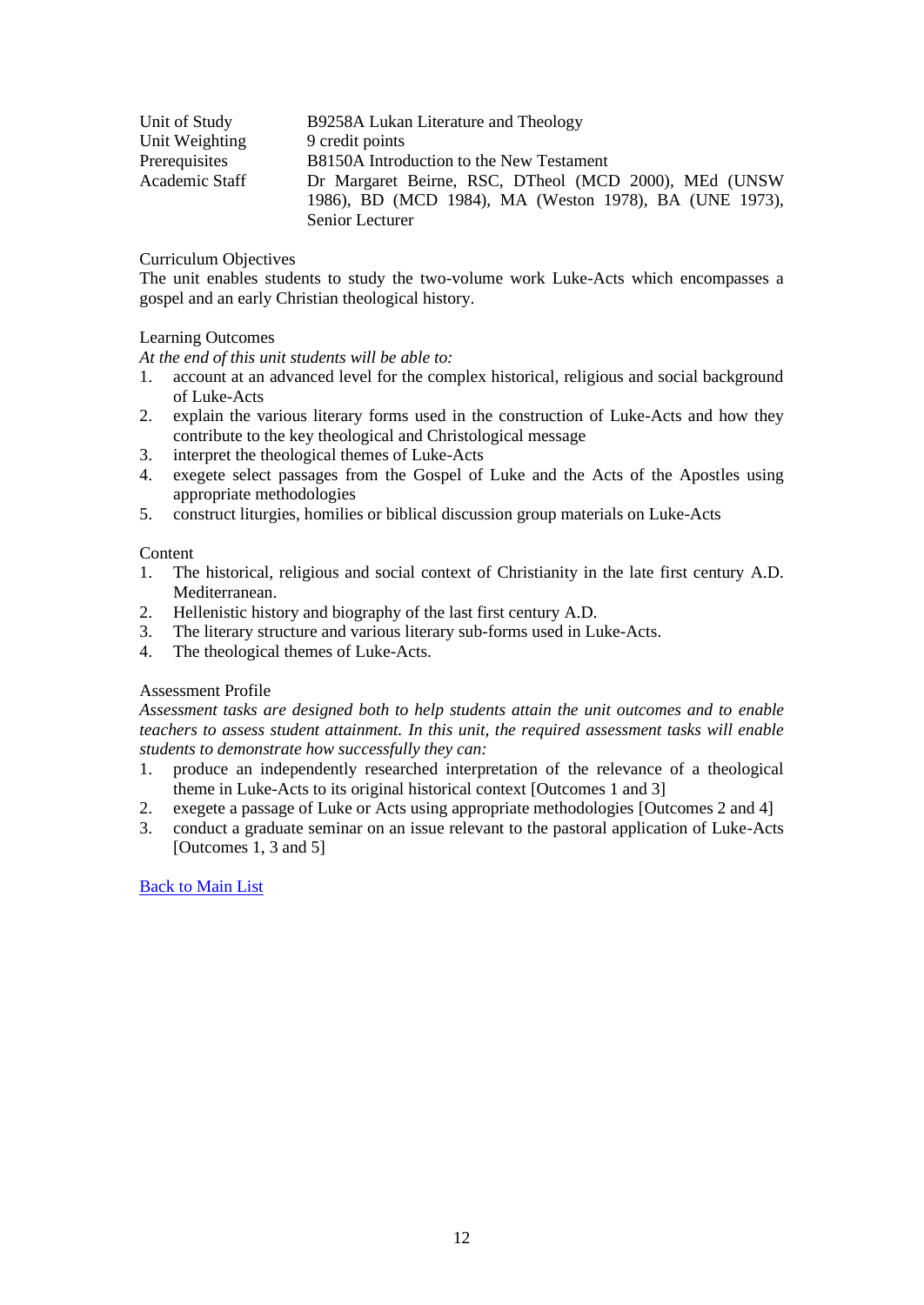| Unit of Study  | B9260A Pauline Literature and Theology                 |
|----------------|--------------------------------------------------------|
| Unit Weighting | 9 credit points                                        |
| Prerequisites  | B8150A Introduction to the New Testament               |
| Academic Staff | Dr Margaret Beirne, RSC, DTheol (MCD 2000), MEd (UNSW  |
|                | 1986), BD (MCD 1984), MA (Weston 1978), BA (UNE 1973), |
|                | Senior Lecturer                                        |

The unit aims to build on the basic knowledge and skills of the foundational Biblical Studies unit, focusing on New Testament literature associated with Paul, with special attention to their literary forms, theological content and historical, cultural and religious setting.

## Learning Outcomes

*At the end of this unit students will be able to:*

- 1. articulate a cohesive knowledge of the various social, cultural and pastoral contexts of each of Paul's letters
- 2. provide a cogent understanding of the key Pauline theological concepts
- 3. evaluate critically a range of recent secondary literature resources related to the study of Pauline literature
- 4. produce a scholarly exercise in the exegesis of selected passages from the Pauline letters
- 5. apply a critical appreciation of Pauline literature to a range of life and ministry situations

# Content

- 1. The life of Paul.
- 2. Historical, geographical, social and religious context to Pauline letters.
- 3. Rhetoric, structure, style and aim of Paul's letters.
- 4. Central theological concepts in the Pauline literature.
- 5. Exegesis of selected pericopes from the Pauline literature.
- 6. Recent developments in Pauline scholarship including the 'new perspective' debate.

# Assessment Profile

*Assessment tasks are designed both to help students attain the unit outcomes and to enable teachers to assess student attainment. In this unit, assessment of student achievement with respect to the Unit Outcomes will be based on:*

- 1. student presentation on the critical analysis of historical, cultural, political, religious or theological issues that arise in the Pauline literature [Outcomes 1, 2, 3]
- 2. interpretative and exegetical essay on a selected passage from the Pauline letters using accepted methodology [Outcomes 1, 2, 3, 4, 5]
- <span id="page-12-0"></span>3. analytical essay on a key theological concept of the Pauline literature [Outcomes 1, 2, 3, 5]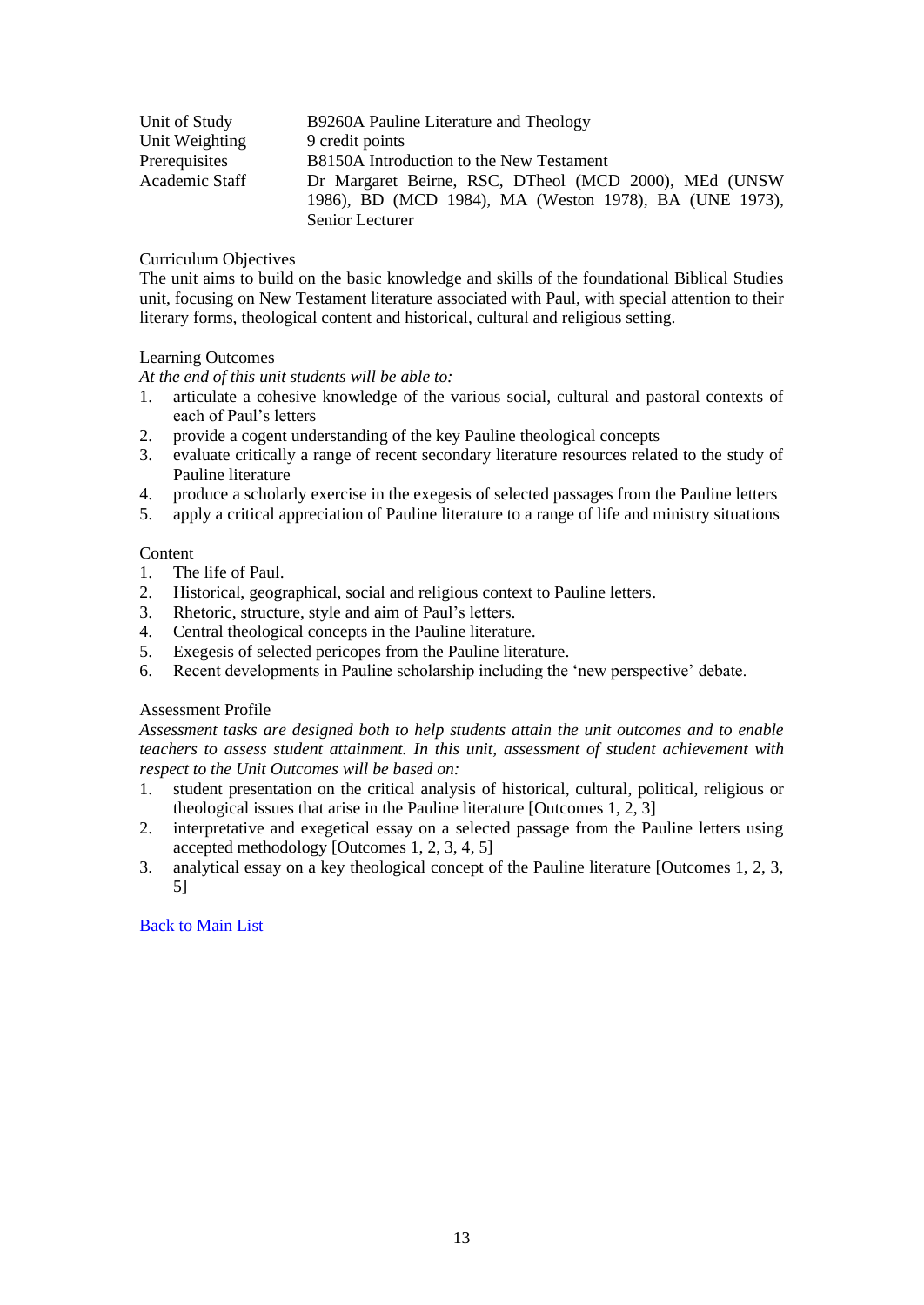| Unit of Study  | B9270A Unlocking John                                  |
|----------------|--------------------------------------------------------|
| Unit Weighting | 9 credit points                                        |
| Prerequisites  | B8150A Introduction to the New Testament               |
| Academic Staff | Dr Margaret Beirne, RSC, DTheol (MCD 2000), MEd (UNSW  |
|                | 1986), BD (MCD 1984), MA (Weston 1978), BA (UNE 1973), |
|                | Senior Lecturer                                        |

This unit builds upon the knowledge and skills learned in the pre-requisite biblical studies. It critically examines the historical context, structure, literary forms and theological content of the Gospel according to John, their application to Christian worship, teaching and spirituality.

## Learning Outcomes

*At the end of this unit, students will be able to:*

- 1. establish the place of the Gospel of John within the Gospel Tradition and the Johannine Community
- 2. analyse and interpret the major themes, forms, and principal theological arguments of the Gospel of John
- 3. exegete selected passages from the Gospel of John
- 4. integrate significant recent scholarship into the critical study and interpretation of the Gospel of John
- 5. incorporate insights from the Gospel of John into a range of contemporary Christian worship, teaching and spiritual situations.

#### **Content**

- 1. The Gospel of John in the Gospel Tradition:
	- The gospel genre
	- John and the Synoptic Gospels
	- The "Johannine Community"
- 2. The structure and purpose of the Gospel of John.
- 3. The distinctive theological themes of the Gospel of John.
- 4. The distinctive narrative features of the Gospel of John.
- 5. Contemporary methodologies and interpretations in the study of the Gospel of John.
- 6. Exegesis of selected passages from the English text of the Gospel of John.

# Assessment Profile

*Assessment tasks are designed both to help students attain the unit outcomes and to enable teachers to assess student attainment. In this unit, the required assessment tasks will enable students to demonstrate how successfully they can:*

- 1. determine the significance of the Gospel of John within its historical and cultural context [Outcomes 1, 4]
- 2. exegete a significant passage from the Gospel of John [Outcomes 2, 3, 4]
- <span id="page-13-0"></span>3. construct a well-researched and methodologically sound interpretation of a major theological theme of the Gospel of John that addresses a significant issue in contemporary life or ministry [Outcomes 2, 4, 5]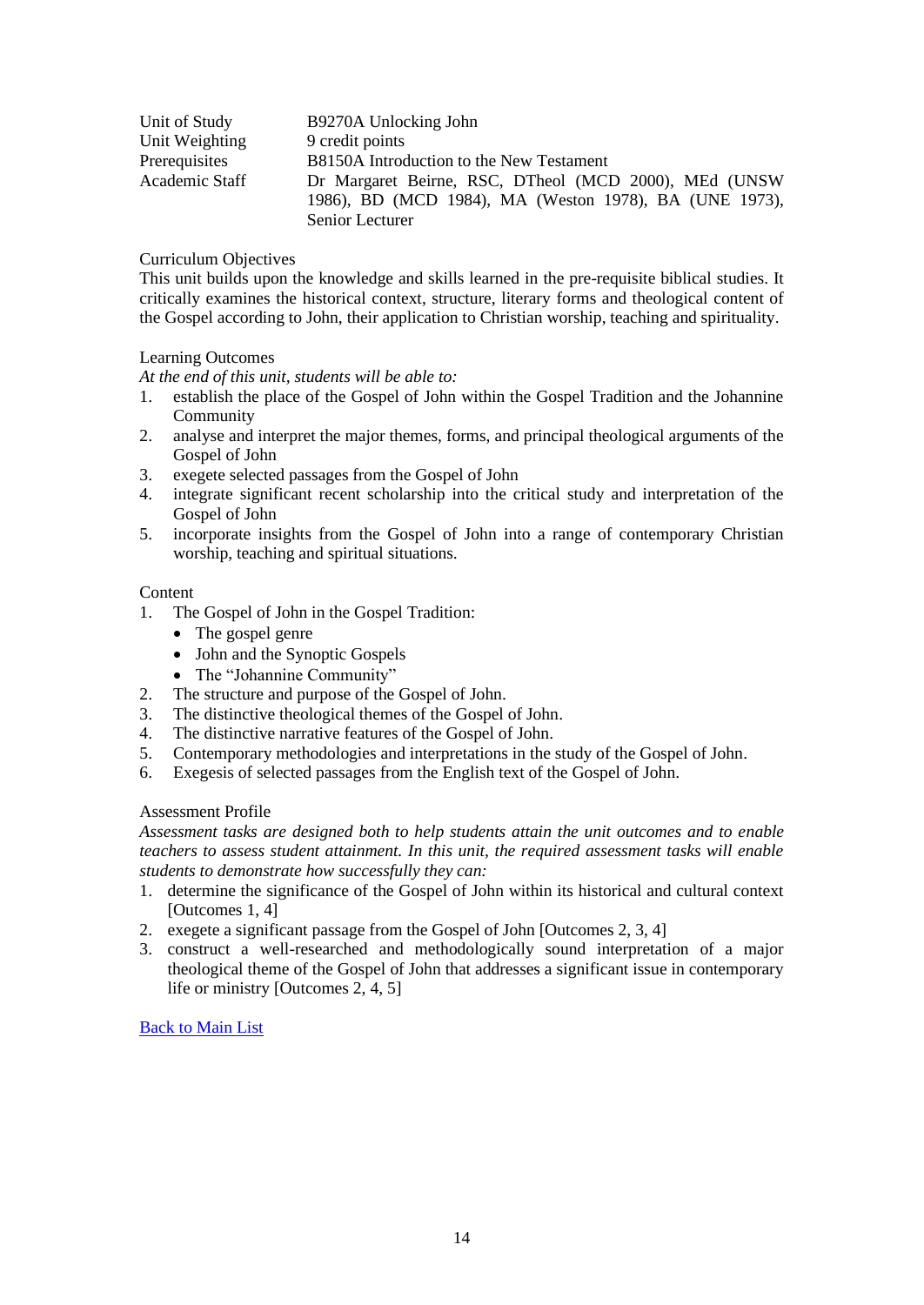| Unit of Study  | E8100A Principles of Christian Ethics |
|----------------|---------------------------------------|
| Unit Weighting | 9 credit points                       |
| Academic Staff | <b>Accredited Member of Faculty</b>   |

This unit introduces students to theological reflection on the ethical aspects of Christian life and discipleship. It also provides the graduate student with a methodological basis for further studies in Christian ethics.

# Learning Outcomes

*At the end of this unit students will be able to:*

- 1. distinguish and clarify the sources of Christian ethics
- 2. explain the central concepts and principles in Christian ethics
- 3. describe the key developments in the history of Christian ethics
- 4. demonstrate a familiarity with the literature of Christian ethics
- 5. reflect on ethical issues in an integral way in the light of the various elements of Christian moral reasoning

## **Content**

- 1. Theological Presuppositions: Trinity, Creation, Incarnation and the Kingdom of God.
- 2. Contemporary culture, secularity and Christian Ethics.
- 3. Old and New Testament sources: Themes in Jewish Ethics, Jesus' preaching and Paul's letters.
- 4. The historical development of Christian Ethics.
- 5. The anthropological, ecclesial and theological bases of Christian ethics.
- 6. Human nature, freedom, sin, responsibility and moral reasoning.
- 7. Conscience, conversion and moral development.
- 8. *Ascesis*, the virtues, friendship and Christian discipleship.
- 9. Love, holiness and the Christian moral vocation.
- 10. The application of Christian ethics to human society.

#### Assessment Profile

*Assessments tasks are designed both to help students attain the unit outcomes and to enable teachers to assess student attainment. In this unit, assessment of student achievement with respect to the Unit Outcomes will be based on:*

- 1. critical reflection
- 2. essay
- <span id="page-14-0"></span>3. take-home exam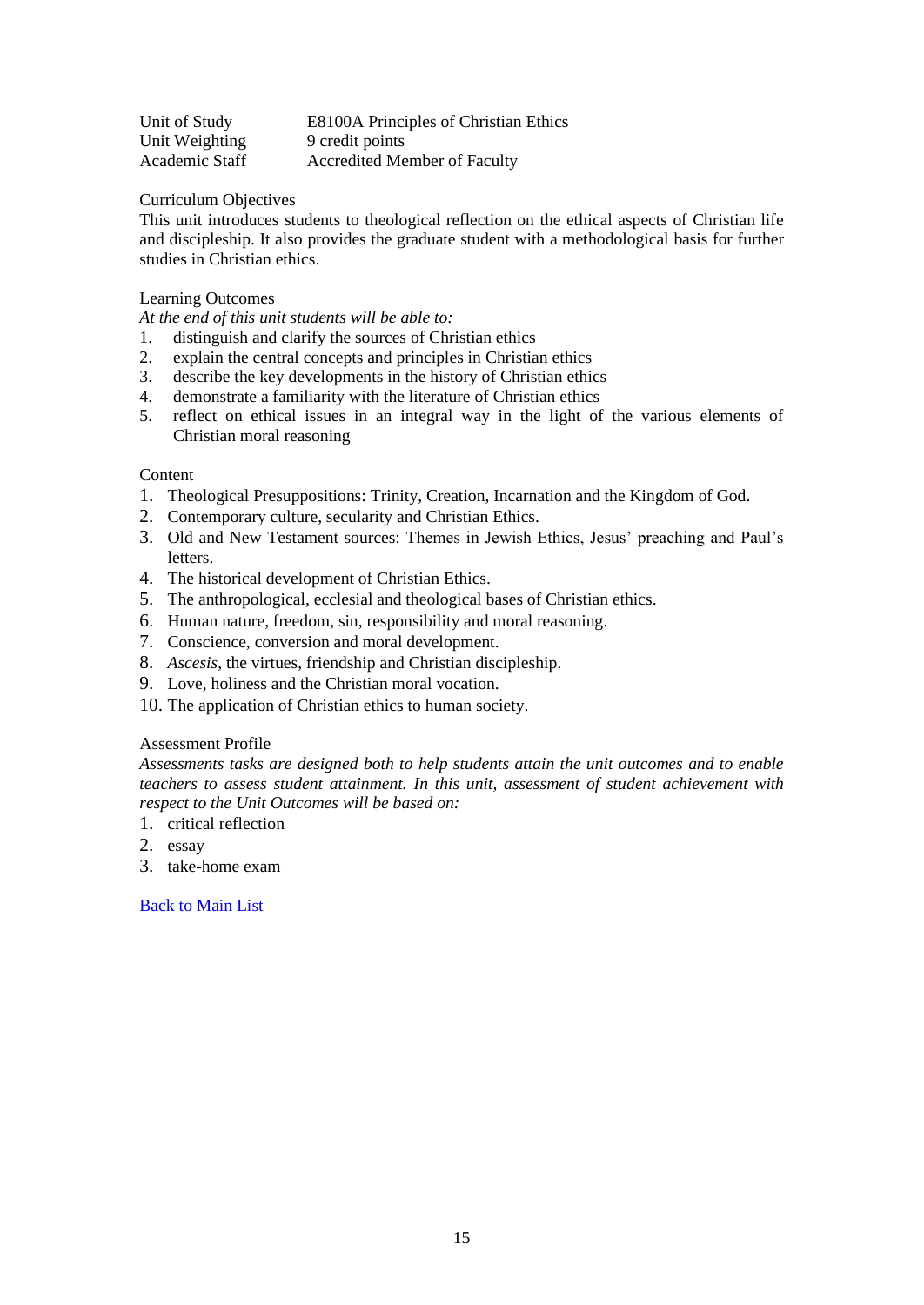| Unit of Study  | H8110A Early Church History                                |
|----------------|------------------------------------------------------------|
| Unit Weighting | 9 credit points                                            |
| Academic Staff | Very Rev. Anastasios Bozikis, MTh (Sydney 1997), BTh (SCD) |
|                | 1995), BCom (UQ 1990), Associate Lecturer                  |

This early centuries (i.e., to the 4th or 5th centuries) of the Christian Church's history were a formative period where doctrine was consolidated and institutional structures were established. As such, this period is fundamentally important to an understanding of the subsequent history of the Church. This introductory unit provides an approach to the study of church history, with particular reference to the Early Church period. In doing so, it sets the context for doctrinal and institutional development, with an analysis of the various conflicts, challenges and relationships that occurred and which set the foundation for the ongoing development of the Church.

## Learning Outcomes

*At the end of this unit students will be able to:*

- 1. assess the impact of cultural, political and religious factors in the development of the early Church
- 2. account for the development of ecclesiastical forms and practices in the Early Church
- 3. analyse the causes and outcomes of the major doctrinal challenges and controversies that arose in the Early Church period
- 4. evaluate the contribution of selected people and movements to the development of the Church's thought and structures;
- 5. interpret primary and secondary historical documents in their social/political
- 6. context in the development of a coherent historical argument in written form.

## Content

- 1. Studying the early Church in context; methodology and historiography.
- 2. Religious, cultural and social backgrounds of the early Church.
- 3. The relationship between the early Church and the Roman state; Jewish, pagan and Christian perceptions.
- 4. Persecution and the phenomenon of martyrdom.
- 5. Internal tensions within the early Church; orthodoxy and heresy.
- 6. Aspects of an emerging Christian worldview.
- 7. The 'triumph' of the Church: Constantine, Fathers, councils.
- 8. The Church in a declining Empire.

#### Assessment Profile

*Assessments tasks are designed both to help students attain the unit outcomes and to enable teachers to assess student attainment. In this unit, assessment of student achievement with respect to the Unit Outcomes will be based on:*

- 1. analysis of a set of pivotal primary document (in English or English translation), using an appropriate method of historical inquiry [Outcomes 1, 2/3, 5]
- 2. evaluation of the contribution to the history of the Early Church of significant persons or events [Outcomes 2, 3, 4]
- <span id="page-15-0"></span>3. written research that interprets a major challenge, controversy or development in the history of the Early Church in terms of its own setting and its ongoing significance, based on primary and secondary reading [Outcomes 1, 2, 3, 4, 5]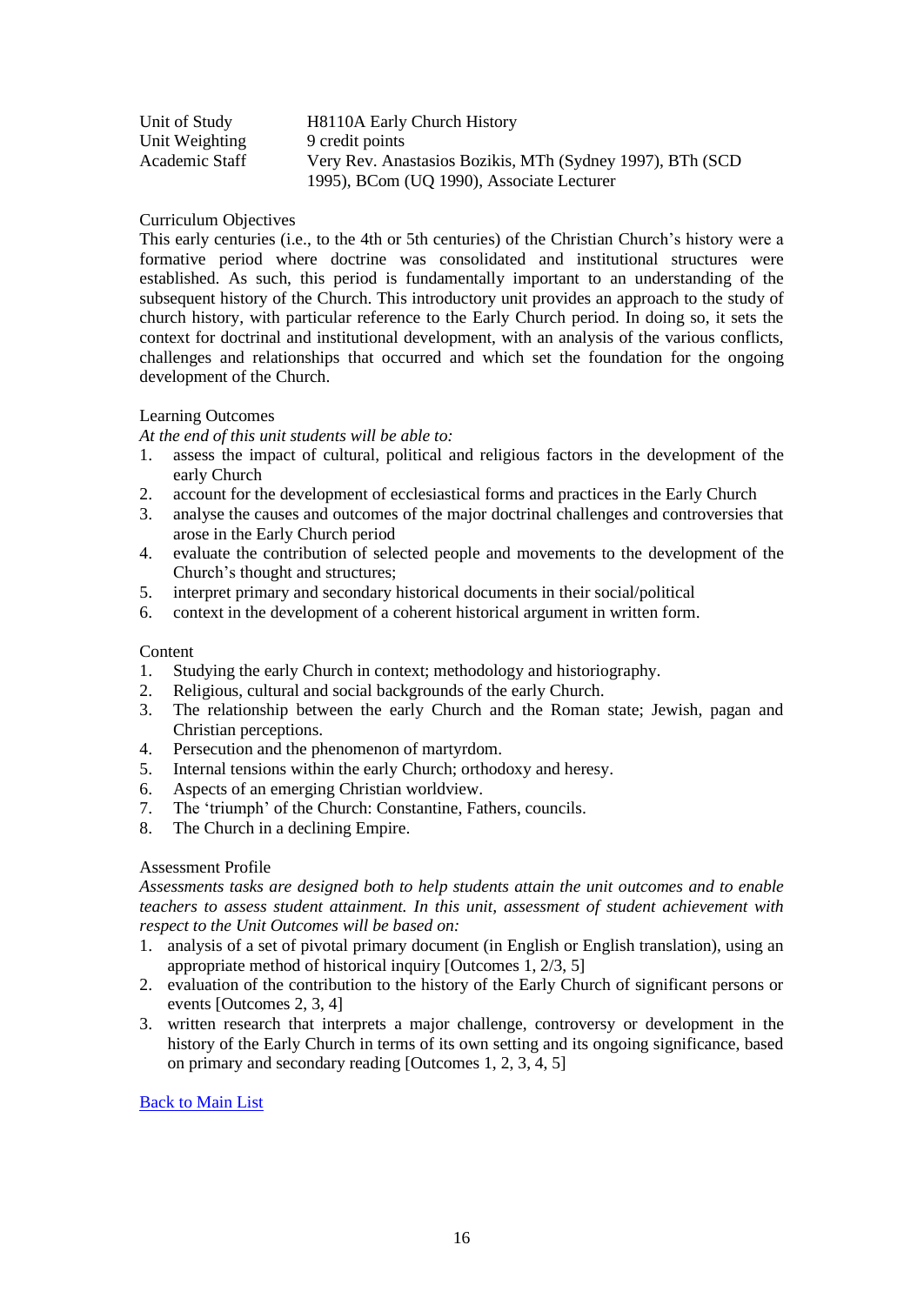| Unit of Study  | H8132A Byzantium: Empire of New Rome                       |
|----------------|------------------------------------------------------------|
| Unit Weighting | 9 credit points                                            |
| Prerequisite   | H8110A Early Church History                                |
| Academic Staff | Very Rev. Anastasios Bozikis, MTh (Sydney 1997), BTh (SCD) |
|                | 1995), BCom (UQ 1990), Associate Lecturer                  |

This unit builds on the platform of H8110A by examining the historical, cultural and theological factors of the Eastern Roman Empire, or Byzantium, generally from the age of Constantine the Great until the period of the 'Triumph of Orthodoxy' (or, from the 4th to 9th centuries), as well as the empire's relations with its neighbours.

# Learning Outcomes

*At the end of this unit students will be able to:*

- 1. analyse the impact of major social, cultural and religious factors within both the Byzantine empire and its immediate cultural context from the 4th to the 9th centuries
- 2. assess the significance of the contribution of key people and events in the Byzantine Church
- 3. interpret a range of primary historical documents of the Byzantine Church
- 4. utilise appropriate methods of historiography and historical research in the analysis and evaluation of significant issues in the Byzantine Church
- 5. apply the key contributions of leading figures and significant events in the Byzantine period to the Church's ongoing mission

#### **Content**

- 1. Studying the Byzantine empire in context; methodology and historiography.
- 2. Constantinople, the imperial cult, and the ecumenical councils.
- 3. Byzantine historians and historiography.
- 4. Religious, cultural and social aspects of the Byzantine state.
- 5. Byzantium and its neighbours.
- 6. Aspects of an emerging Byzantine worldview; landmarks and threats.
- 7. The 'triumph of Orthodoxy' and its implications.

# Assessment Profile

*Assessments tasks are designed both to help students attain the unit outcomes and to enable teachers to assess student attainment. In this unit, assessment of student achievement with respect to the Unit Outcomes will be based on:*

- 1. critical analysis of and engagement with a range of significant historical primary and secondary sources [Outcomes 3, 4]
- 2. written analysis and evaluation of key social, cultural, historiographical, and/or religious aspects relevant to the early Byzantine period. [Outcomes 1, 2, 4]
- <span id="page-16-0"></span>3. written presentation addressing the application of lessons from the Byzantine period of the church to an understanding of subsequent developments in the history of the Orthodox church. [Outcomes 2, 4, 5]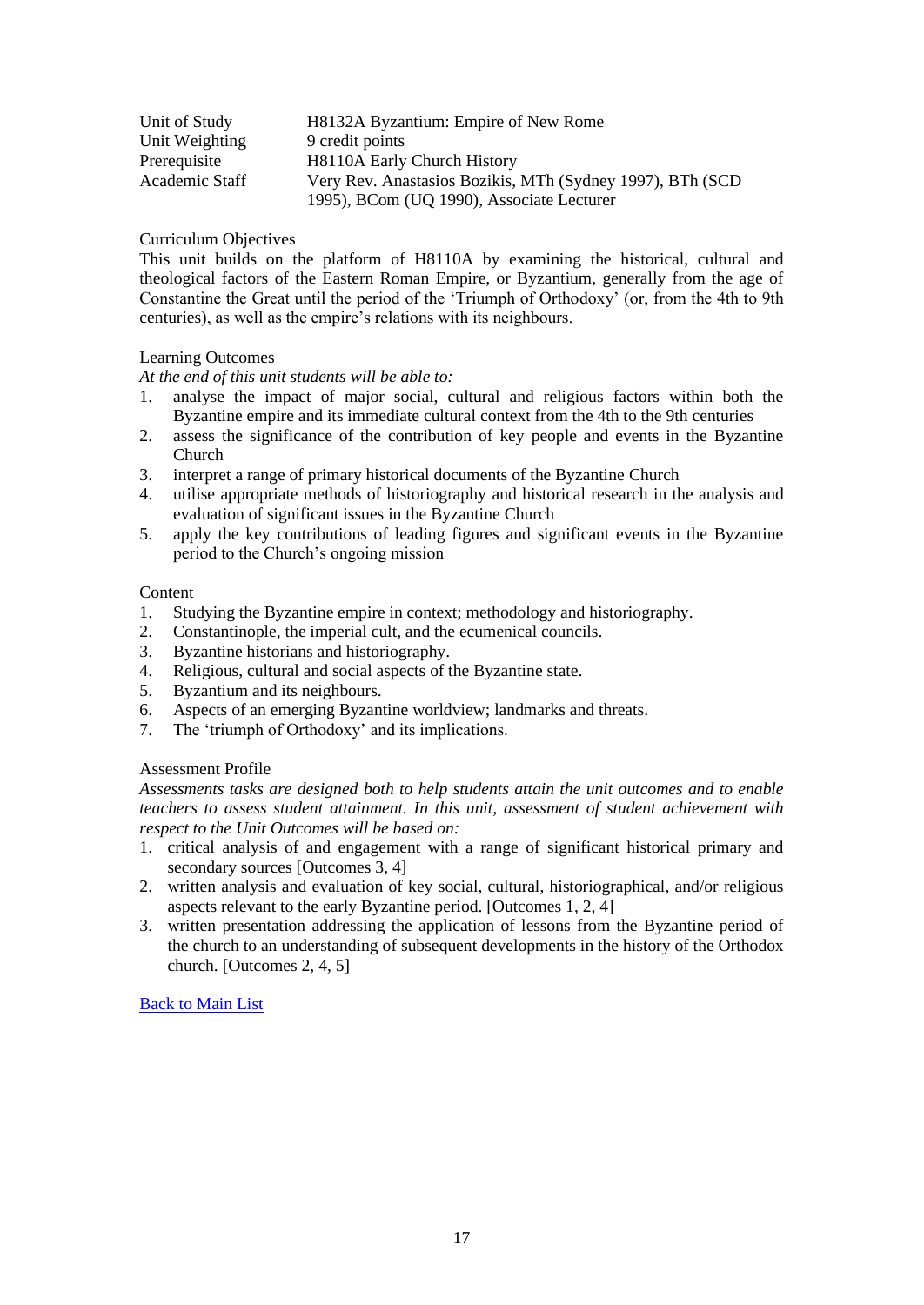| Unit of Study  | H8133A Byzantium: Resplendence and Twilight                |
|----------------|------------------------------------------------------------|
| Unit Weighting | 9 credit points                                            |
| Prerequisite   | H8132A Byzantium: Empire of New Rome                       |
| Academic Staff | Very Rev. Anastasios Bozikis, MTh (Sydney 1997), BTh (SCD) |
|                | 1995), BCom (UQ 1990), Associate Lecturer                  |

Building upon H8132A, this course unit examines the historical, cultural and theological factors of the Eastern Roman Empire, or Byzantium, generally from the 9th to the 15th centuries, as well as the empire's relations with its neighbours.

# Learning Outcomes

*At the end of this unit students will be able to:*

- 1. analyse the impact of various social, cultural and religious factors within both the Byzantine empire and its immediate cultural context from the 9th to the 15th centuries
- 2. assess the significance of the contribution of key people and events in the later Byzantine Church
- 3. interpret a range of primary historical documents of the later Byzantine church
- 4. utilise appropriate methods of historiography and historical research in the analysis of significant issues in the later Byzantine Church
- 5. apply the key contributions of leading figures and significant events in the later Byzantine period to the Church's ongoing mission

# Content

- 1. Historical method, themes, concepts and sources of the period.
- 2. The Schism between East and West, the Crusades and attempts at re-union.
- 3. Christianity as inspiration for the blossoming of culture: art, architecture, music, and literature.
- 4. Natural phenomena and the decline of Byzantium, including their effect on the Byzantine mentality.
- 5. Relations of Byzantium with its neighbours: cultural exchange and antagonism.
- 6. Biographical studies of major personalities: emperors, intellectuals, saints, women.
- 7. The fall of Constantinople and the legacy of Byzantium.

## Assessment Profile

*Assessments tasks are designed both to help students attain the unit outcomes and to enable teachers to assess student attainment. In this unit, assessment of student achievement with respect to the Unit Outcomes will be based on:*

- 1. critical analysis of and engagement with a range of significant historical primary and secondary sources [Outcomes 3, 4]
- 2. written analysis and evaluation of key social, cultural, historiographical, and/or religious aspects relevant to the later Byzantine period [Outcomes 1, 2, 4]
- <span id="page-17-0"></span>3. written presentation addressing the application of lessons from the later Byzantine period of the church to an understanding of subsequent developments in the history of the Orthodox Church [Outcomes 2, 4, 5]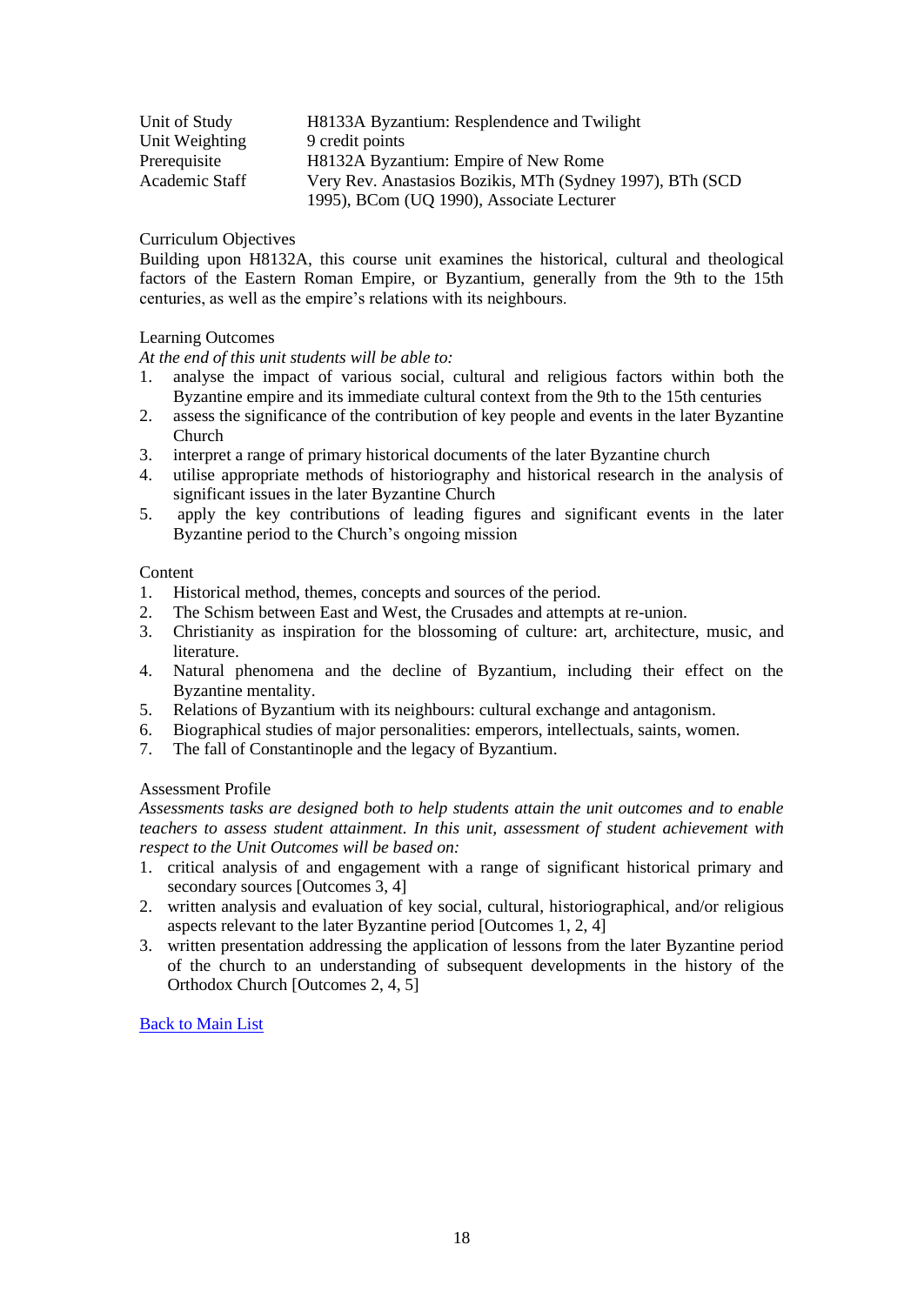| Unit of Study  | H8134A Orthodox Church: Yesterday and Today                |
|----------------|------------------------------------------------------------|
| Unit Weighting | 9 credit points                                            |
| Prerequisite   | H8133A Byzantium: Resplendence and Twilight                |
| Academic Staff | Very Rev. Anastasios Bozikis, MTh (Sydney 1997), BTh (SCD) |
|                | 1995), BCom (UQ 1990), Associate Lecturer                  |

Building upon H8133A, this course unit examines the place of the Orthodox Church(es) in the historical context of the pre-modern and modern eras (1453-today).

# Learning Outcomes

*At the end of this unit students will be able to:*

- 1. analyse the impact of the major events, movements, and concepts in the history of the modern Orthodox Church
- 2. assess the significance of the contribution of major personalities in the modern Orthodox Church
- 3. interpret a range of primary historical documents of the modern Orthodox Church
- 4. utilise appropriate methods of historiography and historical research in the analysis of significant theme or issues in the modern Orthodox Church
- 5. apply key lessons from the history of the modern Orthodox Church to an issue(s) in the contemporary Orthodox Church

# Content

- 1. The aftermath of 1453 and the new world order.
- 2. The Orthodox Church under the Turkish yoke.
- 3. Reformation in the West and its repercussions in the East; Uniatism.
- 4. The Kollyvades Movement.
- 5. The Church of Russia until 1917.
- 6. Nationalism and Autocephalies.
- 7. Orthodox Diaspora.
- 8. Orthodoxy under Communism.
- 9. Orthodoxy and the Ecumenical Movement.
- 10. Anti-ecumenism, ROCOR and the Old Calendar Movement.
- 11. Towards the Great and Holy Council and the Synod of Crete.
- 12. The Orthodox Church in Australia.

# Assessment Profile

*Assessments tasks are designed both to help students attain the unit outcomes and to enable teachers to assess student attainment. In this unit, assessment of student achievement with respect to the Unit Outcomes will be based on:*

- 1. critical analysis of and engagement with a range of significant historical primary and secondary sources [Outcomes 1, 3]
- 2. analysis and evaluation of key social, cultural, historiographical, and/or religious aspects relevant to the modern Orthodox Church [Outcomes 1, 2, 4]
- <span id="page-18-0"></span>3. application of lessons from the history of the modern period to an understanding of developments in the contemporary Orthodox Church context [Outcomes 1, 2, 4, 5]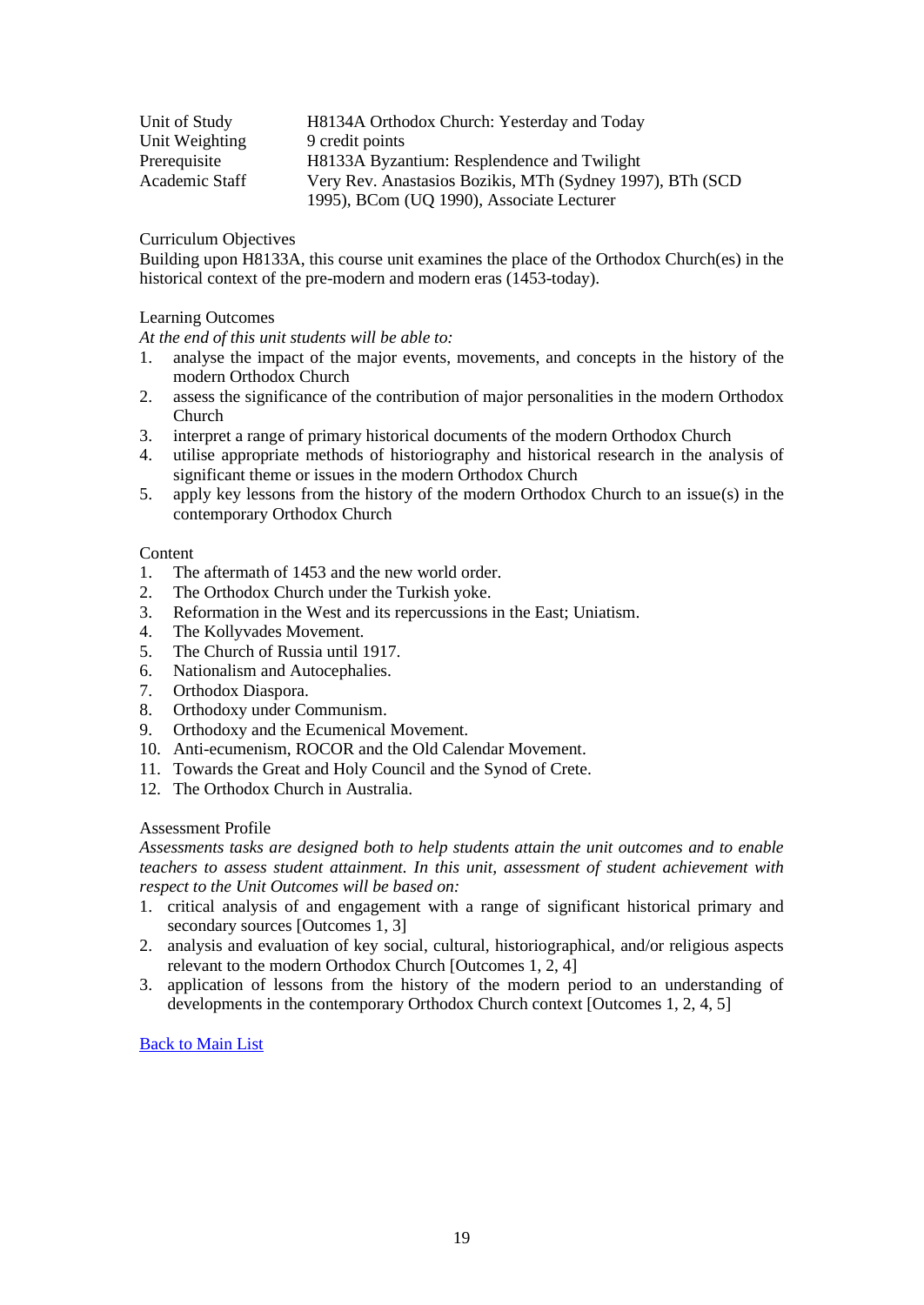| Unit of Study  | H9233A Byzantine Art and Architecture                      |
|----------------|------------------------------------------------------------|
| Unit Weighting | 9 credit points                                            |
| Academic Staff | Dr Andrew Mellas, PhD (Sydney 2018), LLB (Sydney 2003), BA |
|                | (Hons) (Sydney 2001), Senior Lecturer                      |

This unit explores the historical and cultural development of Christian art and architecture both within the Byzantine context and beyond it, highlighting the relevance of iconography and church buildings for the Byzantines and for the contemporary ecclesial experience.

## Learning Outcomes

*At the end of this unit students will be able to:*

- 1. review the emergence and development of a distinctly Christian form of art and architecture in the Byzantine and post-Byzantine contexts
- 2. analyse the impact of socio-political and cultural contexts of Byzantine and post-Byzantine art and architecture in its various manifestations
- 3. critically apply the findings of a study of primary and secondary sources to Byzantine and post-Byzantine art and architecture
- 4. evaluate the key theological themes and symbolic motifs in Byzantine and post-Byzantine art and architecture
- 5. appraise contemporary expressions of Byzantine art and architecture in terms of their relation to the historical tradition of Byzantine art forms

## **Content**

- 1. The historical and cultural contexts of Christian architecture and iconography.
- 2. Ecclesial architecture in the Byzantine Empire.
- 3. Byzantine iconography: a diachronic analysis.
- 4. Post-Byzantine iconography: continuity and change.
- 5. Post-Byzantine architecture in the Balkans and beyond.
- 6. The significance of Byzantine iconography, symbols, and architecture for the contemporary ecclesial experience.

#### Assessment Profile

*Assessments tasks are designed both to help students attain the unit outcomes and to enable teachers to assess student attainment. In this unit, assessment of student achievement with respect to the Unit Outcomes will be based on:*

- 1. critical analysis of and engagement with significant historical primary and secondary sources [Outcomes 1, 2, 3]
- 2. contextual analysis of key social, cultural, religious aspects and/or mentalities that impacted on or are reflected in Byzantine and post-Byzantine art and architecture  $[Outcomes 2, 3, 4]$
- <span id="page-19-0"></span>3. interpretation of key themes reflected in historic and contemporary Byzantine art and architecture [Outcomes 1, 3, 4, 5]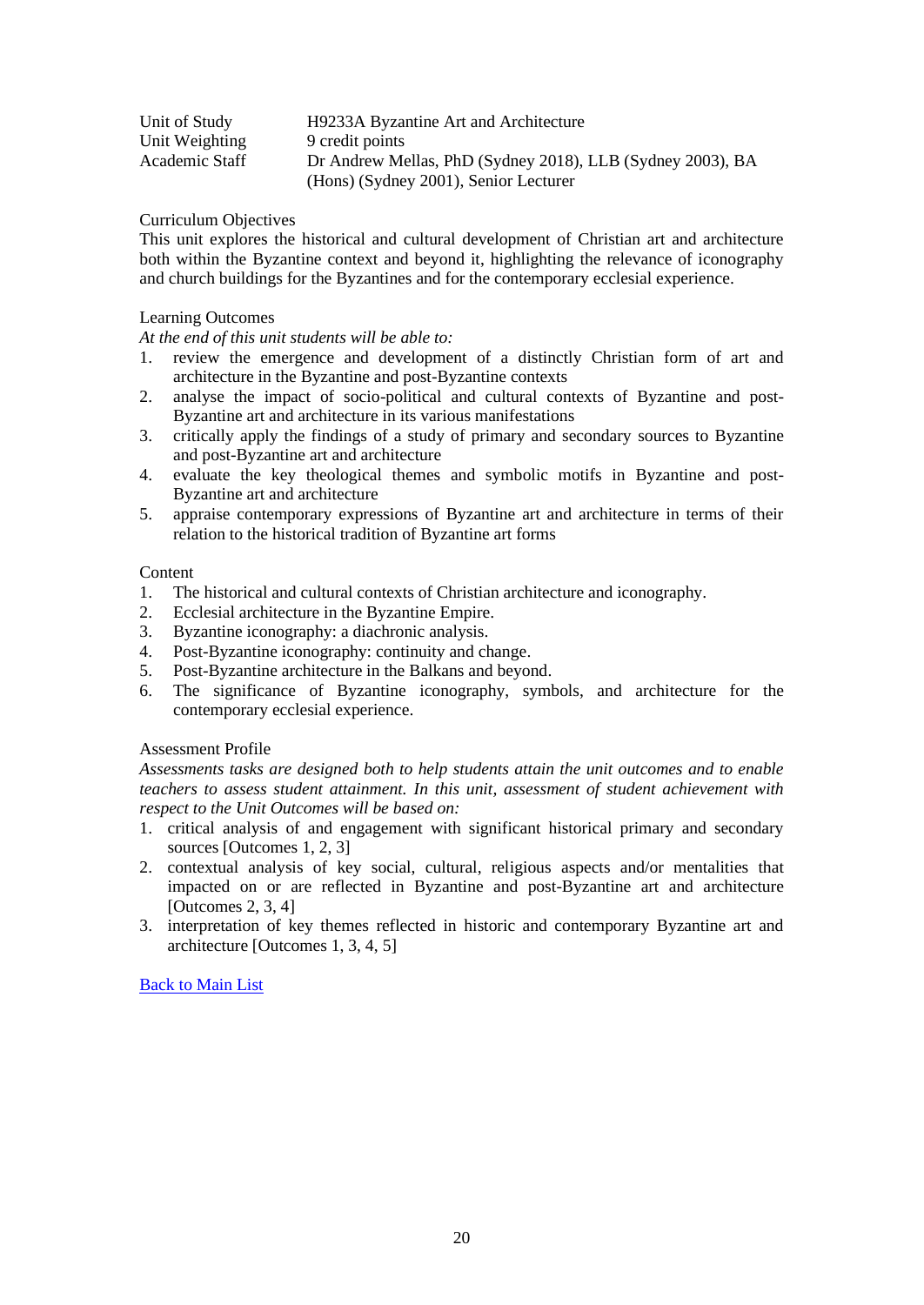| Unit of Study  | H9234A Byzantine Hagiography                                                                        |
|----------------|-----------------------------------------------------------------------------------------------------|
| Unit Weighting | 9 credit points                                                                                     |
| Academic Staff | Dr Andrew Mellas, PhD (Sydney 2018), LLB (Sydney 2003), BA<br>(Hons) (Sydney 2001), Senior Lecturer |

This unit explores the historical and literary development of hagiography in the Byzantine context, highlighting its relevance both for the Byzantines and for the contemporary ecclesial experience.

## Learning Outcomes

*At the end of this unit students will be able to:*

- 1. review the emergence and development of hagiographical literature within Byzantium
- 2. analyse the various themes and sub-genres within hagiography, as well as hagiographical motifs in other literary genres
- 3. critically apply the findings of a study of primary and secondary sources to Byzantine hagiography
- 4. evaluate the relevance of the study of Byzantine hagiography for the contemporary ecclesial experience
- 5. construct a contextually relevant piece of hagiography for a contemporary ecclesial setting

# **Content**

- 1. The historical and cultural context of Byzantine hagiography.
- 2. Hagiography and its monastic context.
- 3. Hagiography and its civic context, especially in Constantinople.
- 4. The spiritual and theological significance of Byzantine hagiography.
- 5. The relevance of Byzantine hagiography for the contemporary ecclesial experience.

#### Assessment Profile

*Assessments tasks are designed both to help students attain the unit outcomes and to enable teachers to assess student attainment. In this unit, assessment of student achievement with respect to the Unit Outcomes will be based on:*

- 1. critical analysis of and engagement with significant historical primary and secondary sources [Outcomes 1, 2, 3]
- 2. contextual analysis of key social, cultural, religious aspects and/or mentalities that impacted on or are reflected in Byzantine hagiography [Outcomes 2, 3, 4]
- <span id="page-20-0"></span>3. interpretation of key themes reflected in historic and contemporary Byzantine hagiography [Outcomes 1, 2, 4, 5]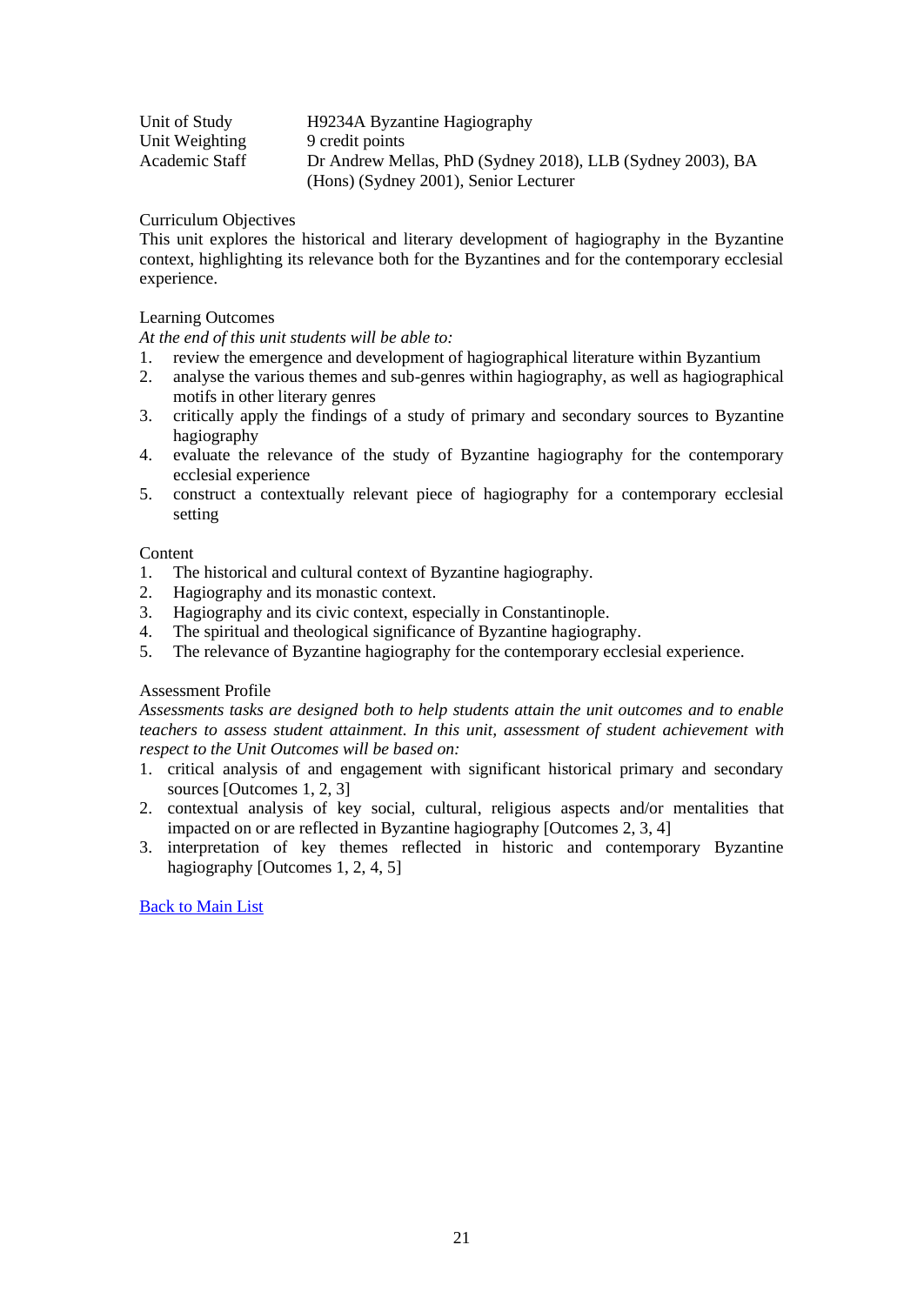| Unit of Study  | L8101A Introduction to Christian Worship                         |
|----------------|------------------------------------------------------------------|
| Unit Weighting | 9 credit points                                                  |
| Academic Staff | His Eminence Metropolitan Seraphim of Sebasteia, BD Hons         |
|                | (Thessalonica 1981), Lecturer                                    |
|                | Basilios Psilacos, MCh (Macquarie 2010), BChSc (Macquarie 2008), |
|                | MTh (Hons) (Thessalonica 2000), DipByzMusic (Thessalonica        |
|                | 1998), BByzMusic (Thessalonica 1996), BTh (SCD 1994), Associate  |
|                | Lecturer                                                         |

This graduate course unit introduces students to concepts that provide a foundation for the study of Christian worship.

# Learning Outcomes

*At the end of this unit students will be able to:*

- 1. demonstrate a sound knowledge of history, structure, and symbolism of particular rites.
- 2. articulate a sound comprehension of the spiritual richness and transformative power of liturgical rites.
- 3. employ a ritual framework to devise rites and sacramental expressions where required.
- 4. give appropriate pastoral expression to liturgical rites.
- 5. participate with greater intellectual and spiritual awareness in the worship and mysteries of the Church.

**Content** 

- 1. The biblical basis for Christian worship
- 2. The theology of Christian worship
- 3. The role of culture in the development of worship
- 4. The historical developments in Christian worship
- 5. Current issues in Christian worship
- 6. Preparation of a Christian worship service

## Assessment Profile

*Assessments tasks are designed both to help students attain the unit outcomes and to enable teachers to assess student attainment. In this unit, the required assessment tasks will enable students to demonstrate how successfully they can:*

- 1. analyse recent writing on Christian rites or sacramental expressions [Outcome 1]
- 2. present a coherent theological understanding of the transformative power of Christian rites in relation to ecclesial life [Outcomes 2, 3, 5]
- <span id="page-21-0"></span>3. apply the basic principles of liturgical theology to one or more pastoral contexts [Outcomes 3, 4, 5]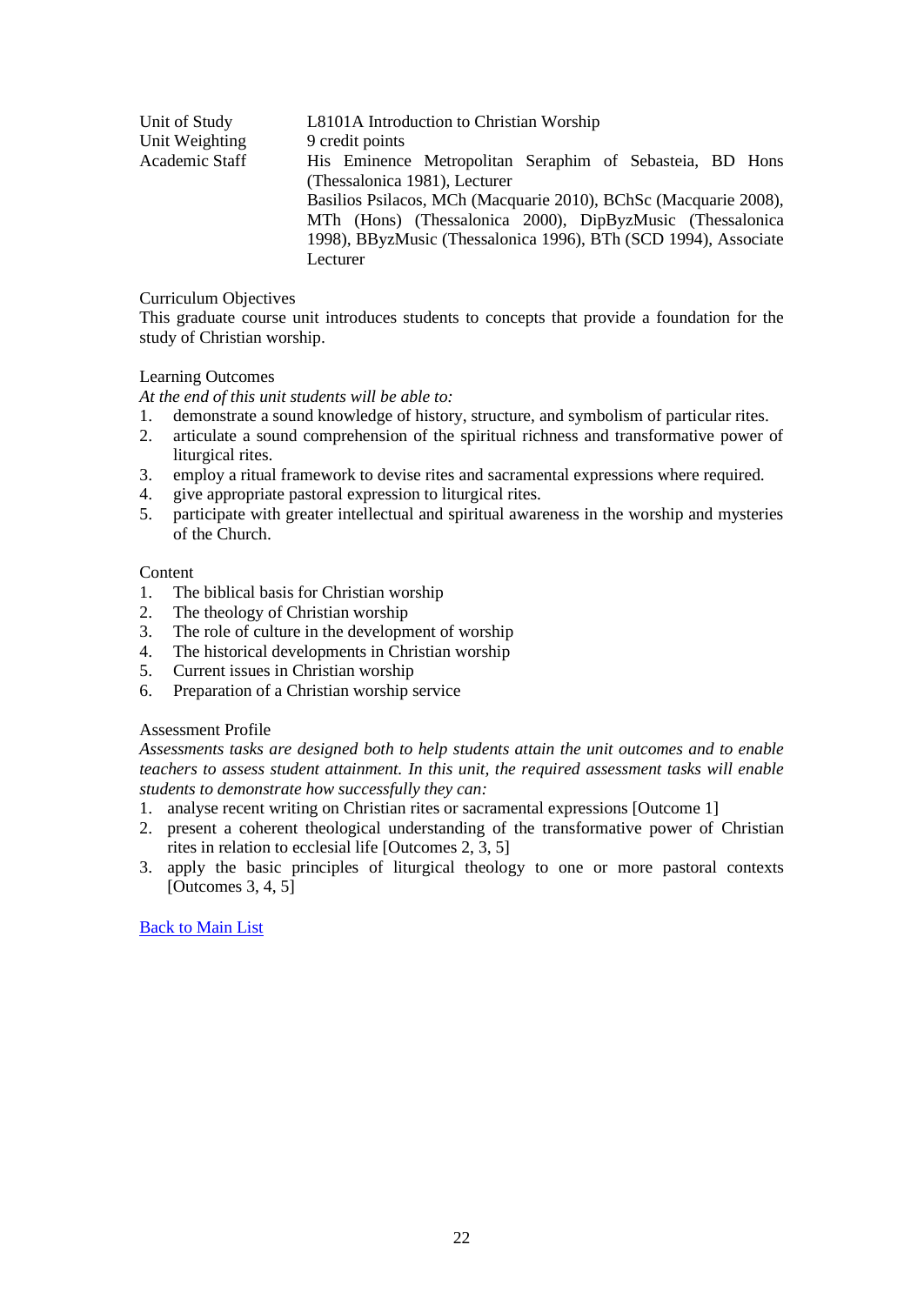| Unit of Study  | L8195A Studies in Liturgical Rites                               |
|----------------|------------------------------------------------------------------|
| Unit Weighting | 9 credit points                                                  |
| Prerequisites  | L8101A Introduction to Christian Worship                         |
| Academic Staff | Basilios Psilacos, MCh (Macquarie 2010), BChSc (Macquarie 2008), |
|                | MTh (Hons) (Thessalonica 2000), DipByzMusic (Thessalonica        |
|                | 1998), BByzMusic (Thessalonica 1996), BTh (SCD 1994), Associate  |
|                | Lecturer                                                         |

This unit provides students with an opportunity to focus on the history, structure and symbolism of certain Liturgical Rites other than those of Christian Initiation. In so doing students will appreciate more insightfully their participation in the liturgical life of the Church.

# Learning Outcomes

*At the end of this unit students will be able to:*

- 1. demonstrate a thorough knowledge of particular liturgical rites.
- 2. appraise a range of primary and secondary literature dealing with particular liturgical rites.
- 3. identify the nexus between Orthodox theology and liturgical rites.
- 4. give appropriate pastoral expression to liturgical rites.
- 5. discerningly apply the results of their study of liturgical rites to enrich Christian life and ministry.

## **Content**

- 1. The range of ecclesial rites within the Paschal (movable) calendar cycle, drawn from worship books and ecclesial traditions.
- 2. A selection of ecclesial rites from the Festal (fixed) calendar cycle, drawn from worship books and ecclesial traditions.
- 3. The ecclesial rites of daily worship/prayer.
- 4. The Cathedral (Asmatic) rite.
- 5. History, structure and symbolism of particular sacramental/ceremonial rites.
- 6. The nexus between pastoral context and ritual application.

# Assessment Profile

*Assessments tasks are designed both to help students attain the unit outcomes and to enable teachers to assess student attainment. In this unit, the required assessment tasks will enable students to demonstrate how successfully they can:*

- 1. competently review and critique writings related to liturgical rites (e.g., critical review, annotated bibliography)
- 2. demonstrate an in-depth understanding of the transformative power of liturgical rites in practical skills related to the topic (e.g., essay, practical demonstration)
- <span id="page-22-0"></span>3. critically evaluate the key implications of their study of liturgical rites for Christian life and ministry (e.g., seminar, class presentation)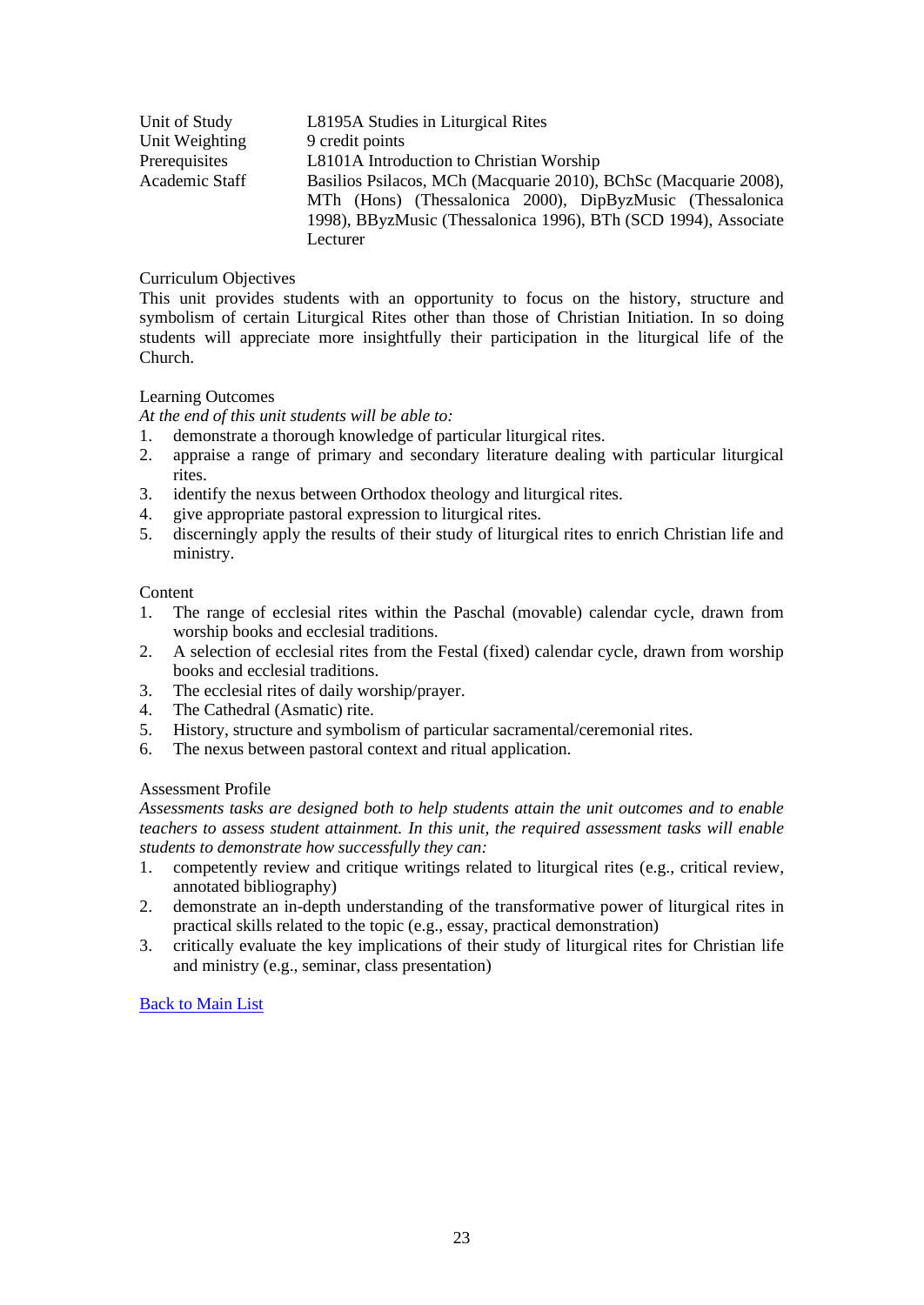| Unit of Study  | L9220A Eastern Christian Hymnology                         |
|----------------|------------------------------------------------------------|
| Unit Weighting | 9 credit points                                            |
| Prerequisites  | L8101A Introduction to Christian Worship                   |
| Academic Staff | Dr Andrew Mellas, PhD (Sydney 2018), LLB (Sydney 2003), BA |
|                | (Hons) (Sydney 2001), Senior Lecturer                      |

This unit develops the theology and liturgical practices of hymnody in Orthodox worship and theology.

## Learning Outcomes

*At the end of this unit students will be able to:*

- 1. demonstrate thorough knowledge of the historical development of hymnology.
- 2. demonstrate a clear understanding of various hymnological concepts.
- 3. analyze hymns in terms of theological content, poetical form and musical structure.
- 4. produce a short movie (5minutes) for posting on the Internet.
- 5. display an appreciation of the beauty and aesthetics of hymnology in the way it brings together the two art forms of poetry and music.

#### Content

- 1. The historical development of hymnology: early Christian origins, Byzantine creativity, post-Byzantine consolidation.
- 2. The diachronic importance of the Psalter.
- 3. Patristic commentary on the ethos and theology of hymnology.
- 4. *Logos* and *melos*: the interplay of words and music.
- 5. Poetical forms: antiphons, *kontakia*, canons and other *troparia*.
- 6. The invention of the Byzantine musical system and the stages in its development.
- 7. Personalities: St Romanos the Melodist, St John of Damascus, and the Studites.

#### Assessment Profile

*Assessments tasks are designed both to help students attain the unit outcomes and to enable teachers to assess student attainment. In this unit, the required assessment tasks will enable students to demonstrate how successfully they can:*

- 1. critically engage with primary and secondary sources
- 2. identify and analyse the hymnological, poetic, and/or musical aspects of a body of hymnal text
- <span id="page-23-0"></span>3. interpret and communicate the key concepts and ideas conveyed by selections of Eastern Christian hymnology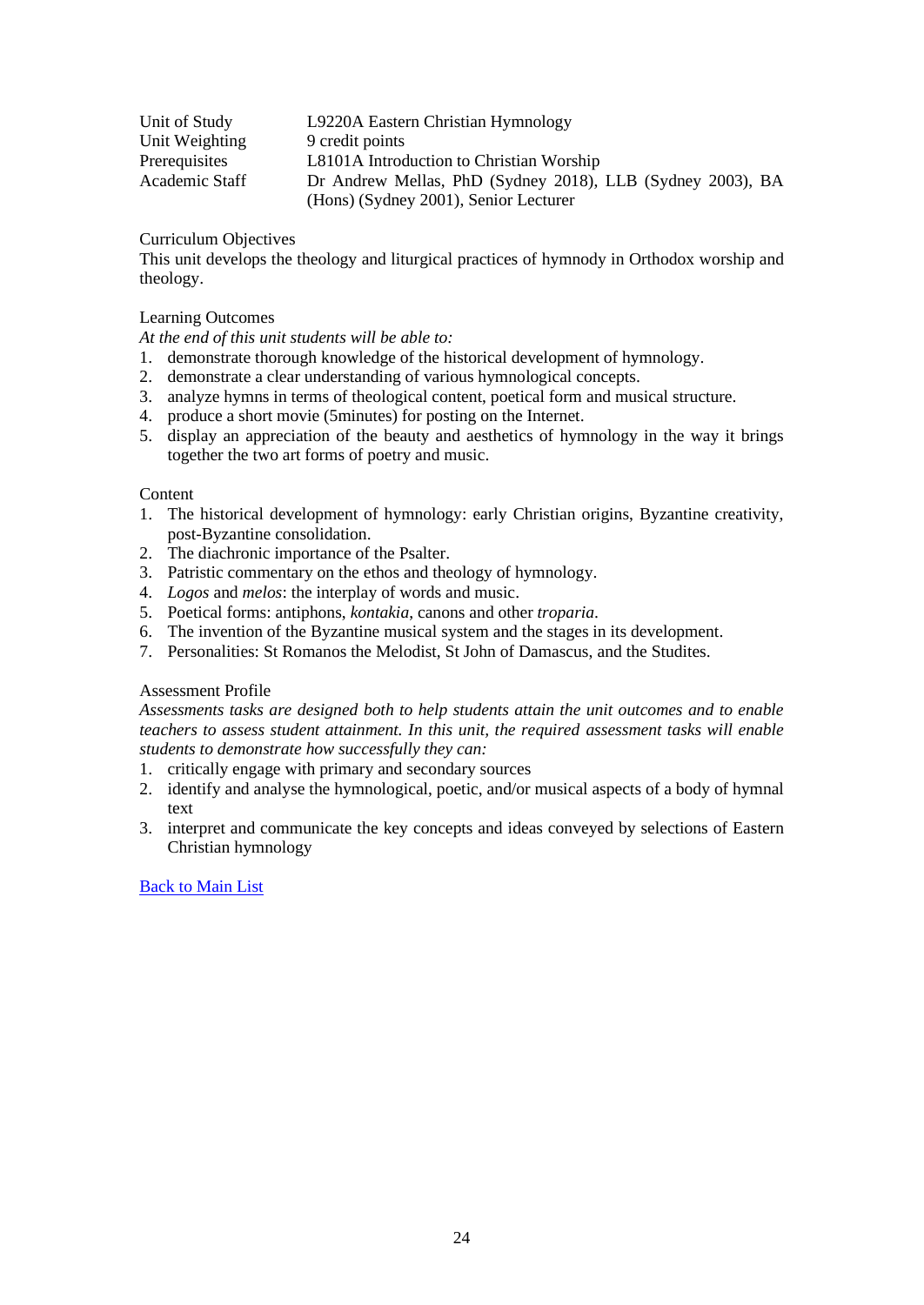| Unit of Study  | P8101A Introduction to Pastoral and Practical Theology          |
|----------------|-----------------------------------------------------------------|
| Unit Weighting | 9 credit points                                                 |
| Academic Staff | Rev. Alan Galt OAM (2006), Level 3 Supervisor of CPE (2010), MA |
|                | (Macquarie, 1980), BA (Sydney, 1964), Senior Lecturer           |

This unit provides a foundation in pastoral and practical theology for ministry. It serves to introduce students to the biblical and theological basis for ministry and prepare them for further study in ministry applications.

## Learning Outcomes

*At the end of the unit students will be able to:*

- 1. demonstrate advanced knowledge of the contemporary complex issues relating to the practice of pastoral care
- 2. present a critical evaluation of the role of the human sciences in pastoral theology and ministry
- 3. apply advanced critical skills and insights of biblical and theological scholarship to the practice of ministry
- 4. demonstrate mastery of complex theological reflection in the practice of ministry
- 5. use technical and communication skills to independently analyse professional practice

#### Content

- 1. The theological, epistemological and biblical foundations of pastoral theology
- 2. Aspects of church ministry: Church structures and caring ministry
- 3. Key methodologies: Human sciences
- 4. Developing basic listening skills
- 5. Theological reflection on contemporary pastoral issues
- 6. Methods of ministry and the place of ordination / leadership

# Assessment Profile

*Assessment tasks are designed both to help students attain the unit outcomes and to enable teachers to assess student attainment. In this unit, the required assessment tasks will enable students to demonstrate how successfully they can:*

- 1. explain contemporary issues relating to the practice of pastoral care and the role that the human sciences play in pastoral care [Outcomes 1, 2]
- 2. critically apply pastoral skills within a pastoral care context [Outcomes 1, 3]
- <span id="page-24-0"></span>3. analyse and reflect on the practice of ministry within a leadership context [Outcomes 4, 5]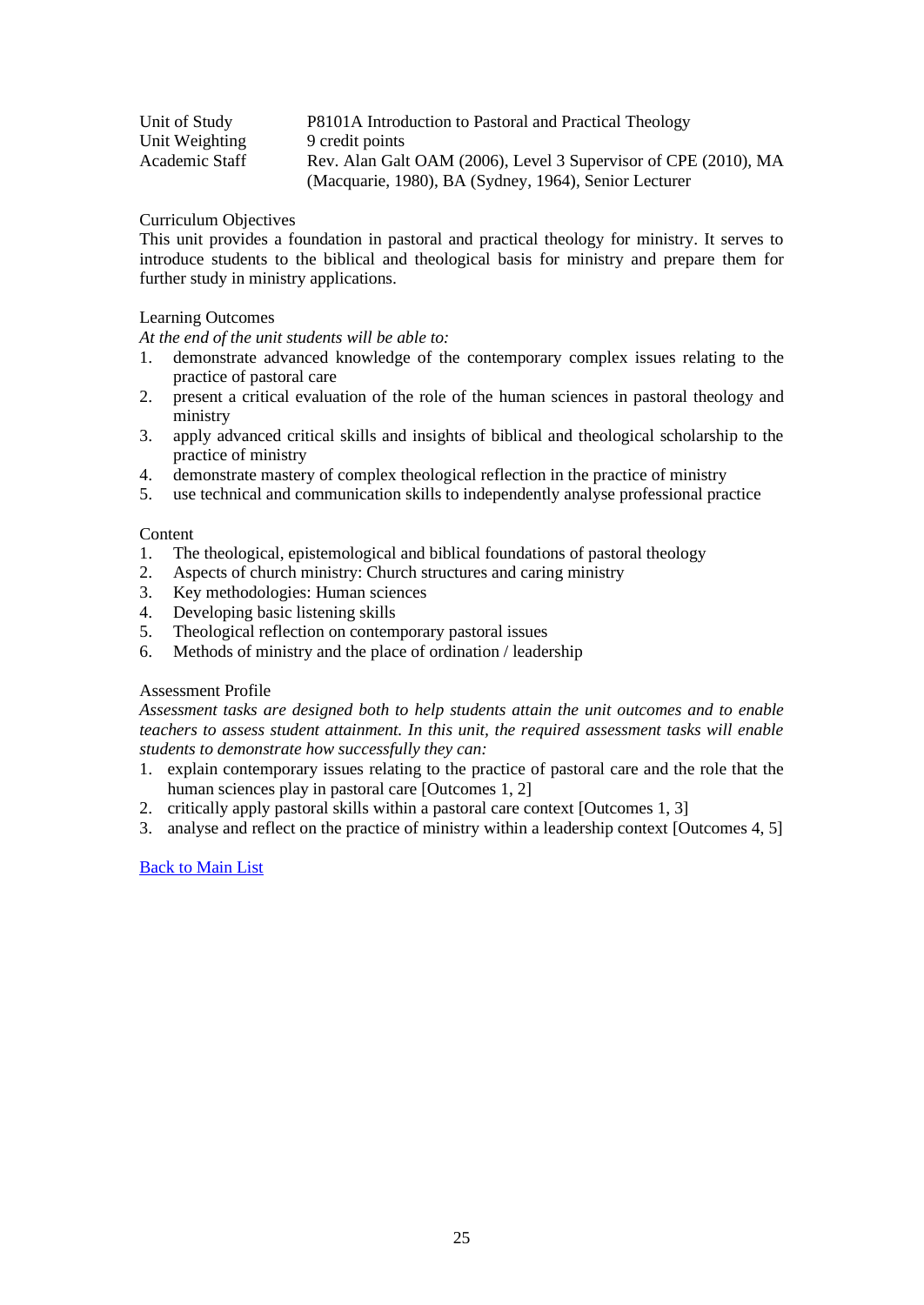| Unit of Study  | P8165A Clinical Pastoral Education 1                                                                                                           |
|----------------|------------------------------------------------------------------------------------------------------------------------------------------------|
| Unit Weighting | 18 credit points                                                                                                                               |
| Prerequisites  | Written application, interview, criminal record clearance, compliance<br>with any applicable public health directives, and acceptance into the |
|                | course                                                                                                                                         |
| Academic Staff | Rev. Alan Galt OAM (2006), Level 3 Supervisor of CPE (2010), MA                                                                                |
|                | (Macquarie, 1980), BA (Sydney, 1964), Senior Lecturer                                                                                          |

This graduate course unit seeks to develop the students' awareness of the dynamics operating in pastoral ministry by encouraging them to become reflective practitioners.

# Learning Outcomes

*At the end of this unit students will be able to:*

- 1. reflect critically on the relational dynamics occurring in pastoral conversations
- 2. demonstrate a capacity to use a variety of pastoral interventions including empathy
- 3. articulate and work within the boundaries of their pastoral role
- 4. evaluate the effectiveness of a variety of methods of theological reflection
- 5. demonstrate an integration of their theology with their ministry practice

## **Content**

- 1. Reflective Practice.
- 2. Understanding the Ministry Context.
- 3. Role of the Pastor and its boundaries.
- 4. Pastoral Interventions including empathy.
- 5. Theological reflection.
- 6. Special focus on Aged Care Ministry.

# Assessment Profile

*Assessment tasks are designed both to help students attain the unit outcomes and to enable teachers to assess student attainment. In this unit, the required assessment tasks will enable students to demonstrate how successfully they can:*

- 1. critically reflect upon and evaluate at least three spiritual assessment instruments [Outcome 4]
- 2. demonstrate their capacity to listen empathically and assess patients' spiritual needs and resources [Outcomes 2 and 4]
- 3. demonstrate their awareness of the theological principles that inform their pastoral practice using their theological reflections, ministry experience and journal readings [Outcomes 3, 5]
- 4. demonstrate their capacity to critically reflect on the relational dynamics occurring in three pastoral conversations. [Outcomes 1, 5]

## Mode of Delivery

25 Tuesdays (400 hours), 8:30am to 3:30pm, March to November

Supervised placement in health care facilities, including St Basil's Homes, Lakemba & Kogarah (NSW)

<span id="page-25-0"></span>Please consult the [Timetable](http://www.sagotc.edu.au/studies/timetables) page on the website.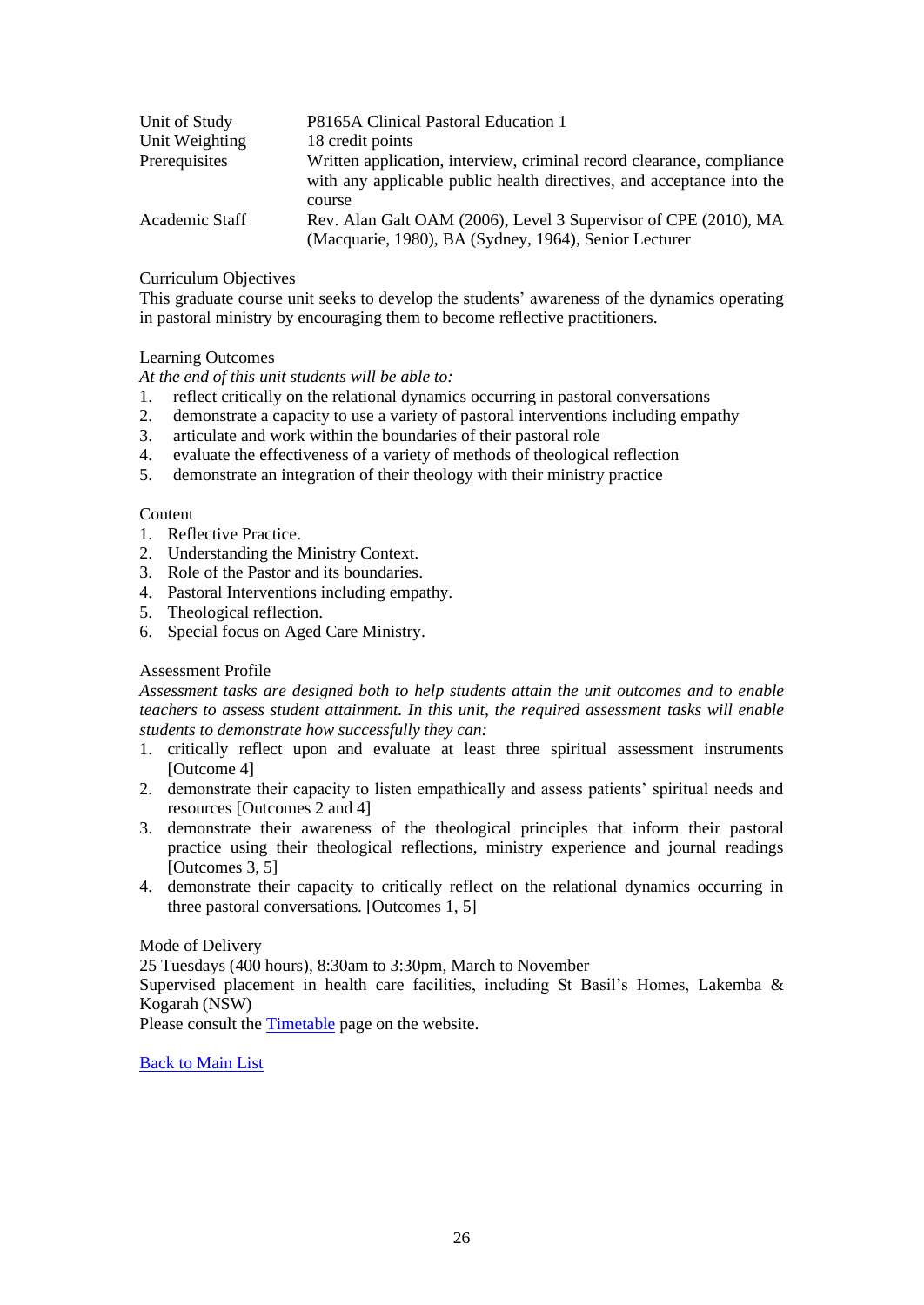| Unit of Study  | P8166A Clinical Pastoral Education 2                            |
|----------------|-----------------------------------------------------------------|
| Unit Weighting | 18 credit points                                                |
| Prerequisites  | P8165A Clinical Pastoral Education 1                            |
| Academic Staff | Rev. Alan Galt OAM (2006), Level 3 Supervisor of CPE (2010), MA |
|                | (Macquarie, 1980), BA (Sydney, 1964), Senior Lecturer           |

This unit seeks to build on the first foundational unit of Clinical Pastoral Education. It is anticipated that there will be a deepening awareness of the dynamics operating in pastoral ministry and a greater appreciation of the reflective process. Students are also introduced to spiritual assessments and the development of Pastoral Care Plans.

# Learning Outcomes

*At the end of this unit students will be able to:*

- 1. reflect critically on the relational dynamics occurring in pastoral conversations
- 2. demonstrate a capacity to use a variety of pastoral interventions including empathy
- 3. articulate and work within the boundaries of their pastoral role
- 4. evaluate the effectiveness of a variety of methods of theological reflection
- 5. demonstrate an integration of their theology with their ministry practice

# Content

- 1. Spiritual assessment.
- 2. Cultural diversity.
- 3. Theological Reflection
- 4. Pastoral Interventions including empathy.
- 5. Theological issues: forgiveness, suffering.
- 6. Grief & Loss.
- 7. Special focus on Mental Health Ministry.

# Assessment Profile

*Assessment tasks are designed both to help students attain the unit outcomes and to enable teachers to assess student attainment. In this unit, the required assessment tasks will enable students to demonstrate how successfully they can:*

- 1. critically reflect upon and evaluate at least three spiritual assessment instruments [Outcome 4]
- 2. demonstrate their capacity to listen empathically and assess patients' spiritual needs and resources [Outcomes 2 and 4]
- 3. demonstrate their awareness of the theological principles that inform their pastoral practice using their theological reflections, ministry experience and journal readings [Outcomes 3, 5]
- 4. demonstrate their capacity to critically reflect on the relational dynamics occurring in three pastoral conversations. [Outcomes 1, 5]

# Mode of Delivery

25 Wednesdays or Thursdays (400 hours), 8:30am to 3:30pm, March to November Supervised placement in health care facilities

<span id="page-26-0"></span>Please consult the **Timetable** page on the website.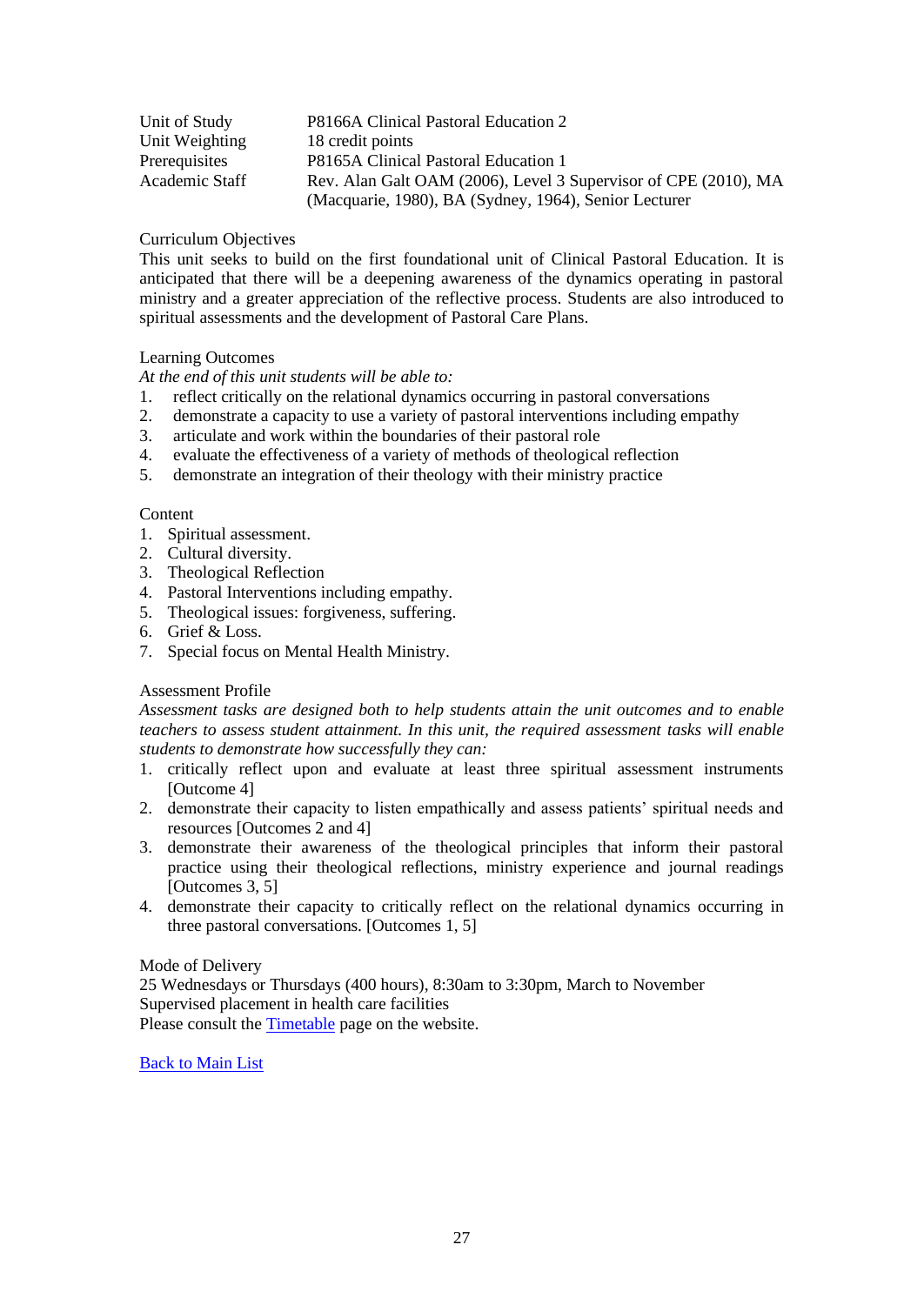| Unit of Study  | P9206A Ministry in Complex Situations                           |
|----------------|-----------------------------------------------------------------|
| Unit Weighting | 9 credit points                                                 |
| Prerequisites  | P8101A Introduction to Pastoral and Practical Theology          |
| Academic Staff | Rev. Alan Galt OAM (2006), Level 3 Supervisor of CPE (2010), MA |
|                | (Macquarie, 1980), BA (Sydney, 1964), Senior Lecturer           |

This unit develops the student's knowledge and experience of pastoral ministry, providing opportunities for personal development and critical insight into appropriate interventions for specific ministry situations. It is intended that this unit will expand the student's capacity to reflect theologically on their response to complex pastoral situations.

# Learning Outcomes

*At the end of the unit students will be able to:*

- 1. critically analyse and assess pastoral issues that arise throughout the life cycle
- 2. determine principles of ethical behaviour and establish appropriate self-care practices in pastoral ministry
- 3. skillfully apply the principles of pastoral theology to complex pastoral issues
- 4. design appropriate intervention strategies for complex issues that arise in pastoral ministry
- 5. critically reflect on the impact of complex pastoral issues on leadership roles within pastoral ministry

# Content

- 1. Theological reflection
- 2. Marriage and Family.
- 3. Divorce, preparation for marriage, singleness.
- 4. Loss and grief
- 5. Human sexuality
- 6. Abuse issues, domestic violence
- 7. Emotional problems
- 8. Suicide
- 9. Trauma
- 10. Self-care and ethical practice in pastoral ministry
- 11. Application of theological principles to pastoral practice and ministry
- 12. An understanding of the 10 Child Safe Standards and knowledge of appropriate responses.

# Assessment Profile

*Assessments tasks are designed both to help students attain the unit outcomes and to enable teachers to assess student attainment. In this unit, the required assessment tasks will enable students to demonstrate how successfully they can:*

- 1. analyse and assess issues that occur throughout the life cycle and establish appropriate ethical and self-care practices to minister in such situations [Outcomes 1, 2]
- 2. engage in theological and practical reflection on a complex pastoral issue [Outcomes 1, 3, 4]
- <span id="page-27-0"></span>3. practically reflect on the impact that complex pastoral issues have on ministry leadership [Outcome 5]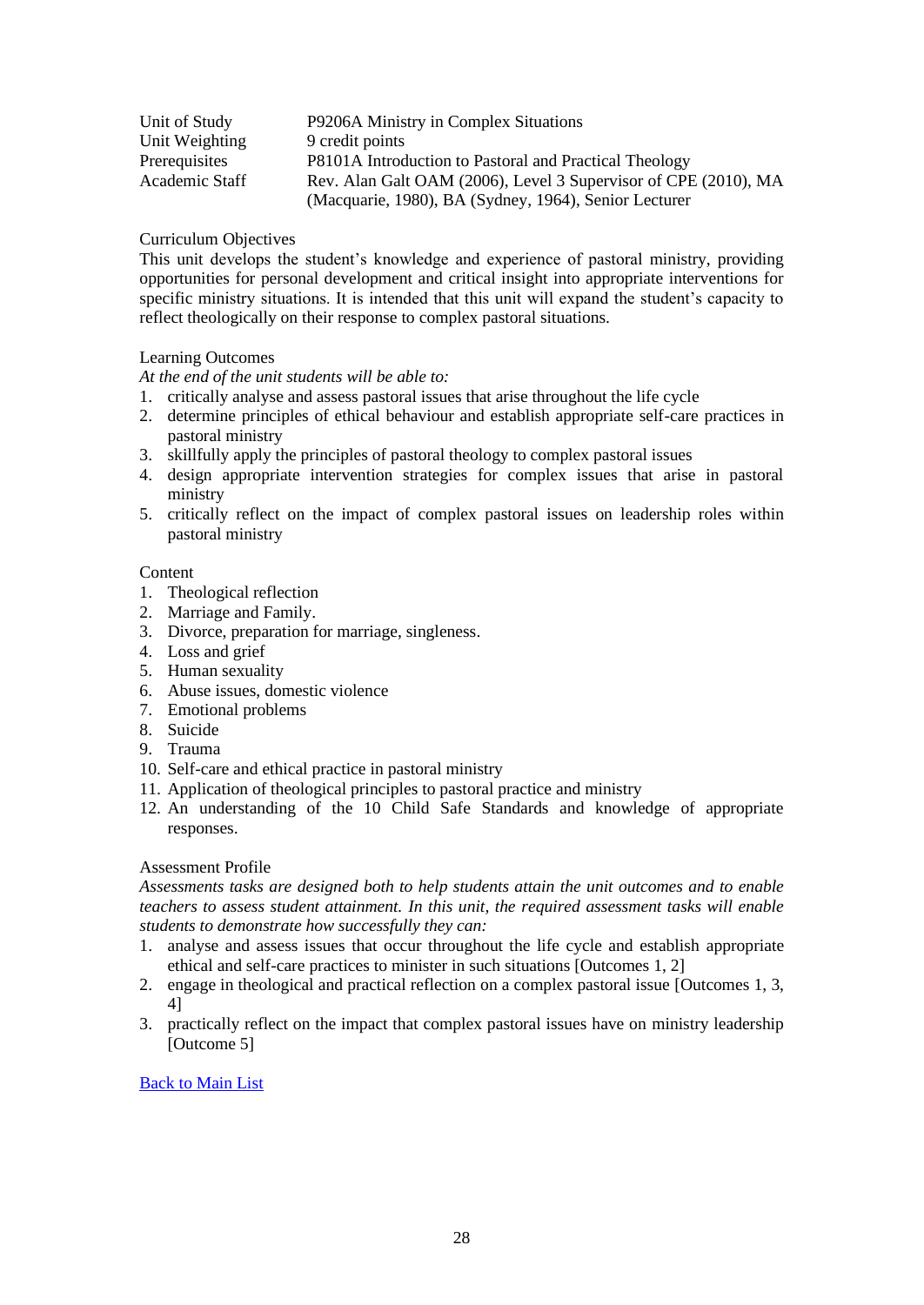| Unit of Study  | T8101A Introducing Theology                                     |
|----------------|-----------------------------------------------------------------|
| Unit Weighting | 9 credit points                                                 |
| Academic Staff | Dr Philip Kariatlis, ThD (SCD 2010), MTh (SCD 2001), BA (Sydney |
|                | 2000), BTh (SCD 1995), Associate Professor                      |

This graduate course unit introduces students to the nature and tasks of theology and to theological method. It provides a foundation for all future theology course units.

# Learning Outcomes

*At the end of this unit students will be able to:*

- 1. engage with the nature, task, purpose, and presuppositions of theology
- 2. evaluate the current trends and developments in the field of theology
- 3. analyse key theological texts, ancient and modern
- 4. develop an appropriate theological method for particular theological tasks<br>5. apply the skills of theological reflection to life in the community of faith
- apply the skills of theological reflection to life in the community of faith

#### Content

- 1. The nature and purpose of theology.
- 2. Sources for doing theology.
- 3. Overview of history of theology.
- 4. Theological method.
- 5. Presuppositions for doing theology.
- 6. Context for theology.
- 7. The vocation of the theologian.

#### Assessment Profile

*Assessment tasks are designed both to help students attain the unit outcomes and to enable teachers to assess student attainment. In this unit, the required assessment tasks will enable students to demonstrate how successfully they can:* 

- 1. engage with a theological issue or a theme or a perspective in theology (e.g., critical review, literature review) [Outcomes 1 and 2]
- 2. evaluate the theological contribution of a major theologian or a key theological text (e.g., evaluation paper, critical essay) [Outcome 3)
- <span id="page-28-0"></span>3. analyse a theological method and apply it to a particular context or issue in relation to Christian faith and practice (e.g., research paper) [Outcome 4 and 5]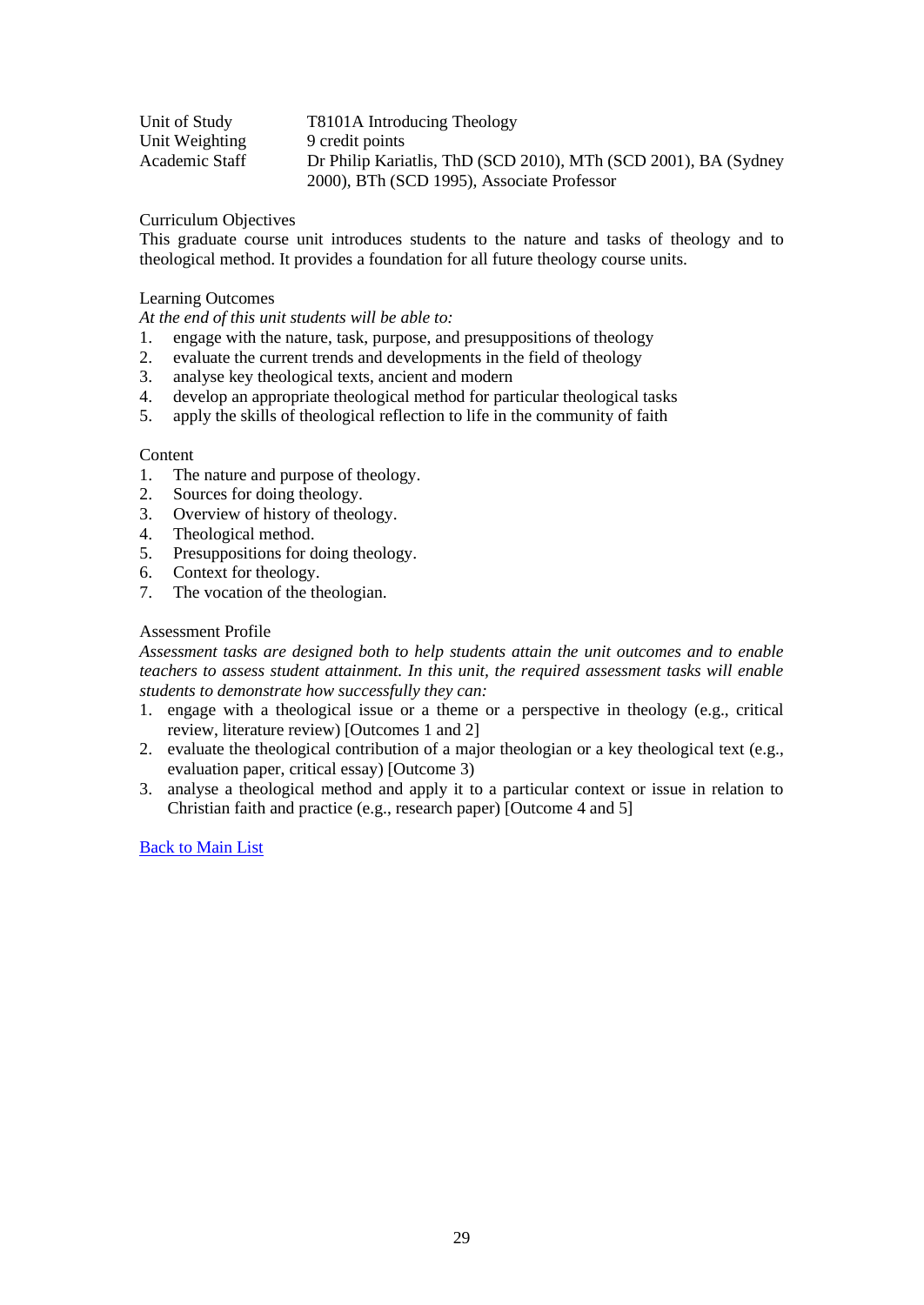| Unit of Study  | T8128A Ecclesiology                                             |
|----------------|-----------------------------------------------------------------|
| Unit Weighting | 9 credit points                                                 |
| Prerequisites  | T8101A Introducing Theology                                     |
| Academic Staff | Dr Philip Kariatlis, ThD (SCD 2010), MTh (SCD 2001), BA (Sydney |
|                | 2000), BTh (SCD 1995), Associate Professor                      |

This unit introduces the student into the discipline of Ecclesiology in its historical, methodological, hermeneutical and contextual framework.

## Learning Outcomes

*At the end of this unit students will be able to:*

- 1. determine and analyse the sources of ecclesiology.
- 2. develop an advanced knowledge of different ecclesiological methodologies and frameworks.
- 3. critically analyse recent literature in ecclesiology
- 4. develop a coherent and critically informed response to influences shaping the church in their context
- 5. research a contemporary pastoral situation using a recognised ecclesiological methodology

#### Content

- 1. Challenges for the Church.
- 2. The Church as the subject and object of theological reflection.
- 3. The kingdom of God and the Church.
- 4. Critical analysis of ecclesiology through history.
- 5. Biblical and theological analysis of the nature and mission of the Church.
- 6. The forms and exercises of ministry in the Church.
- 7. The unity of the church as an ecumenical imperative.

## Assessment Profile

*Assessments tasks are designed both to help students attain the unit outcomes and to enable teachers to assess student attainment. In this unit, the required assessment tasks will enable students to demonstrate how successfully they can:* 

- 1. review recent writing on the biblical and historical foundations of ecclesiology [Outcomes 1, 3, 4]
- 2. present a coherent and well-developed theology of the Church [Outcomes 1, 2, 3]
- <span id="page-29-0"></span>3. research a contemporary pastoral situation using a recognised ecclesiological methodology [Outcomes 1, 2, 3]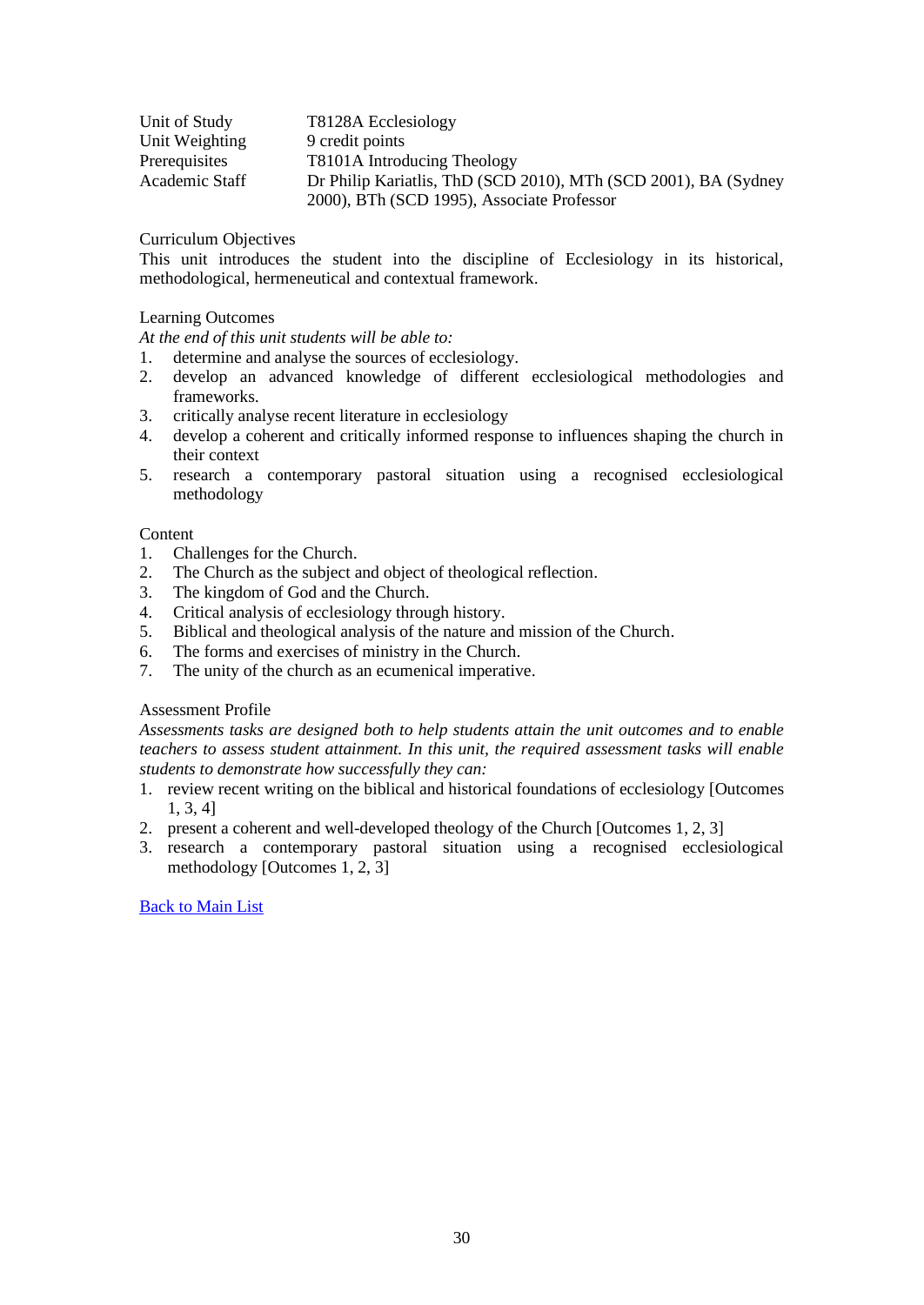| Unit of Study  | T8171A Church Fathers: An Introduction                       |
|----------------|--------------------------------------------------------------|
| Unit Weighting | 9 credit points                                              |
| Academic Staff | Dr Mario Baghos, PhD (Sydney 2015), BTh Hons (SCD 2010), BTh |
|                | $(SCD 2009)$ , Lecturer                                      |

This unit engages the main themes and characteristics of the patristic tradition, which it examines within their historical context up to the early fifth century and from a comparative perspective. It assists students to appreciate the significance of various trends in traditional theology and spirituality for the general Christian experience.

# Learning Outcomes

*At the end of this unit students will be able to:*

- 1. evaluate the historical and ecclesial contexts of various trends in patristic tradition
- 2. investigate the main themes pertaining to the patristic tradition
- 3. understand recent developments of knowledge in relation to the primary and secondary sources addressing patristic themes
- 4. investigate, analyse and synthesise themes pertaining to the patristic tradition within their immediate and distant literary and historical contexts
- 5. apply with initiative the patristic tradition to contemporary scholarship and the Christian experience

# **Content**

- 1. Apostolic fathers and martyrdom literature.
- 2. Greek and Latin apologists.
- 3. Defenders of the apostolic tradition.
- 4. The Alexandrians.
- 5. The Cappadocians.
- 6. Early Syrian fathers.
- 7. Fathers from Jerusalem and Antioch.
- 8. The Latin fathers of the fourth and early fifth century.

# Assessment Profile

*Assessments tasks are designed both to help students attain the unit outcomes and to enable teachers to assess student attainment. In this unit, the required assessment tasks will enable students to demonstrate how successfully they can:*

- 1. reflect critically upon the primary and secondary sources relating to the early Church (Outcome 3)
- 2. investigate, analyse and synthesise the main Christological trends in the early Church (Outcomes 2 and 4)
- <span id="page-30-0"></span>3. evaluate complex beliefs and concepts in the early Church from the viewpoints of contemporary scholarship and the Christian experience (Outcomes 1, 5)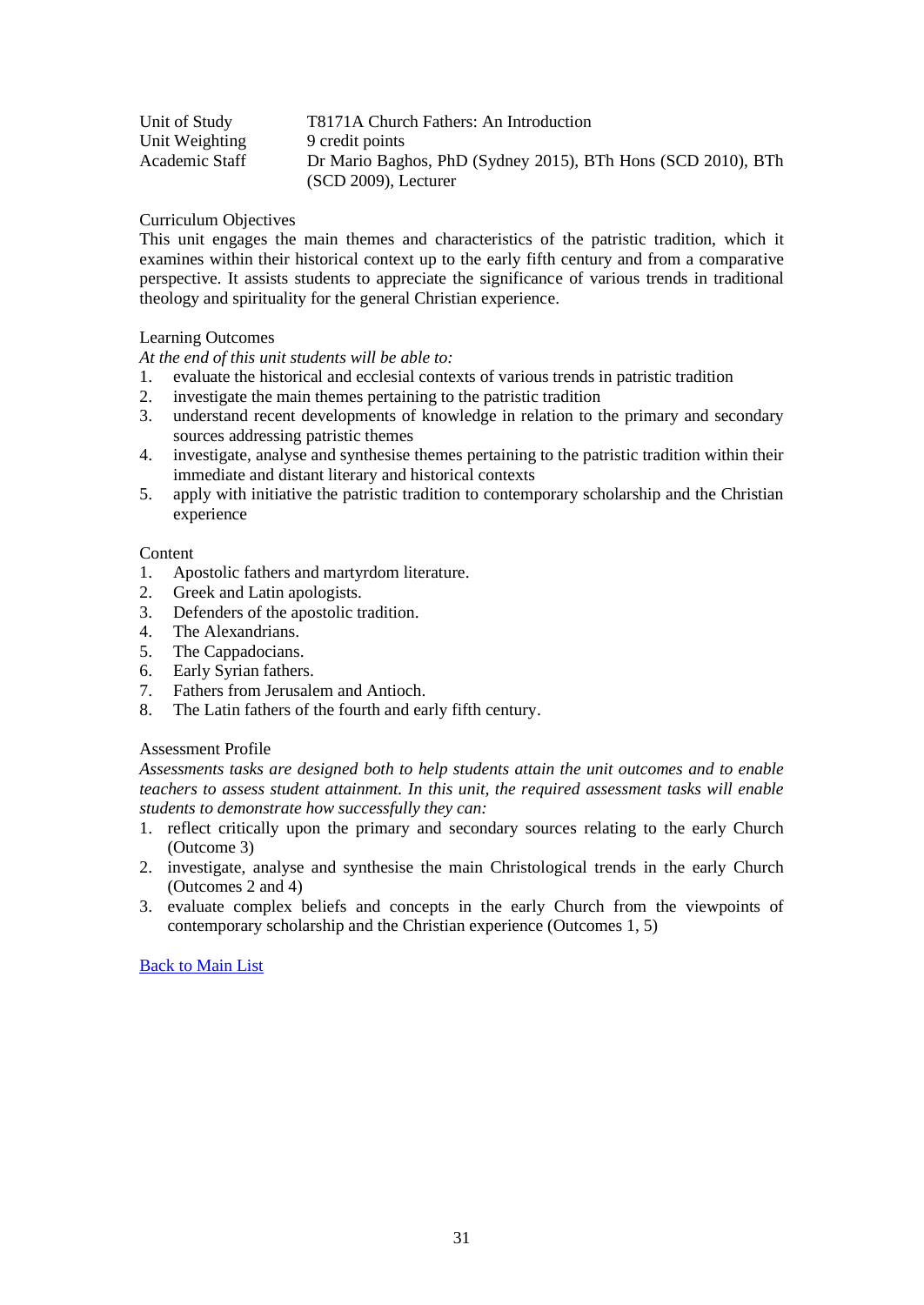| Unit of Study  | T9213A Theology of the Trinity                                  |
|----------------|-----------------------------------------------------------------|
| Unit Weighting | 9 credit points                                                 |
| Prerequisites  | T8101A Introducing Theology                                     |
| Academic Staff | Dr Philip Kariatlis, ThD (SCD 2010), MTh (SCD 2001), BA (Sydney |
|                | 2000), BTh (SCD 1995), Associate Professor                      |

This graduate unit examines systematically the Church's teaching on the mystery of the Holy Trinity. It aims to demonstrate soteriological and existential consequences of this doctrine for the way Christians live their lives.

# Learning Outcomes

*At the end of this unit students will be able to:*

- 1. identify the major theological themes in the doctrine of the Trinity
- 2. outline the development of the teaching from Biblical sources through Patristic understandings and into modern times
- 3. critically review writings of current theological thinkers on this topic
- 4. articulate some Trinitarian doctrines for a contemporary reader
- 5. apply insights from their study to Christian life within their particular context

## Content

- 1. Biblical foundations of the doctrine of the holy Trinity; Old and New testaments.
- 2. The historical developments of the Trinitarian doctrine.
- 3. Modern understandings of the Trinity.
- 4. Systematic considerations: for example, persons, essence/substance, koinonia.
- 5. Salvific and existential implications.
- 6. Contemporary Trinitarian theology: problems and perspectives.

# Assessment Profile

*Assessments tasks are designed both to help students attain the unit outcomes and to enable teachers to assess student attainment. In this unit, the required assessment tasks will enable students to demonstrate how successfully they can:*

- 1. demonstrate a familiarity with current issues in Trinitarian theology (Outcomes 1, 3, 4)
- 2. present a coherent theological understanding of an issue in Trinitarian theology showing its historical development and present relevance. (Outcomes 1, 2, 3)
- <span id="page-31-0"></span>3. show how Trinitarian theology informs a Christian way of living (Outcomes 1, 4, 5)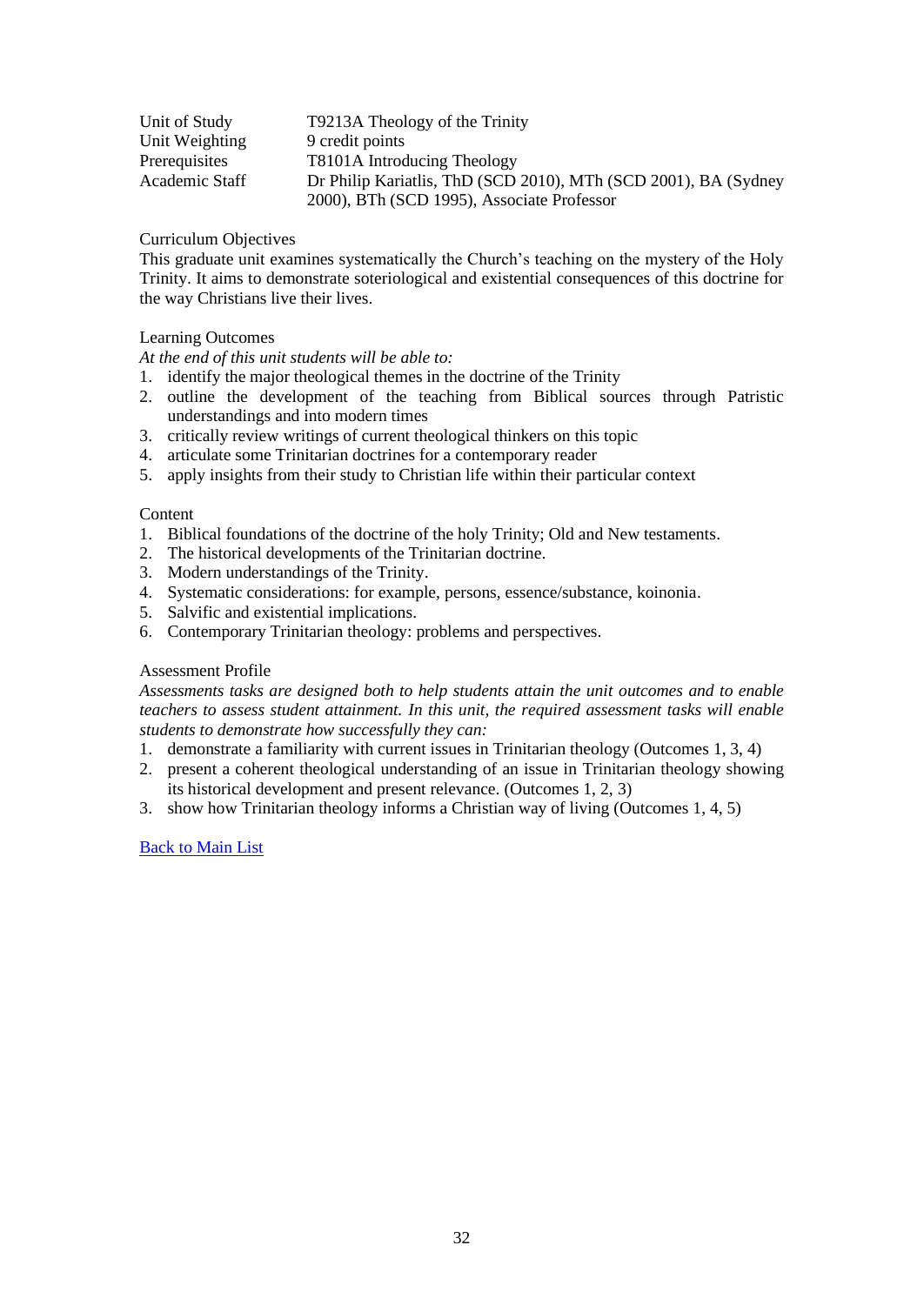| Unit of Study  | T9270A Byzantine Patristic Theology $-4$ th to 9th Centuries |
|----------------|--------------------------------------------------------------|
| Unit Weighting | 9 credit points                                              |
| Prerequisites  | T8171A Church Fathers: An Introduction                       |
| Academic Staff | Dr Mario Baghos, PhD (Sydney 2015), BTh Hons (SCD 2010), BTh |
|                | $(SCD 2009)$ , Lecturer                                      |

This unit critically engages the thought and methods of the early Byzantine Fathers, investigating the major trends within the Greek Christian tradition from the fourth to the ninth century. Building on T8171A, this unit enables students to comprehensively understand the connection between the historical circumstances, the spiritual life and the formulation of Christian theology, especially in relation to the Christology of the Fathers in the early Byzantine period. It further contextualises the Christological contributions of these Fathers within the framework of the seven ecumenical councils.

# Learning Outcomes

*At the end of this unit students will be able to:*

- 1. evaluate the historical, ecclesial and conciliar contexts of various trends in early Byzantine tradition
- 2. investigate the main theological themes developed by the early Byzantine Fathers
- 3. understand recent developments of knowledge in relation to the primary and secondary sources in the analysis of early Byzantine themes such as Christology
- 4. investigate, analyse and synthesise themes developed by the early Byzantine Fathers within their immediate and distant literary, historical, and theological contexts
- 5. apply with initiative the Byzantine patristic tradition within contemporary scholarship and Orthodox Christian experience

## Content

- 1. Main Features of the Byzantine Patristic Tradition.
- 2. Foundations of Byzantine Christology.
- 3. St Cyril of Alexandria: His Life, Times and Theology.
- 4. St Cyril's Legacy and the Third and Fourth Ecumenical Councils.
- 5. The Dionysian Corpus.
- 6. Neo-Chalcedonianism and the Fifth Ecumenical Council.
- 7. St Maximus the Confessor: His Life, Times and Theology.
- 8. St Maximus' Legacy and the Sixth Ecumenical Council.
- 9. St John of Damascus: His Life, Times and Theology.
- 10. The Legacy of the Iconophiles and the Seventh Ecumenical Council.
- 11. St Photius the Great: His Life, Times and Theology.

## Assessment Profile

*Assessments tasks are designed both to help students attain the unit outcomes and to enable teachers to assess student attainment. In this unit, the required assessment tasks will enable students to demonstrate how successfully they can:*

- 1. reflect critically upon the primary and secondary sources relating to the early Byzantine Fathers (Outcome 3)
- 2. investigate, analyse and synthesise the main Christological trends in the early Byzantine patristic tradition (Outcomes 2, 4)
- <span id="page-32-0"></span>3. evaluate complex beliefs and concepts in the early Byzantine patristic tradition from the viewpoints of contemporary scholarship and the Christian experience (Outcomes 1, 5)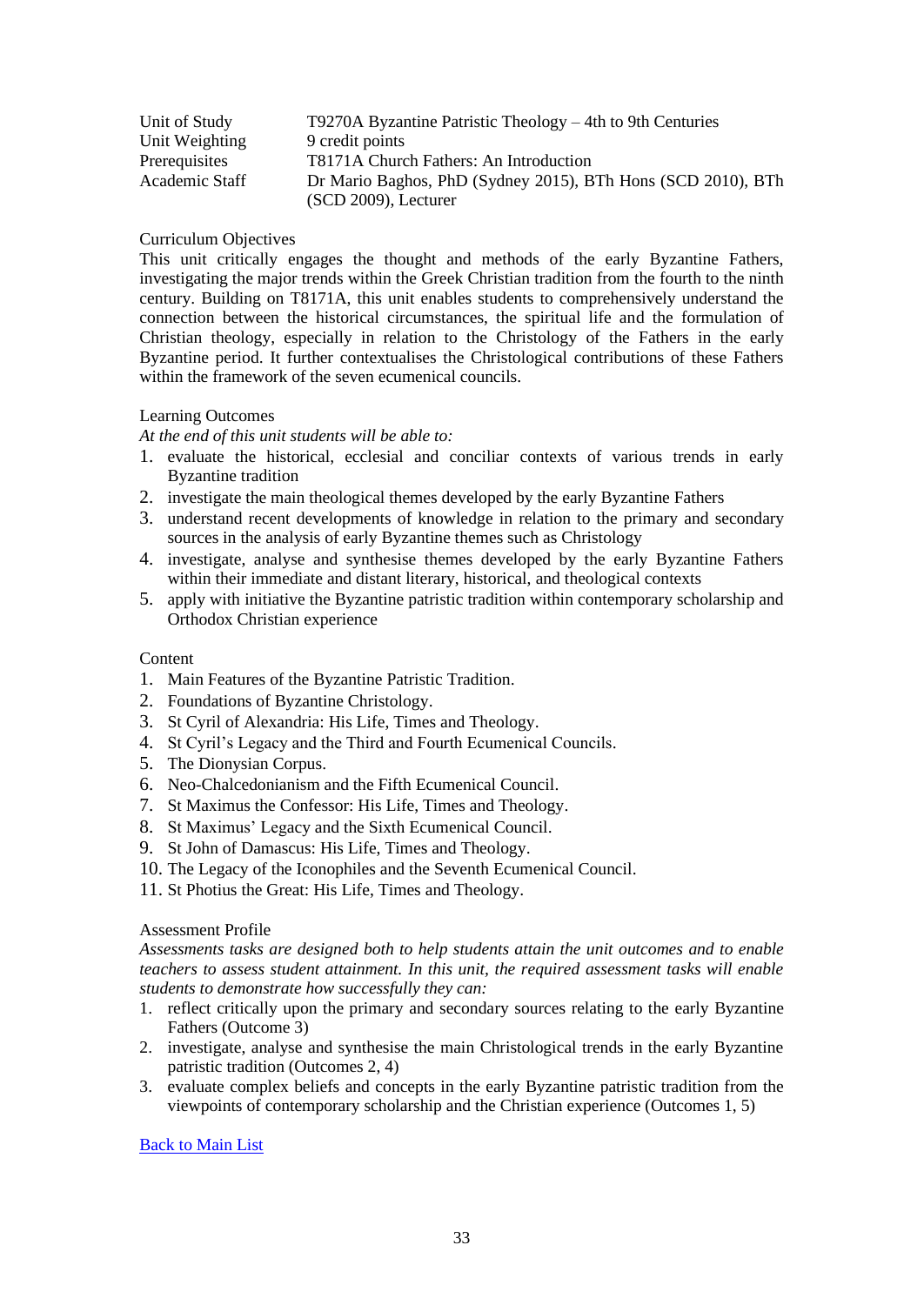| Unit of Study  | $T9271A$ Byzantine Patristic Theology – 9th to 15th Centuries |
|----------------|---------------------------------------------------------------|
| Unit Weighting | 9 credit points                                               |
| Prerequisites  | T9270A Byzantine Patristic Theology $-4$ th to 9th Centuries  |
| Academic Staff | Dr Mario Baghos, PhD (Sydney 2015), BTh Hons (SCD 2010), BTh  |
|                | $(SCD 2009)$ , Lecturer                                       |

This unit engages the thought and methods of the middle and later Byzantine Fathers, investigating the major trends within the Greek Christian tradition from the ninth to the fifteenth century, with a special emphasis on Orthodox spirituality. Building on T9270A, it assists students to understand the connection between historical circumstances, the spiritual life and the formulation of Orthodox Christian theology and spirituality in the middle and later Byzantine period.

# Learning Outcomes

*At the end of this unit students will be able to:*

- 1. evaluate the historical, ecclesial and conciliar contexts of various trends in middle and later Byzantine tradition
- 2. investigate the main theological themes developed by the middle and later Byzantine Fathers
- 3. understand recent developments of knowledge in relation to primary and secondary sources on middle and later patristic Byzantine themes such as iconology, hesychasm and mystical theology
- 4. investigate, analyse and synthesise themes developed by the middle and later Byzantine Fathers within their immediate and distant literary and historical contexts
- 5. apply with initiative the later Byzantine patristic tradition within contemporary scholarship and Orthodox Christian experience

#### Content

- 1. Main Features of the Byzantine Patristic Spirituality.
- 2. Foundations of Byzantine Spirituality.
- 3. St Symeon the New Theologian: His Life, Times and Theology.
- 4. The Legacy of St Symeon in Orthodox Christian Mysticism.
- 5. St Gregory Palamas: His Life, Times and Theology.
- 6. The Legacy of St Gregory and the Hesychastic Movement.
- 7. St Nicholas Cabasilas: His Life, Times and Theology.
- 8. The Legacy of St Nicholas and Liturgical Mysticism.
- 9. Byzantine Humanism and the Ecclesial Response.

## Assessment Profile

*Assessments tasks are designed both to help students attain the unit outcomes and to enable teachers to assess student attainment. In this unit, the required assessment tasks will enable students to demonstrate how successfully they can:*

- 1. reflect critically upon the primary and secondary sources relating to the middle and later Byzantine Fathers (Outcome 3)
- 2. investigate, analyse and synthesise the main spiritual trends in the later Byzantine patristic tradition (Outcomes 2, 4)
- <span id="page-33-0"></span>3. evaluate complex beliefs and concepts in the later Byzantine patristic tradition from the viewpoints of contemporary scholarship and the Christian experience (Outcomes 1, 5)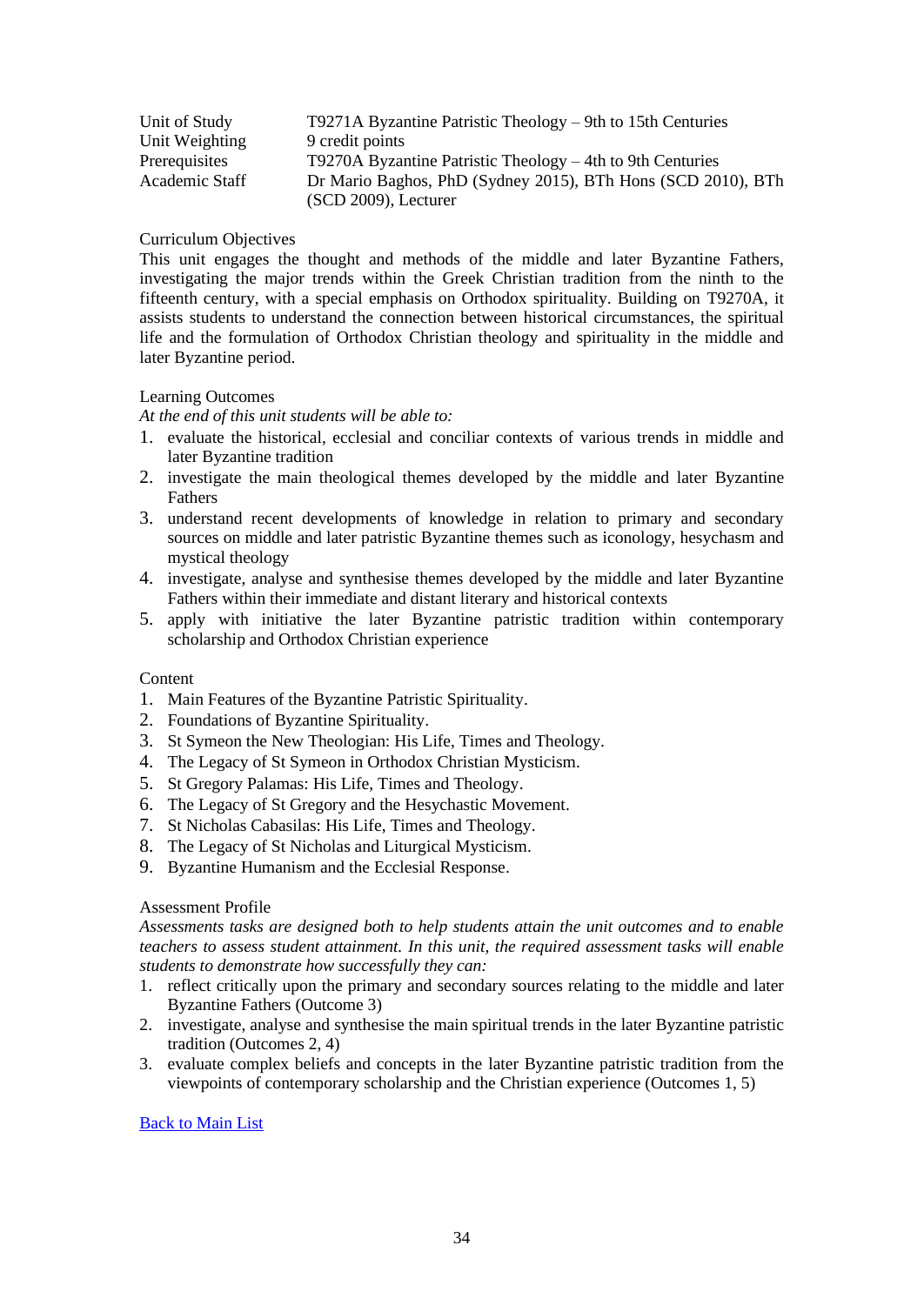| Unit of Study  | T9273A Cappadocian Legacy                                      |
|----------------|----------------------------------------------------------------|
| Unit Weighting | 9 credit points                                                |
| Pre-requisites | T8171A Church Fathers: An Introduction                         |
| Academic Staff | His Grace Bishop Silouan of Sinope, PhD (ACU 2017), BTh (Hons) |
|                | (Flinders 2010), GradDipLang (Flinders 2010), BSocialWork      |
|                | (Queensland 2003), BTh (SCD 2001)                              |

This graduate unit explores the fourth century representatives of the Cappadocian patristic tradition within their historical milieu, their connections with other strands of tradition, and their lasting significance for the history of theology and the Christian experience.

## Learning Outcomes

*At the end of this unit students will be able to:*

- 1. appraise the historical, ecclesial and cultural contexts within which the representatives of the Cappadocian tradition flourished
- 2. demonstrate comprehensive understanding of the theological, exegetical and spiritual legacy of the Cappadocians
- 3. reflect critically on the ways in which the Cappadocians assimilated and transformed the earlier Christian tradition
- 4. analyse the selected writings of the Cappadocians from the viewpoint of their theological, exegetical and spiritual significance
- 5. contextualise and critique the recent scholarship on the Cappadocian tradition

#### Content

- 1. The historical and cultural context of the Cappadocian tradition.
- 2. The early Christian roots of the Cappadocian tradition.
- 3. Main representatives of the Cappadocian tradition.
- 4. The theological significance of the Cappadocian tradition.
- 5. The exegetical significance of the Cappadocian tradition.

#### Assessment Profile

*Assessments tasks are designed both to help students attain the unit outcomes and to enable teachers to assess student attainment. In this unit, the required assessment tasks will enable students to demonstrate how successfully they can:*

- 1. reflect critically upon the primary and secondary sources relating to the Cappadocian tradition (Outcome 1 and 2)
- 2. investigate, analyse and synthesise the main trends and themes in the Cappadocian tradition (Outcomes 3 and 4)
- <span id="page-34-0"></span>3. evaluate the significance of the Cappadocian tradition in relation to earlier and later theological, exegetical and spiritual trends (Outcomes 1 and 5)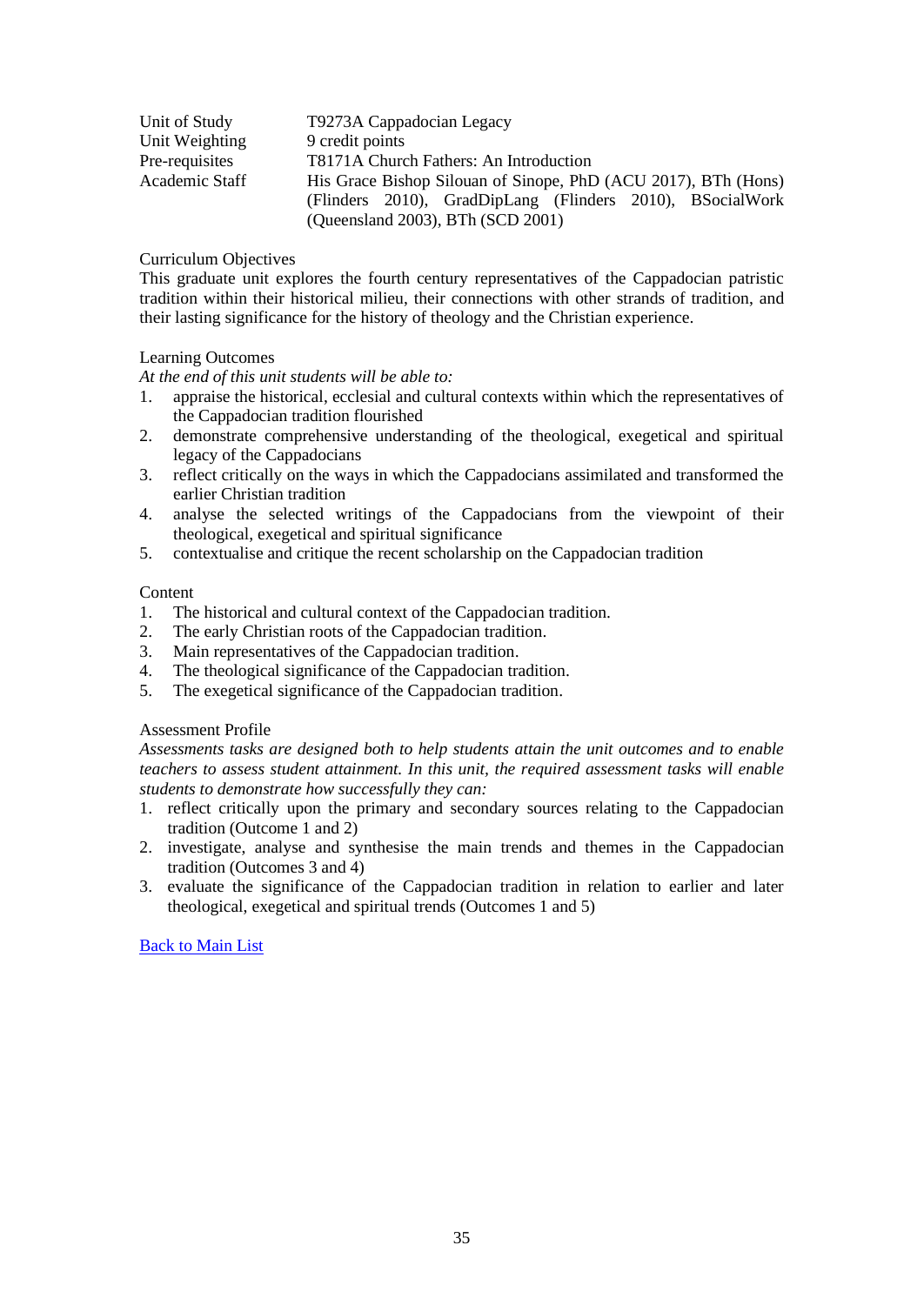| Unit of Study  | T9274A Saint Maximus the Confessor                           |
|----------------|--------------------------------------------------------------|
| Unit Weighting | 9 credit points                                              |
| Pre-requisites | T8171A Church Fathers: An Introduction                       |
| Academic Staff | Very Rev. Dr John Behr, MTh (SVOTS 1997), DPhil (Oxon 1995), |
|                | MPhil (Oxon 1991), Adjunct Professor                         |

This graduate unit advances the study of the patristic phenomenon by focusing on the crucial contributions of St Maximus the Confessor. It enables students to appreciate these contributions within a complex framework, theological, spiritual, literary and historical.

# Learning Outcomes

*At the end of this unit students will be able to:*

- 1. appraise the historical, ecclesial and cultural contexts of St Maximus the Confessor.
- 2. reflect critically on the ways in which St Maximus assimilated and transformed the earlier Christian tradition
- 3. demonstrate comprehensive understanding of the theological, exegetical and spiritual legacy of St Maximus
- 4. analyse the selected writings of St Maximus from the viewpoint of their theological, exegetical and spiritual significance
- 5. contextualise and critique the recent scholarship on the Cappadocian tradition

## **Content**

- 1. Treading the way between the Greek and Syriac biographies of St Maximus.
- 2. The historical, theological and cultural context of St Maximus.
- 3. Main contributions to theology, spirituality and exegesis.
- 4. The traditional reception of St Maximus and the perennial significance of his contributions.
- 5. *Status quaestionis* in contemporary Maximian scholarship.

# Assessment Profile

*Assessments tasks are designed both to help students attain the unit outcomes and to enable teachers to assess student attainment. In this unit, the required assessment tasks will enable students to demonstrate how successfully they can:*

- 1. reflect critically upon the primary and secondary sources relating St Maximus (Outcome 1 and 2)
- 2. investigate, analyse and synthesise the main trends and themes in the writings and legacy of St Maximus (Outcomes 3 and 4)
- <span id="page-35-0"></span>3. evaluate the significance of St Maximus in relation to earlier and later theological, exegetical and spiritual trends (Outcomes 1 and 5)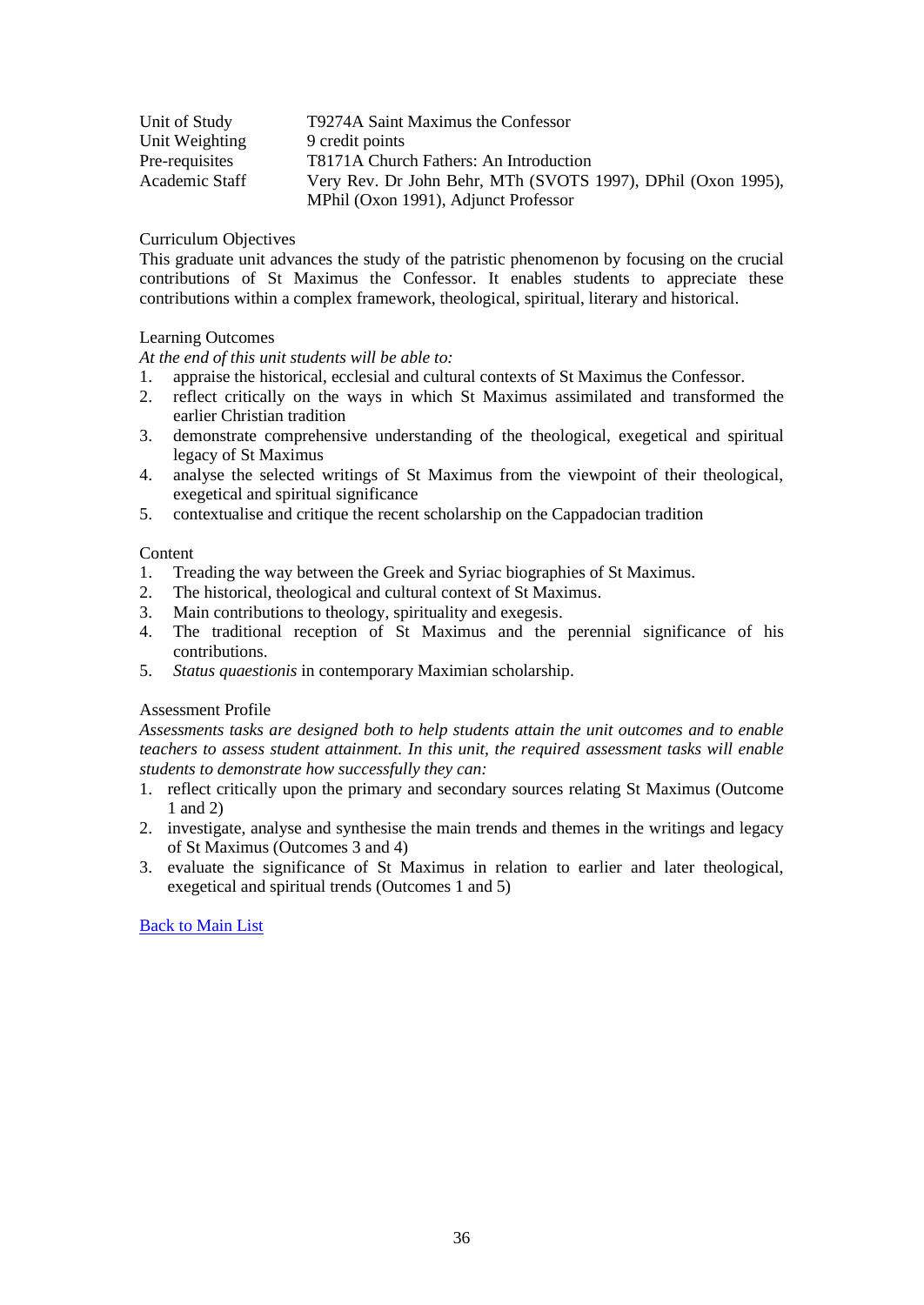| Unit of Study  | X8190A Research Methodology         |
|----------------|-------------------------------------|
| Unit Weighting | 9 credit points                     |
| Prerequisites  | 36 credit points in any discipline  |
| Academic Staff | <b>Accredited Member of Faculty</b> |

This graduate course unit introduces students to the procedures and skills required to research a topic, critically evaluate research materials, organise information, and prepare a research proposal. It is a pre-requisite for X9296/97 Research Projects, and a co-requisite for X8199 Honours Thesis and X9298/99 Research Essays, but may be taken by any qualified student. It focuses on the research, organisation, ethical issues, and writing skills that the student will need to prepare an acceptable research essay or thesis. Applicants for Sydney College of Divinity research degree programs are required to have completed this unit at distinction level or demonstrate equivalence in achievement.

# Learning Outcomes

*At the end of this unit students will be able to:*

- 1. have an efficient working knowledge of the aspects of formal scholarly research, including proposal development, review of resources, methods of inquiry, selection and organisation of information, ethical considerations, analysis and interpretation of findings, appropriate presentation of results, processes of supervision and examination
- 2. compile substantial information pertinent to a specific topic to allow a viable research question to be developed
- 3. employ advanced skills in researching a topic and organising information with a view to the production of an acceptable essay or project proposal
- 4. construct a clearly defined and appropriate methodological approach and schedule of research for realistic implementation
- 5. produce a formal proposal for a specific research essay or project

#### **Content**

- 1. Methods of academic research and writing: quantitative and qualitative analysis, exegetical methodologies, etc.
- 2. Methods of assembling a bibliography of current, relevant resources for the topic of the research.
- 3. Methods of data gathering and analysis.
- 4. Review of the key bibliographic (and other) resources within the discipline specialisation of the student researcher.
- 5. Selecting the topic, planning the research project, and writing a proper research and ethics proposal.
- 6. Academic standards for referencing, for essay formatting and for writing style.
- 7. Supervision and examination processes.

## Assessment Profile

*Assessment tasks are designed both to help students attain the unit outcomes and to enable teachers to assess student attainment. In this unit, assessment of student achievement with respect to the Unit Outcomes will be based on:*

- 1. construction of an appropriate framework for the conduct of the proposed research [Outcomes 1, 4]
- 2. preparation of an extended annotated bibliography of a topic within the discipline specialisation of the student researcher [Outcome 2]
- <span id="page-36-0"></span>3. production of a proposal in proper format for a research topic within the discipline specialisation of the student researcher [Outcomes 1, 2, 3, 4, 5]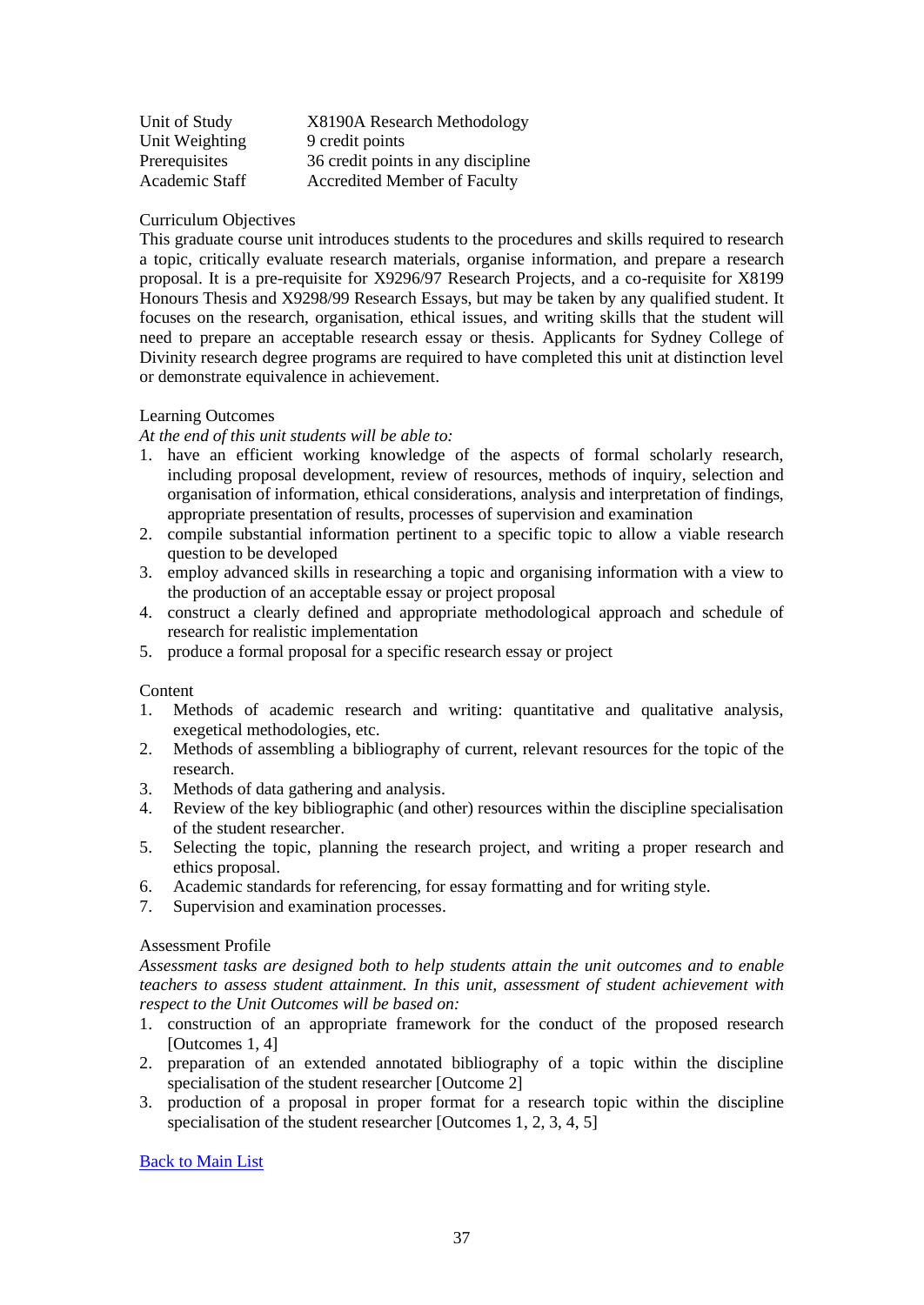| Unit of Study  | X8199A Honours Thesis               |
|----------------|-------------------------------------|
| Unit Weighting | 36 credit points                    |
| Prerequisites  | Completion of a BTh or equivalent   |
| Corequisites   | X8190A Research Methodology         |
| Academic Staff | <b>Accredited Member of Faculty</b> |

This unit enables students to develop advanced knowledge and skills in a particular discipline by an extensive piece of research that demonstrates their capacity to proceed to further professional or highly skilled learning. The unit is a compulsory unit within the Bachelor Honours awards.

# Learning Outcomes

*At the end of this unit students will be able to:*

- 1. plan and execute a substantial piece of research
- 2. analyse and evaluate complex ideas and concepts within the discipline
- 3. review classical and recent developments in scholarship and/or practice pertinent to the topic of research
- 4. incorporate appropriate methodological and ethical protocols into the conduct of the research
- 5. produce a thesis that independently interprets and clearly presents the research findings

#### **Content**

The topic is chosen by the student in consultation with the supervisor and may flow out of the Research Methodology unit. In consultation with their supervisor, the student will develop a coherent proposal for development in the thesis, which will incorporate the elements of authentic research, including a concise working title, a preliminary resource list incorporating primary and secondary sources, a statement of method, proposed schedule of research, and any ethics requirements. The supervisor must ensure that the topic chosen is suited to the time and resources available. The essay will be an exercise in self-directed independent research, with regular student-supervisor contact. A final thesis in a suitable form will be produced at the end of the research.

The topic and its scope are to be approved by the Faculty Board within the scope of SCD policy in the chosen discipline.

#### Assessment Profile

*Assessment tasks are designed both to help students attain the unit outcomes and to enable teachers to assess student attainment. In this unit, assessment of student achievement with respect to the Unit Outcomes will be based on:*

<span id="page-37-0"></span>1. production of a research thesis of 20,000 words [Outcomes 1, 2, 3, 4, 5]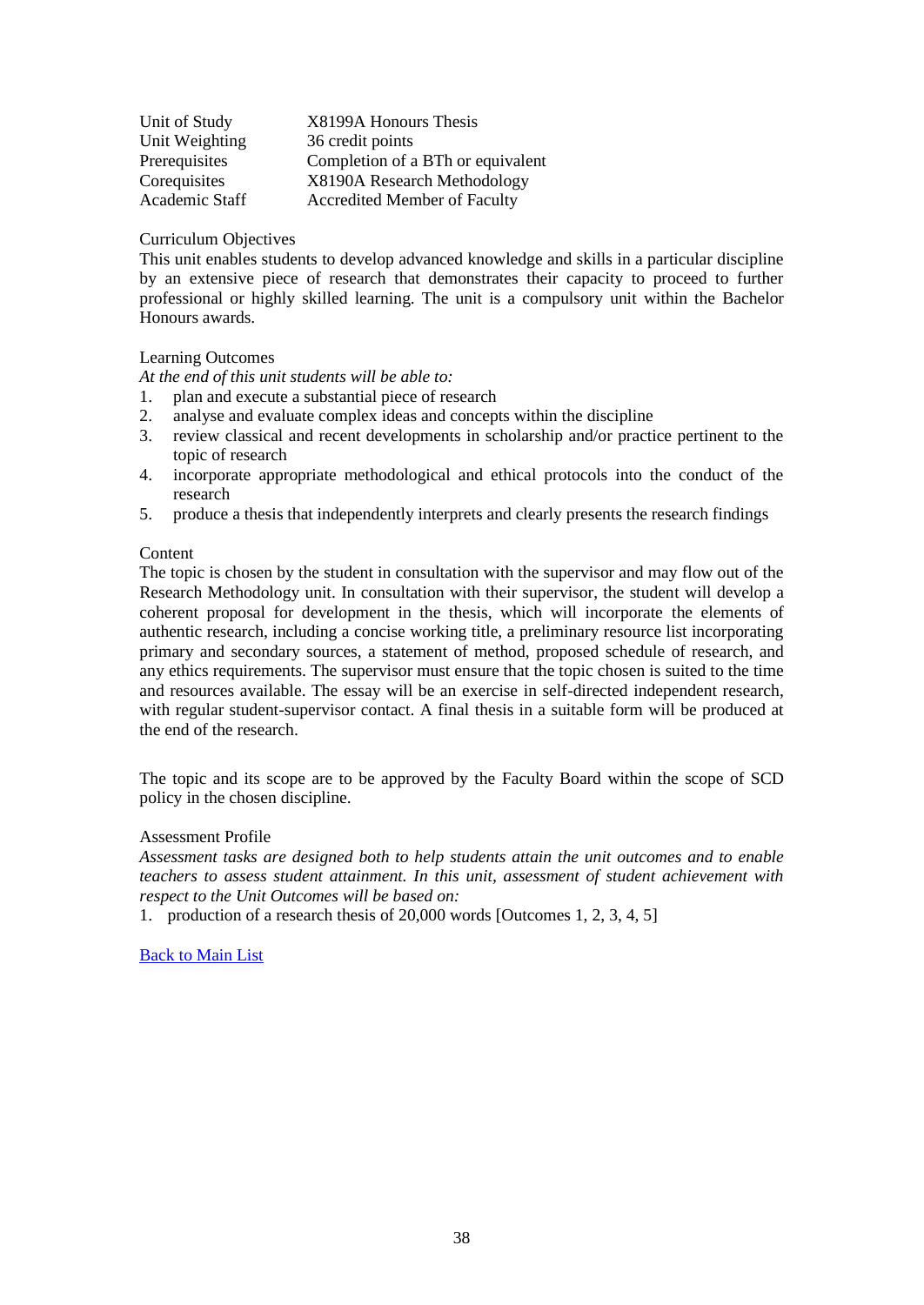| Unit of Study  | X9293A Minor Independent Guided Study                           |
|----------------|-----------------------------------------------------------------|
| Unit Weighting | 9 credit points                                                 |
| Prerequisites  | 18 credit pts including 9 credit pts in the Discipline in focus |
| Academic Staff | <b>Accredited Member of Faculty</b>                             |

This graduate course unit provides students with demonstrated initiative and creativity an opportunity to focus at an advanced level on a particular area of study. It may be on a topic that has arisen from a standard unit or on a topic that is not available elsewhere in the curriculum. The unit is designed to refine the skills of independent study by allowing the student to define their own study and to set their own goals by means of an extended guided reading program.

# Learning Outcomes

*At the end of this unit students will be able to:*

- 1. develop a focused topic for independent scholarly investigation
- 2. conduct independent research, under supervision, in terms of locating, utilising and referencing a wide range of appropriate primary and secondary sources
- 3. analyse and evaluate with critical empathy a range of disparate scholarly positions
- 4. defend an independent perspective on the topic of the investigation
- 5. produce a cogent set of researched findings in an extended piece of academic writing

## **Content**

The topic is chosen by the student in consultation with the supervisor. This is done normally prior to the end of the preceding teaching term. The work will incorporate both primary and secondary sources. In consultation with their supervisor, the student will develop a coherent proposal prior to proceeding with the investigation. The supervisor will make clear to the student that the topic chosen must be suited to the time and resources available. The topic and its scope are to be approved by the Faculty Board within the scope of SCD policy in the chosen discipline.

# Assessment Profile

*Assessment tasks are designed both to help students attain the unit outcomes and to enable teachers to assess student attainment. In this unit, assessment of student achievement with respect to the Unit Outcomes will be based on:*

- 1. development of a coherent and detailed proposal for investigation [Outcome 1]
- 2. review/s of literature incorporating disparate scholarly positions on the topic [Outcomes  $2, 31 = 1,500$  words
- <span id="page-38-0"></span>3. production of a polished paper defending an independent perspective on the topic under investigation [Outcomes  $3, 4, 5$ ] = 4,500 words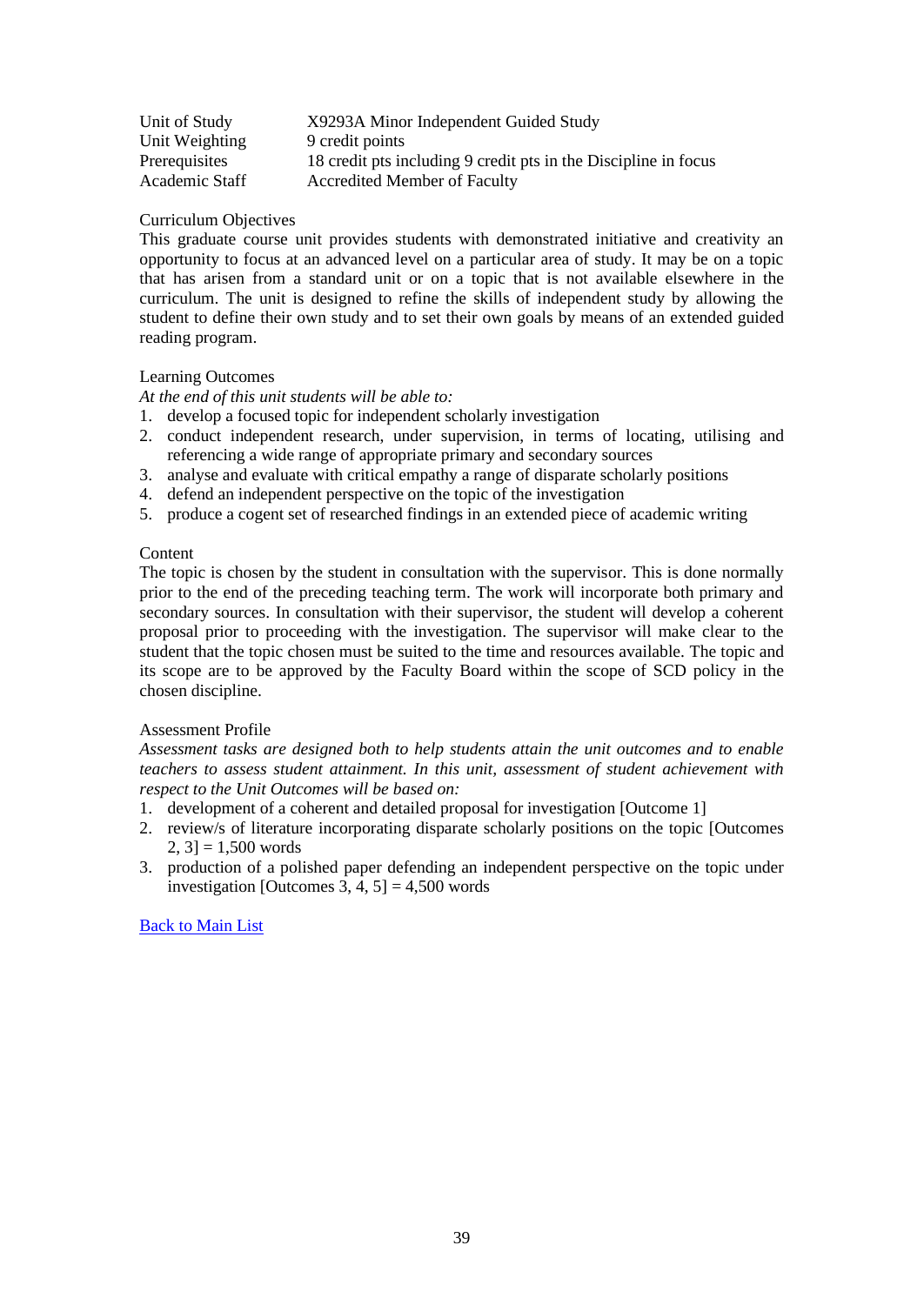| Unit of Study  | X9294A Major Independent Guided Study                           |
|----------------|-----------------------------------------------------------------|
| Unit Weighting | 18 credit points                                                |
| Prerequisites  | 18 credit pts including 9 credit pts in the Discipline in focus |
| Academic Staff | <b>Accredited Member of Faculty</b>                             |

This graduate course unit provides students with demonstrated initiative and creativity an opportunity to produce an extended piece of individual research at an advanced level on a particular area of study. It may be on a topic that has arisen from a standard unit or on a topic that is not available elsewhere in the curriculum. The unit is designed to refine the skills of independent study by allowing the student to define their own study and to set their own goals by means of an extended guided reading program.

# Learning Outcomes

*At the end of this unit students will be able to:*

- 1. develop a focused topic for independent scholarly investigation
- 2. conduct independent research, under supervision, in terms of locating, utilising and referencing a wide range of appropriate primary and secondary sources
- 3. analyse and evaluate with critical empathy a range of disparate scholarly positions
- 4. defend an independent perspective on the topic of the investigation
- 5. produce a cogent set of researched findings in an extended piece of academic writing

## **Content**

The topic is chosen by the student in consultation with the supervisor. This is done normally prior to the end of the preceding teaching term. The work will incorporate both primary and secondary sources. In consultation with their supervisor, the student will develop a coherent proposal prior to proceeding with the investigation. The supervisor will make clear to the student that the topic chosen must be suited to the time and resources available. The topic and its scope are to be approved by the Faculty Board within the scope of SCD policy in the chosen discipline.

# Assessment Profile

*Assessment tasks are designed both to help students attain the unit outcomes and to enable teachers to assess student attainment. In this unit, assessment of student achievement with respect to the Unit Outcomes will be based on:*

- 1. development of a coherent and detailed proposal for investigation [Outcome 1]
- 2. review/s of literature incorporating disparate scholarly positions on the topic [Outcomes  $2, 31 = 3,000$  words
- <span id="page-39-0"></span>3. production of a polished paper defending an independent perspective on the topic under investigation [Outcomes 3, 4, 5] =  $9,000$  words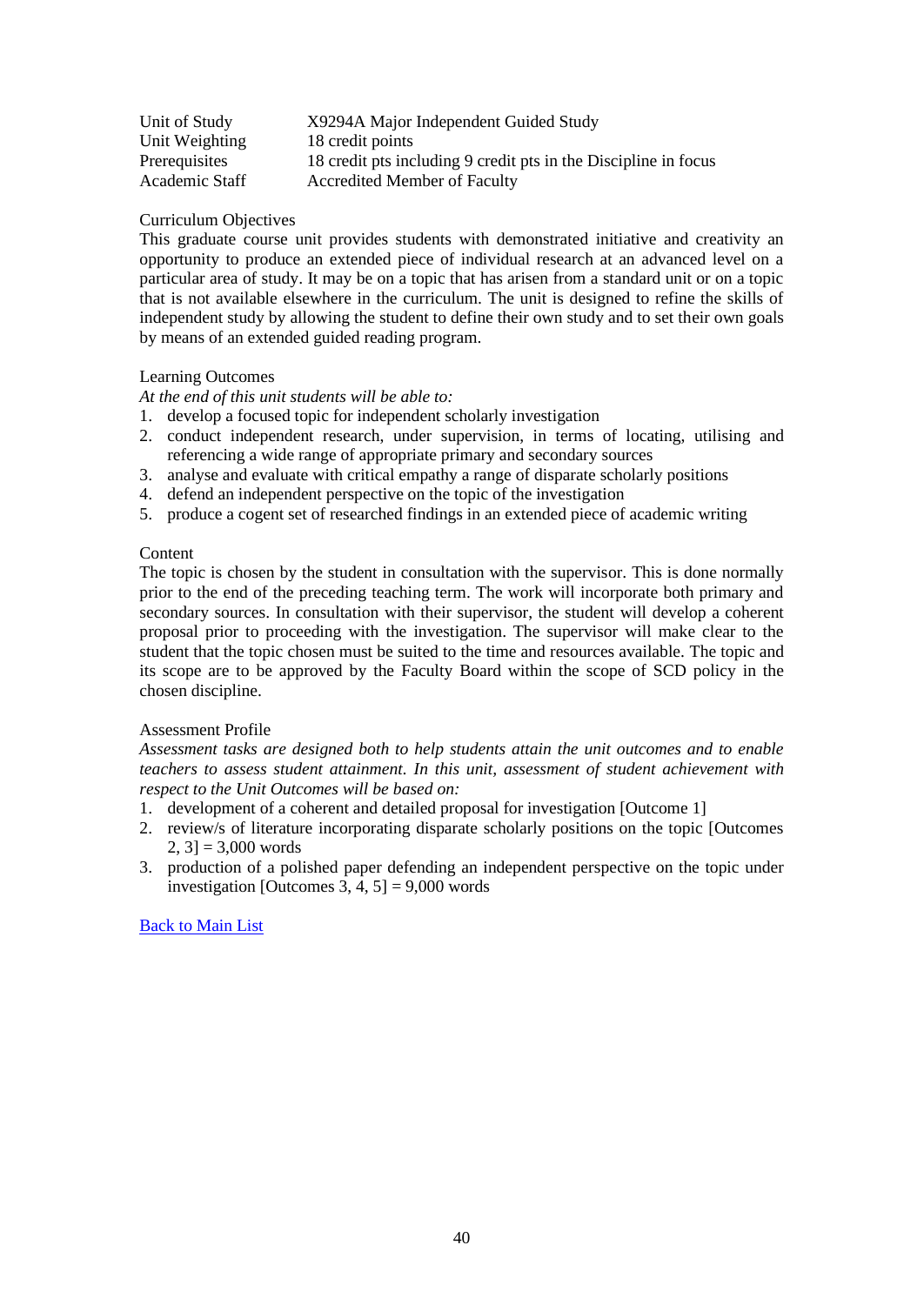| Unit of Study  | X9296A Minor Research Project       |
|----------------|-------------------------------------|
| Unit Weighting | 9 credit points                     |
| Prerequisites  | X8190A Research Methodology         |
| Academic Staff | <b>Accredited Member of Faculty</b> |

This graduate unit builds on the theological background, capacity and interests of a student and enables an individual student to pursue broad research, often of a survey nature, into an area or topic within a discipline or across disciplines. This research cannot usually be done within the strictures of individual coursework units or the focused study of a particular topic.

## Learning Outcomes

*At the end of this unit students will be able to:*

- 1. design a viable minor research project for investigation
- 2. collate significant knowledge across a broad range of relevant resources
- 3. conduct effective self-directed research within a discipline or across disciplines
- 4. investigate, analyse and synthesise complex information in the topic under investigation using the methodologies of the subject area/s
- 5. produce an action plan for further investigation of the topic

## Content

The topic is chosen by the student in consultation with the supervisor and may flow out of the Research Methodology unit. In consultation with their supervisor, the student will develop a coherent proposal as the first stage of the project, which will incorporate the elements of authentic research, including as appropriate a concise working title, a preliminary resource list incorporating primary and secondary sources, a statement of method, proposed schedule of research, and any ethics requirements. The supervisor must ensure that the topic chosen is suited to the time and resources available. The project will include regular student-supervisor contact. A final report in a suitable form will be produced at the end of the research. The topic and its scope are to be approved by the Faculty Board within the scope of SCD policy in the chosen discipline.

#### Assessment Profile

*Assessment tasks are designed both to help students attain the unit outcomes and to enable teachers to assess student attainment. In this unit, assessment of student achievement with respect to the Unit Outcomes will be based on:*

- 1. development of a coherent and detailed proposal for investigation [Outcome 1]
- <span id="page-40-0"></span>2. production of a comprehensive report on the findings and proposed further investigation of the topic [Outcomes 2, 3, 4,  $5$ ] = 6,000 words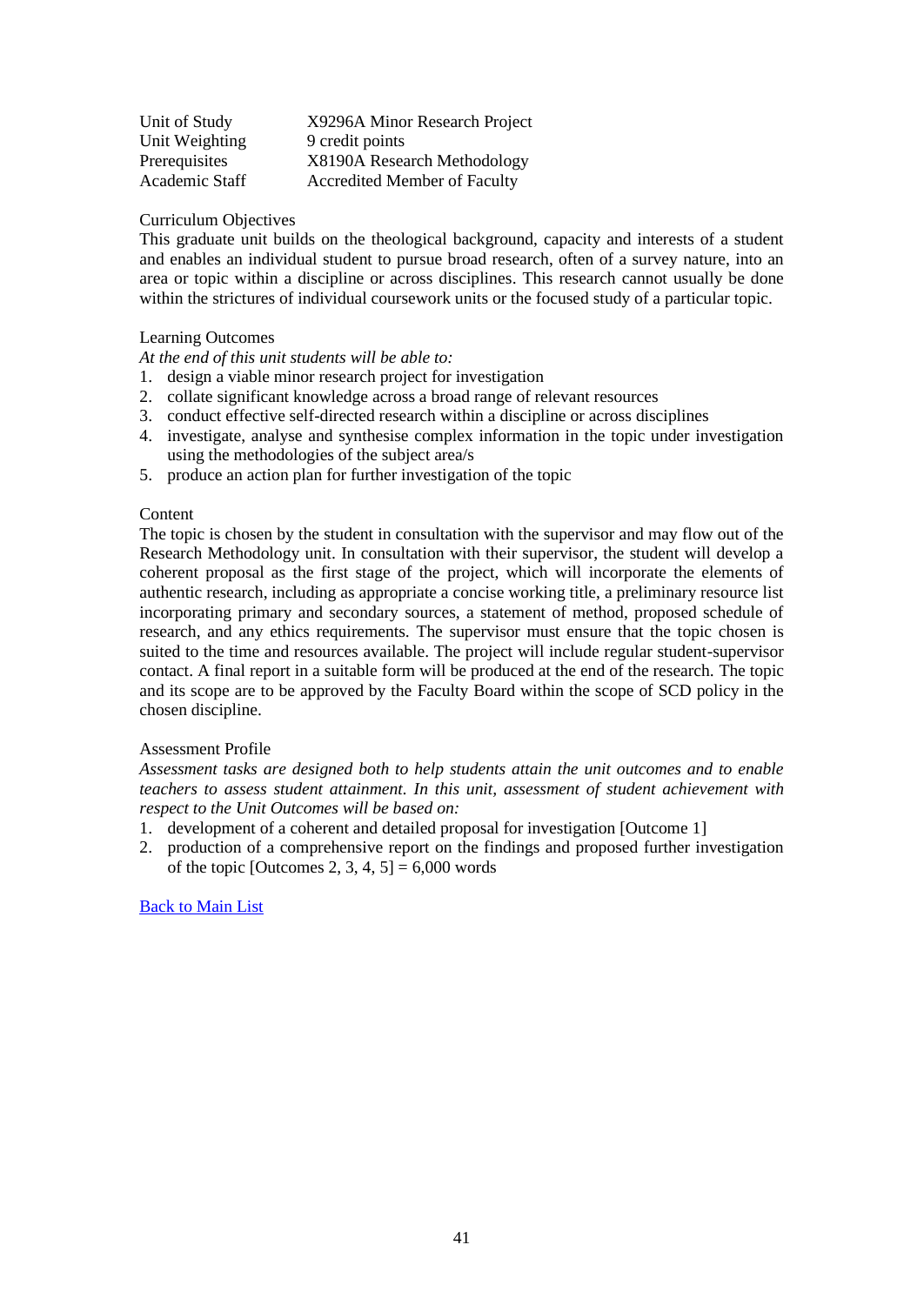| Unit of Study  | X9297A Major Research Project                   |
|----------------|-------------------------------------------------|
| Unit Weighting | 18 credit points                                |
| Prerequisites  | 18 credit pts, plus X8190A Research Methodology |
| Academic Staff | Accredited Member of Faculty                    |

This graduate unit builds on the theological background, capacity and interests of a student and enables an individual student to pursue extended research within a discipline or across disciplines, beyond what is available within the framework of individual coursework units or the focused study of a particular topic.

# Learning Outcomes

*At the end of this unit students will be able to:*

- 1. design a coherent project for intensive investigation
- 2. critically review a wide range of relevant primary and secondary resources
- 3. conduct effective self-directed individual research within a discipline or across disciplines
- 4. integrate complex information of the topic under investigation using the methodologies of the subject area/s
- 5. produce a proposal for the application of the findings of the research

## Content

The topic is chosen by the student in consultation with the supervisor and may flow out of the Research Methodology unit. In consultation with their supervisor, the student will develop a coherent proposal as the first stage of the project, which will incorporate the elements of authentic research, including as appropriate a concise working title, a preliminary resource list incorporating primary and secondary sources, a statement of method, proposed schedule of research, and any ethics requirements. The supervisor must ensure that the topic chosen is suited to the time and resources available. The project will include regular student-supervisor contact. A final report in a suitable form will be produced at the end of the research. The topic and its scope are to be approved by the Faculty Board within the scope of SCD policy in the chosen discipline.

#### Assessment Profile

*Assessment tasks are designed both to help students attain the unit outcomes and to enable teachers to assess student attainment. In this unit, assessment of student achievement with respect to the Unit Outcomes will be based on:*

- 1. development of a coherent and detailed proposal for investigation [Outcome 1]
- <span id="page-41-0"></span>2. production of a comprehensive report on the findings and proposed further investigation of the topic [Outcomes 2, 3, 4, 5] =  $12,000$  words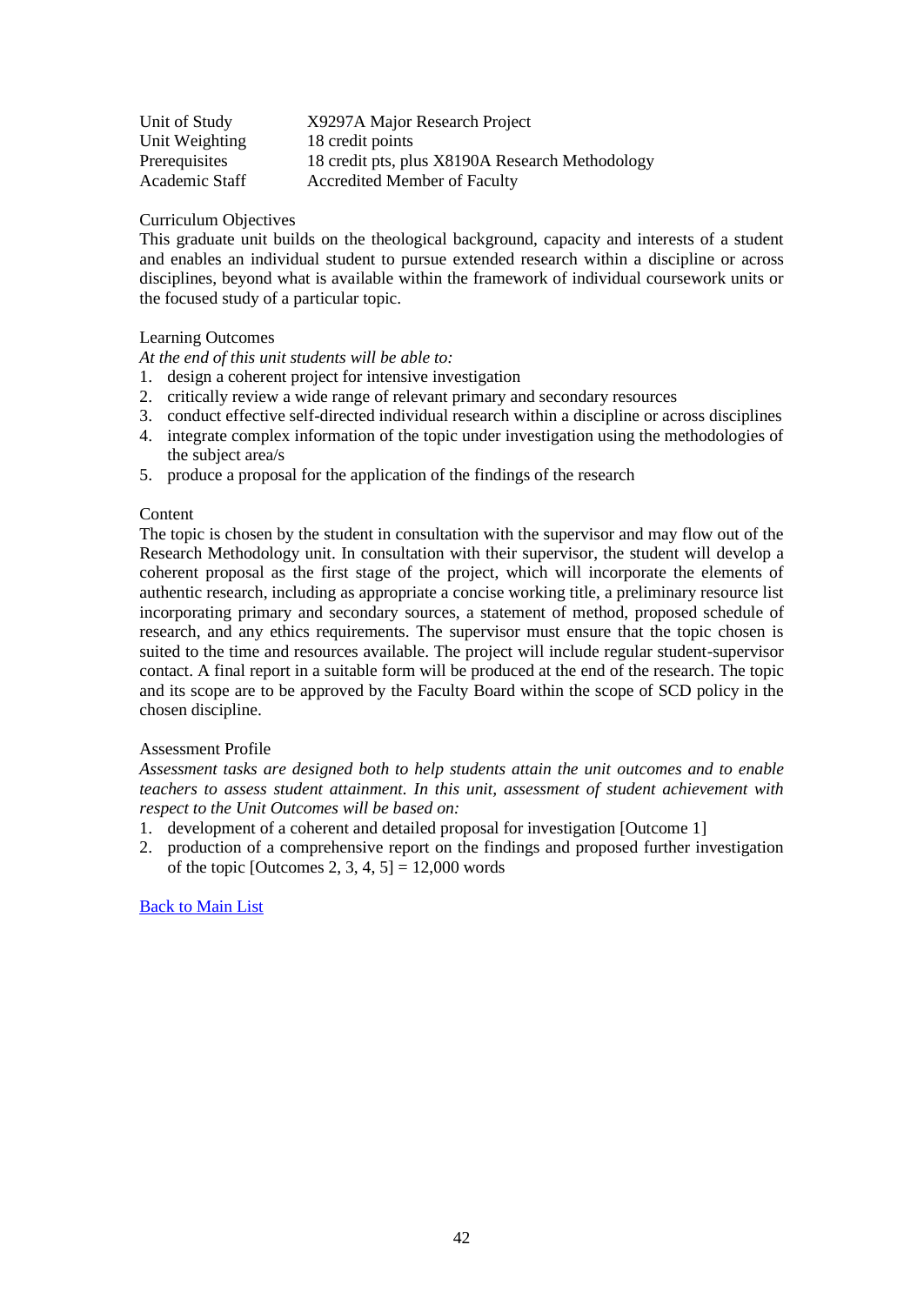| Unit of Study  | X9298A Minor Research Essay                                                                                                                                                              |
|----------------|------------------------------------------------------------------------------------------------------------------------------------------------------------------------------------------|
| Unit Weighting | 18 credit points                                                                                                                                                                         |
| Prerequisites  | X8190A Research Methodology; 54 credit points in a postgraduate<br>award, including at least 36 credit points in the discipline in which<br>the Minor Research Essay will be undertaken. |
| Academic Staff | <b>Accredited Member of Faculty</b>                                                                                                                                                      |

This graduate course unit enables students to develop specialised knowledge and skills in a particular discipline by research that demonstrates their capacity to proceed to further professional practice or highly skilled learning. Students who achieve a grade of Distinction (D) or higher in this unit, on the basis of two examiners' reports, may include that result as part of the entry requirement for a higher research degree with the SCD.

## Learning Outcomes

*At the end of this unit students will be able to:*

- 1. plan and execute a substantial piece of research
- 2. evaluate complex ideas and concepts at an abstract level
- 3. reflect critically on recent developments in scholarly theory and/or professional practice
- 4. integrate complex information and research findings into an independent statement of a position in relation to the topic under investigation
- 5. produce an essay that cogently interprets the research findings and applies them to a specific scholarly or professional situation

#### Content

This topic is chosen by the student in consultation with the supervisor and may flow out of the Research Methodology unit. In consultation with their supervisor, the student will develop a coherent proposal for development in the essay, which will incorporate the elements of authentic research, including a concise working title, a preliminary resource list incorporating primary and secondary sources, a statement of method, proposed schedule of research, and any ethics requirements. The supervisor must ensure that the topic chosen is suited to the time and resources available. The essay will be an exercise in self-directed independent research, with regular student-supervisor contact. A final essay in a suitable form will be produced at the end of the research. The topic and its scope are to be approved by the Faculty Board within the scope of SCD policy in the chosen discipline.

## Assessment Profile

*Assessment tasks are designed both to help students attain the unit outcomes and to enable teachers to assess student attainment. In this unit, assessment of student achievement with respect to the Unit Outcomes will be based on:*

<span id="page-42-0"></span>1. production of a comprehensive research essay of 12,000 words, graded by two examiners other than the supervisor, one of whom normally is external to St Andrew's at which the research is being supervised [Outcomes 1, 2, 3, 4, 5]